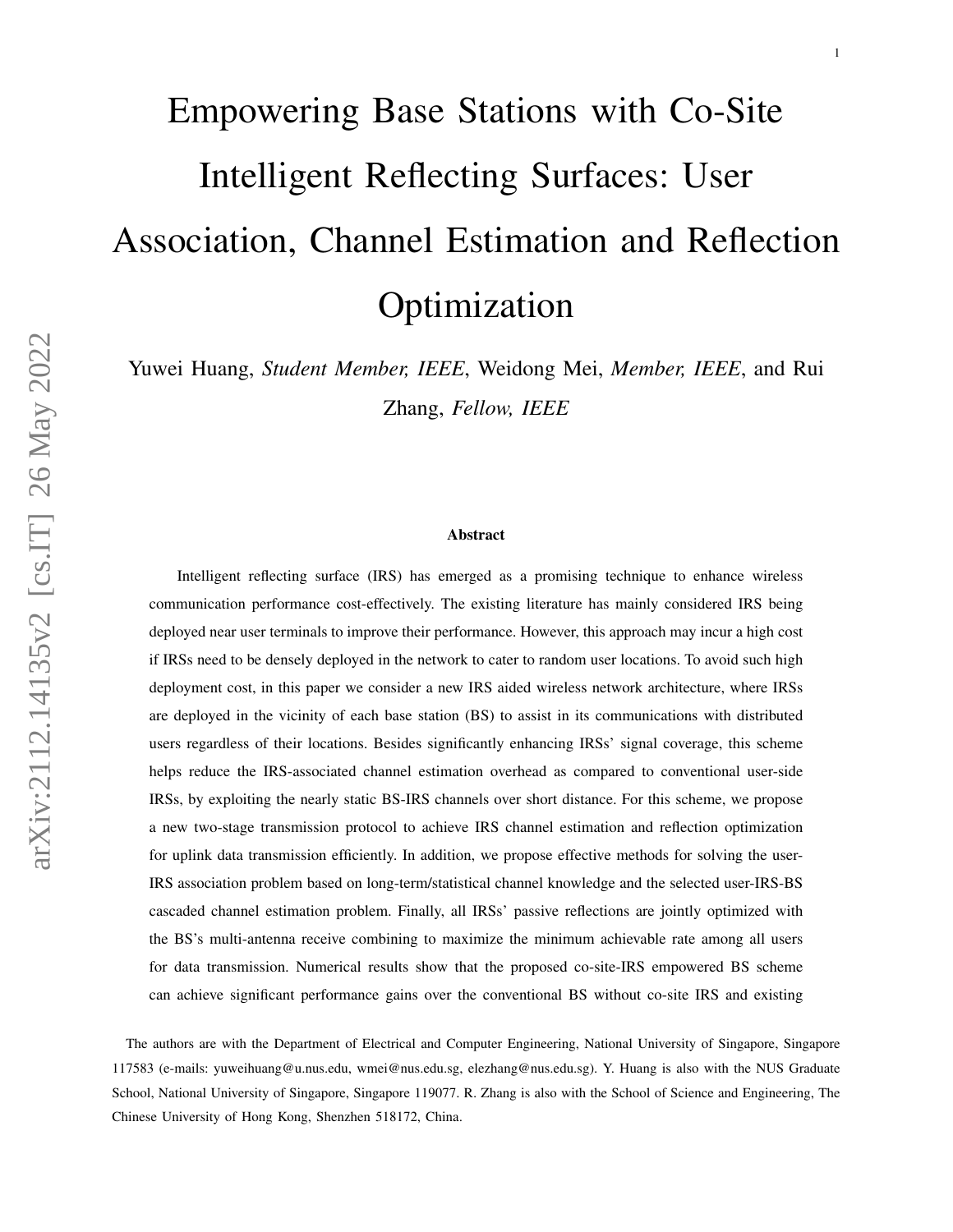schemes for IRS channel estimation and reflection optimization, thus enabling an appealing low-cost and high-performance BS design for future wireless networks.

#### Index Terms

Intelligent reflecting surface (IRS), co-site-IRS empowered BS, user-IRS association, IRS channel estimation, passive reflection optimization.

# I. INTRODUCTION

Intelligent reflecting surface (IRS) is a digitally controllable planar surface consisting of a massive number of passive reflecting elements, whose amplitude and phase shifts can be individually adjusted in real time, thereby enabling a dynamic control over the wireless propagation environment. IRS can thus be applied in wireless communication systems to achieve various new functions, such as channel reconfiguration, passive relaying, passive interference nulling/cancellation, etc [\[1\]](#page-31-0)–[\[3\]](#page-31-1). Since IRS dispenses with radio frequency (RF) chains and only reflects the ambient signals as a passive array, it features low hardware cost and power consumption, thus deemed as a promising candidate for next-generation wireless communication technologies (e.g., sixth-generation (6G)) [\[4\]](#page-31-2), [\[5\]](#page-31-3). Motivated by this, IRS has been extensively investigated in the literature under various system setups and for different design objectives, such as multiple-input multiple-output (MIMO) communications [\[6\]](#page-31-4), [\[9\]](#page-32-0), cell-free networks [\[7\]](#page-32-1), [\[8\]](#page-32-2), wireless information and power transfer [\[10\]](#page-32-3), [\[11\]](#page-32-4), orthogonal frequency division multiplexing (OFDM) based broadband systems [\[12\]](#page-32-5), [\[13\]](#page-32-6), non-orthogonal multiple access (NOMA) [\[14\]](#page-32-7), [\[15\]](#page-32-8), multi-cell network [\[16\]](#page-32-9), [\[17\]](#page-32-10), mobile edge computing [\[18\]](#page-32-11), [\[19\]](#page-32-12), physical-layer security [\[20\]](#page-32-13), [\[21\]](#page-32-14), unmanned aerial vehicle (UAV)-ground communications [\[22\]](#page-32-15), [\[23\]](#page-32-16), among others.

To fully reap the passive reflection gain of IRS, it is crucial to acquire the channel state information (CSI) accurately, which, however, is practically challenging due to the lack of active RF chains at IRS reflecting elements as well as their large number in practice. In the literature, there are two main approaches for IRS channel estimation based on different IRS configurations, namely semi-passive IRS and fully passive IRS [\[1\]](#page-31-0), [\[2\]](#page-31-5). In the first case, additional sensing devices (e.g., low-power sensors) equipped with low-cost receive RF chains are integrated into IRS. By this means, the user-IRS and base station (BS)-IRS channels can be separately estimated for the uplink and downlink communications based on the pilot signals sent by the users and BS, respectively [\[24\]](#page-32-17). Although this approach works well in the time-division duplexing (TDD) mode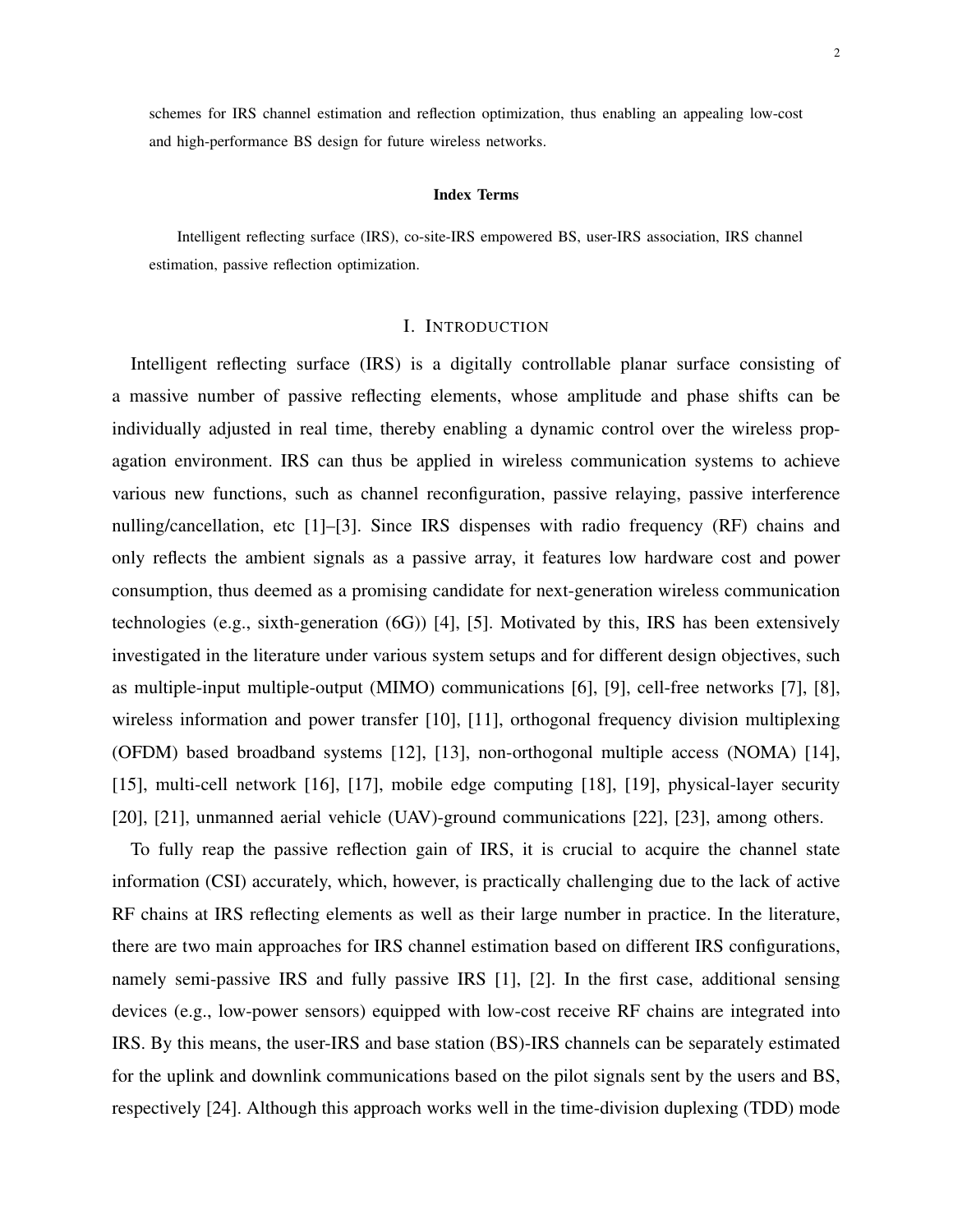

<span id="page-2-1"></span>Fig. 1. A new architecture of BS empowered by multiple co-site IRSs in its vicinity.

by exploiting the channel reciprocity to estimate the CSI from the IRS to users/BS, it becomes ineffective in the frequency-division duplexing (FDD) mode<sup>[1](#page-2-0)</sup>. In contrast, for the second case, with the fully passive IRS, although the BS-IRS and user-IRS channels cannot be estimated individually as by the semi-passive IRS, the cascaded user-IRS-BS or BS-IRS-user channel can be estimated at the BS or each user based on the pilot signals sent by the other, which is applicable to both TDD and FDD modes [\[25\]](#page-32-18)–[\[27\]](#page-33-0). However, as compared to the semi-passive IRS, this approach entails substantially more channel parameters to be estimated due to the redundancy in cascaded channels, especially when the number of IRSs, IRS reflecting elements, and/or users becomes large. To reduce the channel training time for the fully passive IRS, assorted methods have been proposed in the literature, including IRS elements grouping [\[12\]](#page-32-5), [\[28\]](#page-33-1), [\[29\]](#page-33-2), reference user based channel estimation [\[29\]](#page-33-2), [\[30\]](#page-33-3), anchor-aided channel estimation [\[31\]](#page-33-4), channel estimation based on channel sparsity [\[32\]](#page-33-5), [\[33\]](#page-33-6), and so on (see [\[1\]](#page-31-0), [\[34\]](#page-33-7), [\[35\]](#page-33-8) and the references therein).

On the other hand, the deployment of IRSs also has a significant effect on the communication performance. Existing works have mostly considered IRSs being deployed closely to user terminals (e.g., at hotspot, cell edge, and in moving vehicles) for improving their communication rates. However, to cater to the random user locations, IRSs need to be densely deployed in the network, which inevitably incurs an exorbitant deployment cost and signaling overhead between the BS and the IRSs' controllers. In addition, due to the IRS-induced double path loss, the rate

<span id="page-2-0"></span><sup>&</sup>lt;sup>1</sup>It may be practically possible to estimate the channel from the IRS to the users/BS if active sensors that can both transmit and receive signals are integrated into the IRS, which, however, results in considerably higher hardware cost and power consumption.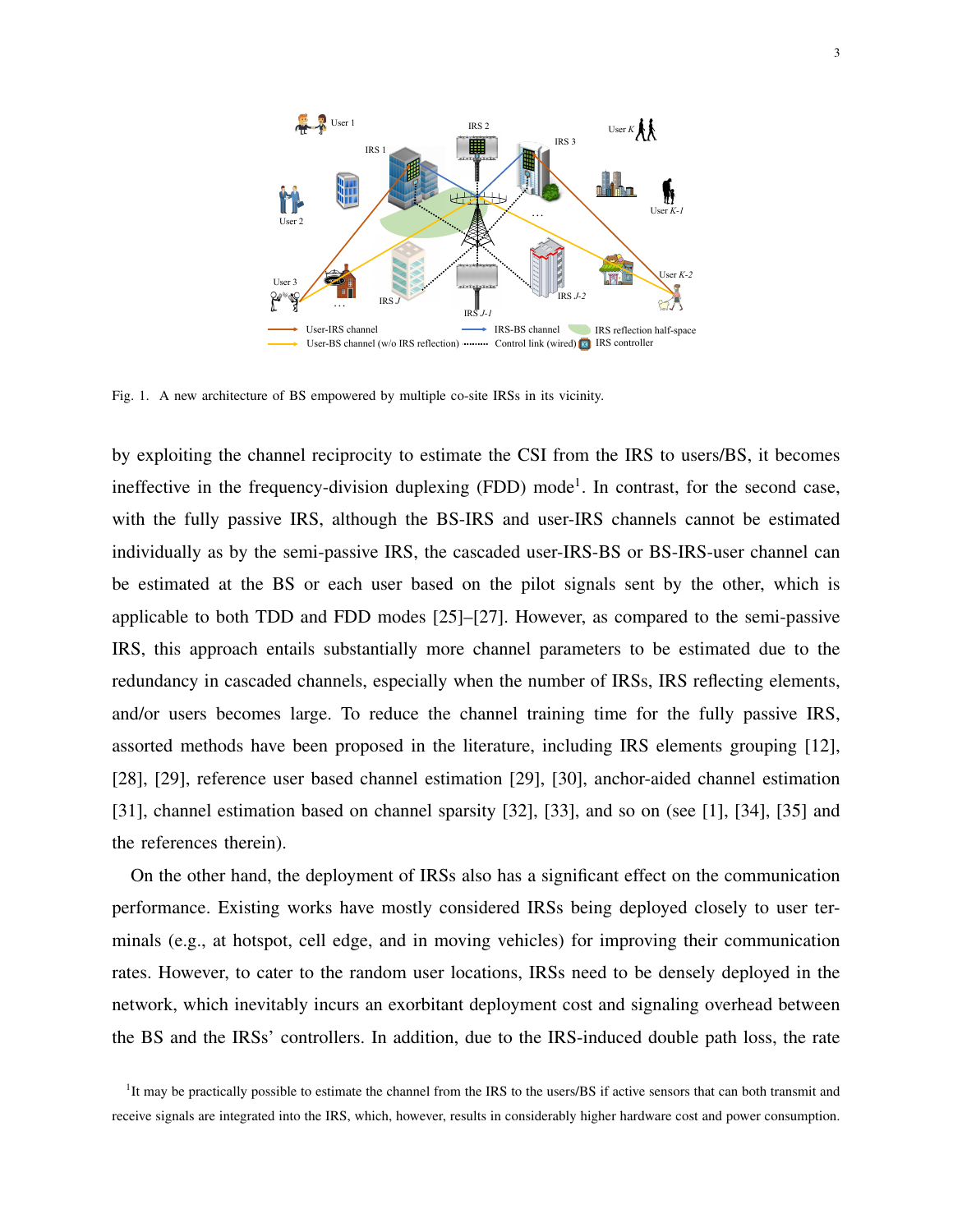performance of each user mainly depends on the passive reflection gain from its nearest IRS, which may be insufficient if their channel is severely blocked. To overcome the above limitations of user-side IRSs, in this paper, we consider a new *co-site-IRS empowered BS* architecture, where multiple distributed IRSs are deployed in the vicinity of each BS and assist in its communications with different users, as shown in Fig. [1.](#page-2-1) As compared to user-side IRSs, co-site IRSs with the BS enjoy the following main advantages [\[36\]](#page-33-9), [\[37\]](#page-33-10). First, as each BS-side IRS can effectively reflect signals to/from half of the space (see Fig. [1\)](#page-2-1), each user can be potentially served by much larger number of IRSs at any time, thus significantly enhancing IRSs' reflected signal coverage and increasing their passive reflection gain achievable for each user. Second, the short BS-IRS distances greatly reduce the control link distances between the BS and IRS controllers and thus the signaling overhead among them. Third, due to the fixed locations of the BS and all IRSs, which are in short distance and also at high altitude above the ground (see Fig. [1\)](#page-2-1), the BS-IRS channels are typically line-of-sight (LoS) dominant and remain static for a very long period, which is more reliable as compared to user-side IRSs and can also be leveraged to reduce the training overhead for user-IRS-BS cascaded channel estimation in real time (as will be shown in this paper).

Furthermore, as compared to the conventional multi-antenna BS without co-site IRS, the cosite-IRS empowered BS may offer the same user performance, but with greatly reduced number of active antennas at the BS, by exploiting the passive reflection and spatial multiplexing gains provided by distributed nearby IRSs. This thus helps decrease the hardware cost and energy consumption of multi-antenna BSs, which is known as a major obstacle to their ultra-large array implementation in future wireless systems, especially for those operating at high frequencies such as millimeter wave (mmWave) frequency. In order to enable the proposed co-site-IRS empowered BS architecture, in this paper, we propose a new two-stage transmission protocol for it to achieve efficient IRS channel estimation and reflection optimization for data transmission in the uplink. The main contributions of this paper are summarized as follows.

• First, for the first stage of the proposed protocol, we introduce a new cooperative channel training scheme by invoking all IRSs' controllers to acquire useful long-term channel knowledge of the cascaded IRS controller-IRS-BS channels (which can be considered as additional user-IRS-BS channels by treating each IRS controller as an equivalent user) as well as the statistical CSI on all user links. The former will be utilized as reference CSI to reduce the overhead of real-time channel estimation for the users in the second stage.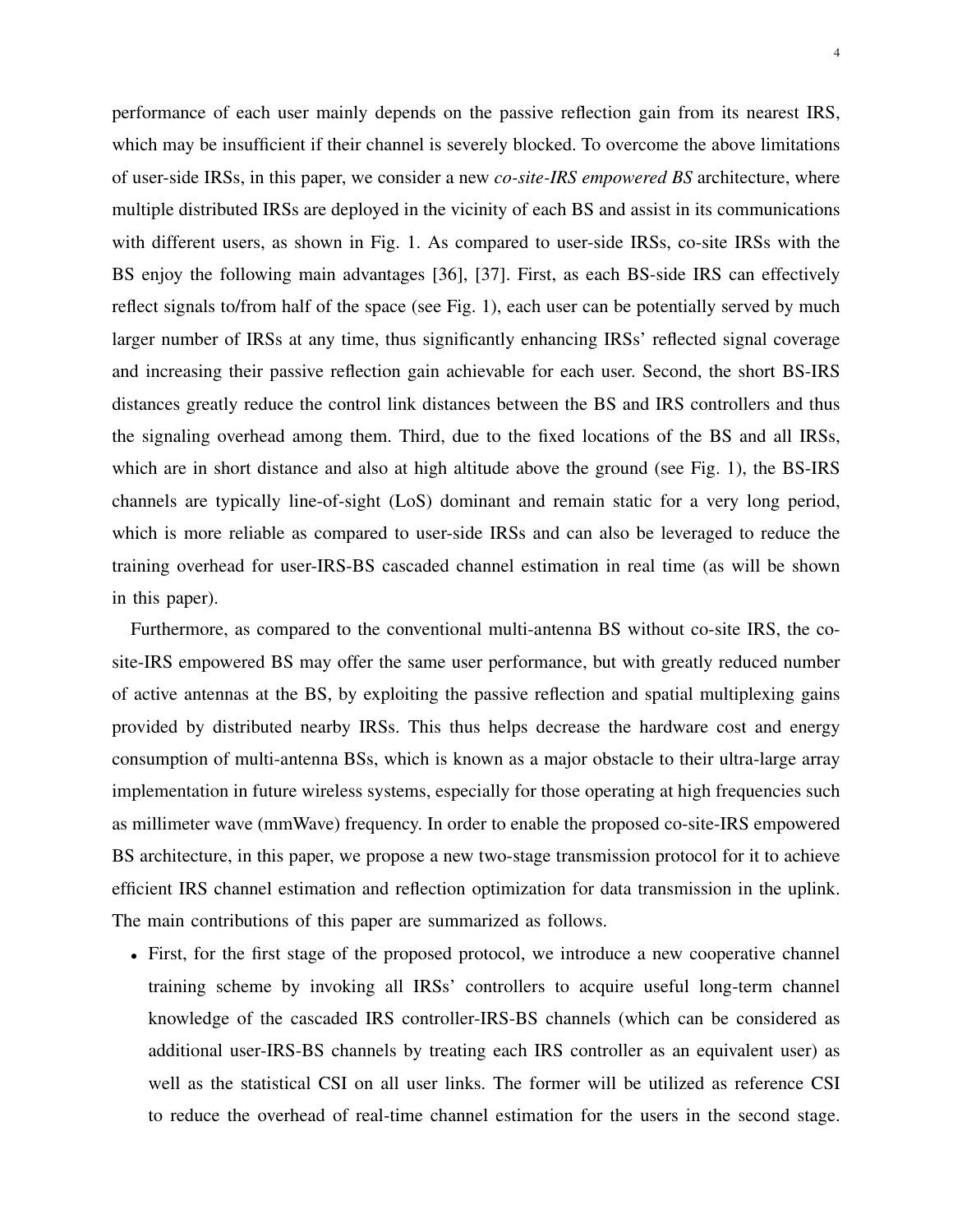While the latter is utilized to determine the set of users served by each IRS, based on which the set of user-IRS-BS cascaded channels that need to be estimated in real time in the second stage are optimized, subject to a given total channel training duration for all users. This problem is referred to as user-IRS association, for which we propose a largescale performance metric based solution by maximizing the minimum performance metric among all users via a successive convex approximation (SCA) algorithm.

- Next, for the second stage of the proposed protocol, we devise a new method to estimate user-IRS-BS cascaded channels efficiently based on the designed user-IRS associations, where the IRS controller-IRS-BS reference CSI obtained in the first stage is used to shorten the training time. Based on the estimated CSI, all IRSs' passive reflections are jointly optimized to maximize the minimum average signal-to-interference-plus-noise-ratio (SINR) among all users, by accounting for the CSI which is not estimated for those cascaded user-IRS-BS channels of non-associated user-IRS pairs. Although this problem is challenging to solve, we obtain a locally optimal solution by applying the alternating optimization (AO) and gradient projection method (GPM).
- Last, numerical results are provided, which show that the proposed co-site-IRS empowered BS design yields considerably higher achievable rate as compared to the conventional multiantenna BS without co-site IRS, as well as the existing schemes for IRS channel estimation and reflection optimization. The effects of key system parameters, such as the channel coherence time, channel training duration, and total number of IRS reflecting elements, are also investigated and discussed. The results show that the proposed co-site-IRS empowered BS can be a compelling candidate for achieving low-cost and high-performance wireless networks in the future.

It is worth noting that there have been several recent works on studying the multi-IRS aided wireless network, where multiple IRSs are employed to enhance the transmission of each wireless link by leveraging their successive signal reflections and cooperative passive beamforming (see e.g., [\[38\]](#page-33-11)–[\[42\]](#page-33-12)). Different from this line of work, in this paper, we consider one dominant signal reflection by each IRS only and ignore their inter-reflections by deploying the IRSs sufficiently far apart from each other. The results of this paper can be extended to the general case with inter-IRS signal reflection in future work. It should also be mentioned that there exist some prior works focusing on the joint channel estimation and IRS reflection optimization [\[26\]](#page-33-13), [\[43\]](#page-33-14), [\[44\]](#page-33-15).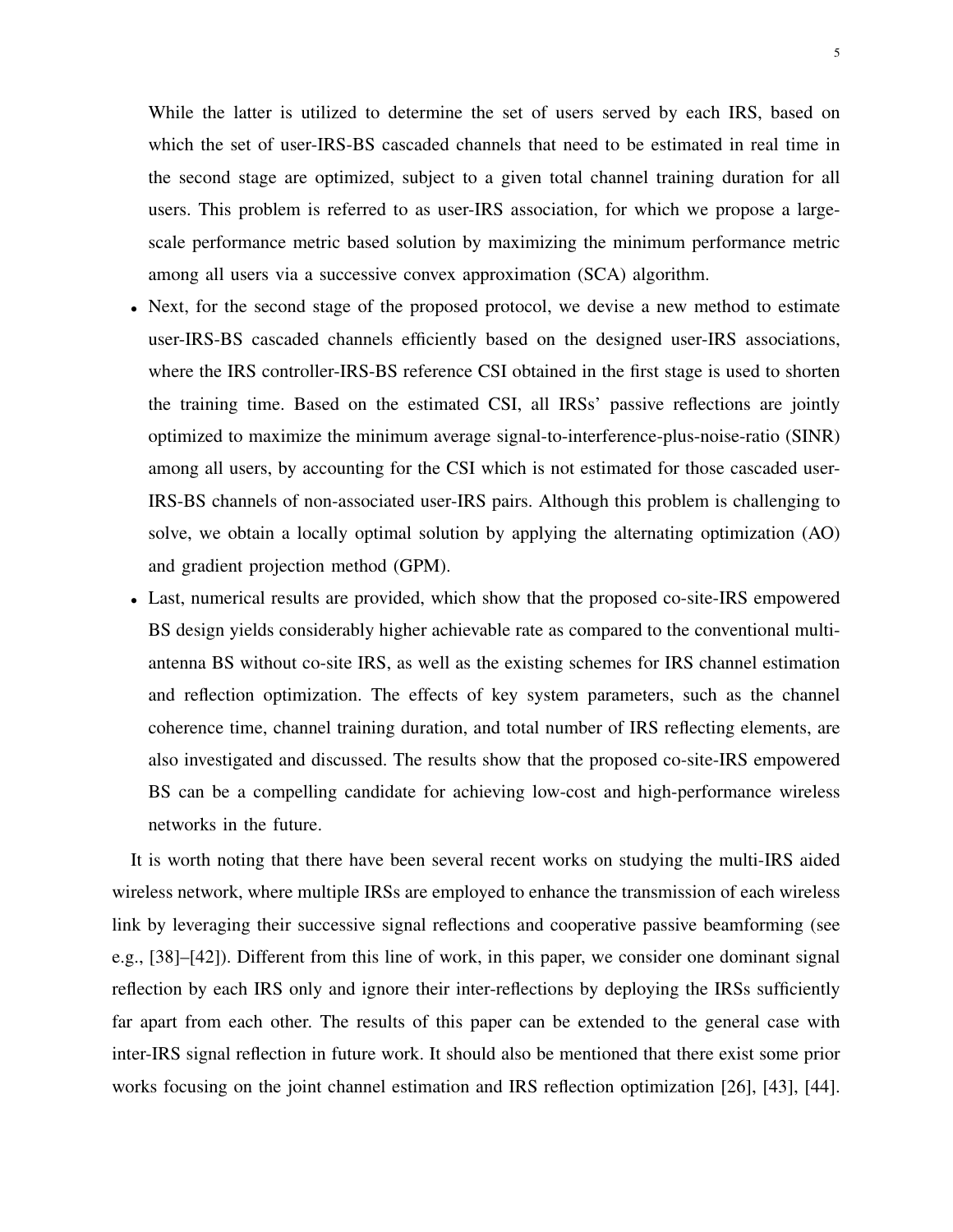However, these works only considered the scenario with a single or multiple *user-side* IRSs and did not leverage the unique features of the proposed IRS-empowered BS architecture to improve the user rate performance with reduced channel estimation overhead.

The rest of this paper is organized as follows. Section II presents the system model and the proposed two-stage transmission protocol for the co-site-IRS empowered BS. Section III presents the long-term channel estimation and user-IRS association optimization in the first stage of the proposed protocol. Section IV presents the short-term cascaded user-IRS-BS channel estimation and IRS passive reflection optimization in the second stage of the proposed protocol. Section V presents numerical results to verify the efficacy of our proposed design. Finally, Section VII concludes this paper.

*Notation:* In this paper, scalars, vectors and matrices are denoted by italic, bold-face lowercase and bold-face upper-case letters, respectively. The transpose and conjugate transpose of a matrix are denoted as  $(\cdot)^T$  and  $(\cdot)^H$ , respectively.  $(a)_m$  denotes the m-th entry of a vector  $a$ , and  $[G]_{m,n}$  denotes the entry at the m-th row and n-th column of a matrix G.  $I_M$  denotes the identity matrix of size M.  $\mathbb{C}^{x \times y}$  denotes the set of x-by-y complex-valued matrices. For a complex number s,  $s^*$ , |s|, and ∠s denote its conjugate, amplitude and phase, respectively, and  $s \sim \mathcal{CN}(0, \sigma^2)$  means that it is a circularly symmetric complex Gaussian (CSCG) random variable with zero mean and variance  $\sigma^2$ .  $\mathbb{E}[\cdot]$  denotes the statistical expectation. |A| denotes the cardinality of a set A. i denotes the imaginary unit, i.e.,  $i^2 = -1$ . For a vector a, diag(a) denotes a diagonal matrix whose diagonal elements are specified by  $\alpha$ , and  $\|\alpha\|$  denotes its norm. The notation  $\log_2(\cdot)$  denotes the logarithm function with base 2.  $\mathcal{O}(\cdot)$  denotes the Landau's symbol to describe the order of complexity.

#### II. SYSTEM MODEL AND TRANSMISSION PROTOCOL

#### *A. System Model*

Fig. [1](#page-2-1) depicts the architecture of the proposed co-site-IRS empowered BS in a wireless network, where the BS serves  $K$  single-antenna users with the help of  $J$  IRSs deployed in its vicinity. In this paper, we consider the uplink communications from the users to the BS, while the results of this paper can be also applied to the downlink communications if TDD is used for separating the uplink and downlink communications where the uplink-downlink channel reciprocity holds for all the links. In practice, as an IRS can only reflect the signals incident on its front reflection half-space, all IRSs are deployed to face the BS, so as to effectively reflect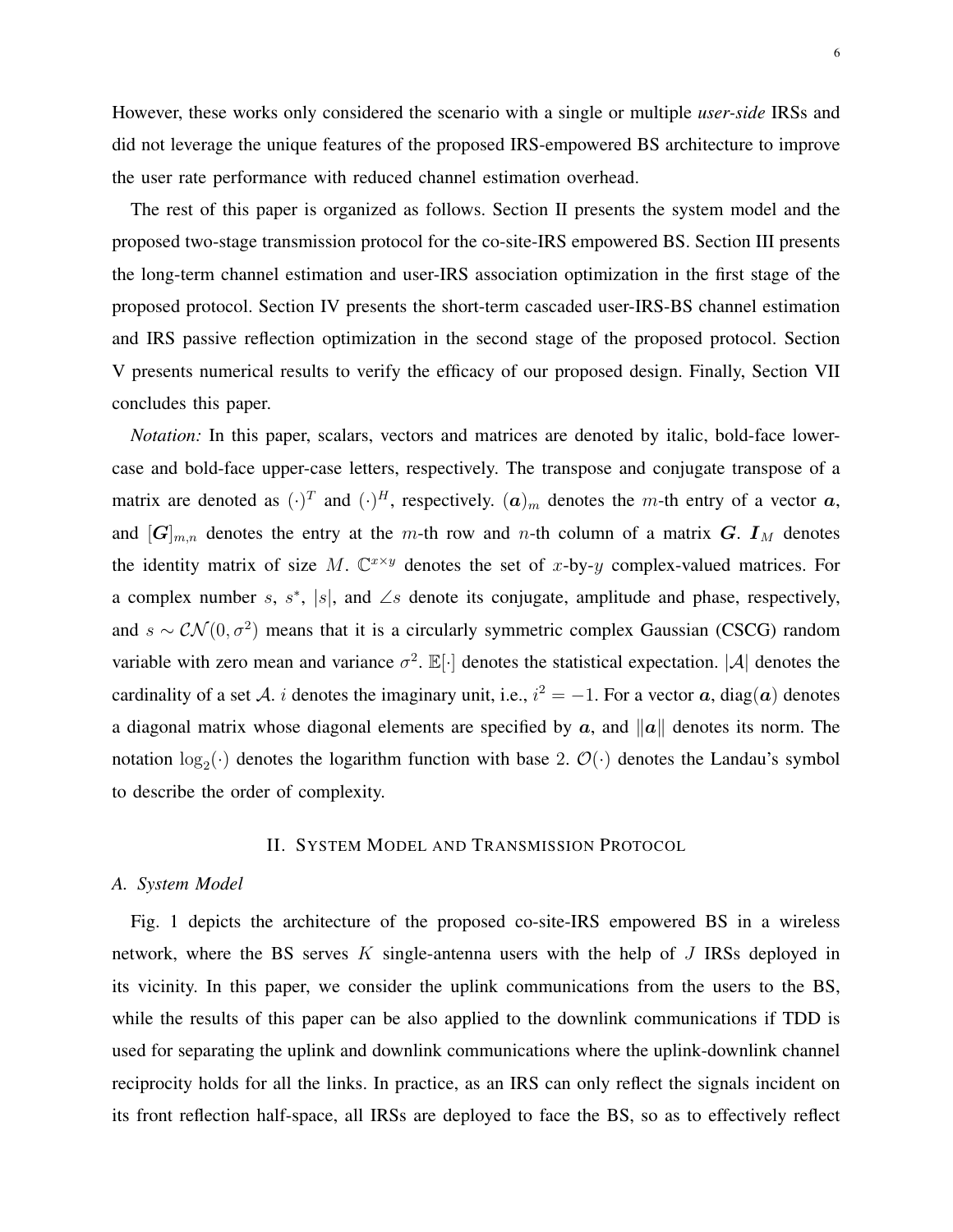the signals to/from it. However, due to the random locations of the users, each IRS usually can only reflect the signals from/to the users located in its front reflection half-space effectively<sup>[2](#page-6-0)</sup>. Generally, increasing the number of IRSs, J, can help improve the system performance due to the enhanced aperture and/or reflected signal coverage. Furthermore, we consider that a smart controller is attached to each IRS, which is able to exchange information instantly with the BS via a high-speed wired or wireless link with negligible delay thanks to their proximity. Each IRS controller is assumed to be placed sufficiently close to its controlled reflecting elements (see Fig. [1\)](#page-2-1), such that its large-scale channel gain with the BS/users is approximately equal to that of its controlled reflecting elements. The BS and each IRS are assumed to be equipped with  $M$ antennas and N reflecting elements, respectively. For convenience, we denote the sets of IRSs (or IRS controllers), users, BS antennas, and reflecting elements of each IRS as  $\mathcal{J} \triangleq \{1, 2, \cdots, J\}$ ,  $\mathcal{K} \triangleq \{1, 2, \cdots, K\}, \mathcal{M} \triangleq \{1, 2, \cdots, M\}, \text{ and } \mathcal{N} \triangleq \{1, 2, \cdots, N\}, \text{ respectively.}$ 

In this paper, we consider quasi-static block-fading channels and focus on a given fading block, during which all the channels involved are assumed to be constant. Let  $h_{d,k}$  =  $[h_{d,k,1},\dots,h_{d,k,M}]^T \in \mathbb{C}^{M\times 1}$  denote the channel from user k to the BS in the considered block,  $t_{k,j} = [t_{k,j,1}, \cdots, t_{k,j,N}]^T \in \mathbb{C}^{N \times 1}$  denote that from user k to IRS j, and  $\boldsymbol{F}_j = [\boldsymbol{f}_{j,1}, \cdots, \boldsymbol{f}_{j,N}] \in$  $\mathbb{C}^{M\times N}$  denote that from IRS j to the BS. Their distance-dependent large-scale channel gains are denoted as  $\beta_k^2$ ,  $\alpha_{k,j}^2$ , and  $\mu_j^2$ , respectively. Note that thanks to the proximity of the BS and IRS as well as their fixed locations, the IRS-BS channels, i.e.,  $\mathbf{F}_j$ ,  $j \in \mathcal{J}$ , generally vary much slower with time and enable more favorable LoS propagation as compared to the user-associated channels, i.e.,  $h_{d,k}$  and  $t_{k,j}$ ,  $k \in \mathcal{K}, j \in \mathcal{J}$ . This fact will be exploited later in this paper to reduce the overhead of real-time channel estimation in our proposed transmission protocol. Let  $\Theta_j = \text{diag}(\theta_j)$  denote the reflection matrix of IRS  $j, j \in \mathcal{J}$ , where  $\theta_j = [e^{i\theta_{j,1}}, \dots, e^{i\theta_{j,N}}]^T$ denotes its reflection vector and  $\theta_{j,n} \in [0, 2\pi)$  denotes the phase shift by its *n*-th reflecting element. Note that here we have set the amplitude of all reflection coefficients to its maximum value of one for the purpose of maximizing reflected signal power<sup>[3](#page-6-1)</sup>. Hence, the overall channel

<span id="page-6-0"></span><sup>&</sup>lt;sup>2</sup>Note that if a user is located outside the reflection half-space of any IRS, its transmitted signal may be first randomly scattered in the environment before reaching the reflection surface of this IRS, which will result in much higher path loss in practice.

<span id="page-6-1"></span><sup>&</sup>lt;sup>3</sup>An additional control of the amplitude of each reflecting element may further improve the system performance by providing more design flexibility [\[45\]](#page-34-0). However, this requires more sophisticated hardware designs and thus higher control complexity [\[1\]](#page-31-0).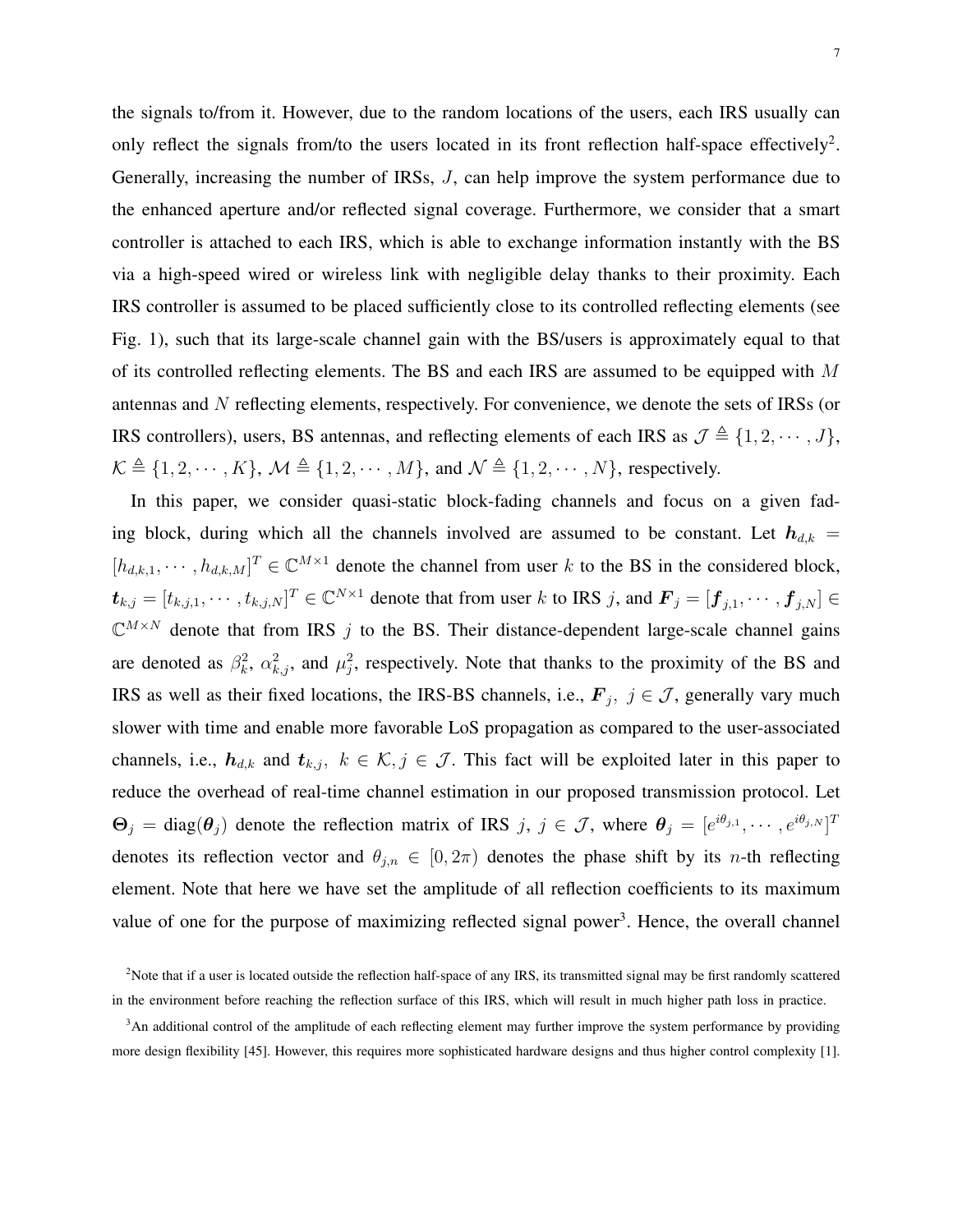from user k to the BS is given by<sup>[4](#page-7-0)</sup>

<span id="page-7-1"></span>
$$
\boldsymbol{h}_{k}(\{\boldsymbol{\theta}_{j}\}) = \boldsymbol{h}_{d,k} + \sum_{j=1}^{J} \boldsymbol{F}_{j} \boldsymbol{\Theta}_{j} \boldsymbol{t}_{k,j} = \boldsymbol{h}_{d,k} + \sum_{j=1}^{J} \boldsymbol{G}_{k,j} \boldsymbol{\theta}_{j},
$$
\n(1)

where  $G_{k,j} \triangleq F_j \text{diag}(\bm{t}_{k,j}) = [\bm{g}_{k,j,1}, \cdots, \bm{g}_{k,j,N}] \in \mathbb{C}^{M \times N}$  denotes the cascaded channel from user k to the BS via IRS j, with  $g_{k,j,n} = f_{j,n} t_{k,j,n}$  denoting its n-th column.

It is noted from [\(1\)](#page-7-1) that the design of all IRSs' passive reflections, i.e.,  $\theta_j$ ,  $j \in \mathcal{J}$ , in general requires the knowledge of all direct BS-user channels  $h_{d,k}$ ,  $k \in K$ , and all cascaded user-IRS-BS channels  $G_{k,j}$ ,  $k \in \mathcal{K}, j \in \mathcal{J}$ , which involves  $KM + KMNJ$  unknown parameters in total. As such, this may incur excessively high overhead for channel estimation if  $K$ ,  $N$  and/or  $J$ is practically large, which will greatly reduce the time for data transmission due to the finite duration of each fading block. Thus, efficient channel estimation is crucial to the proposed co-site IRSs for enhancing the BS's capacity.

# *B. Transmission Protocol*

To implement the co-site-IRS empowered BS efficiently, we propose a new transmission protocol to reduce the overhead of cascaded channel estimation and facilitate the IRS reflection design, based on the following two important features of BS-side IRSs.

*First,* some cascaded channels may only have a marginal effect on a given user's rate performance. On one hand, if user k is located outside the reflection half-space of IRS j, then  $G_{k,j}$ usually has a much weaker strength than  $G_{k,q}$ 's for IRS  $q$ 's  $q \neq j$  which face user k in their reflection half spaces. Hence,  $G_{k,j}$  may not need to be estimated without affecting the achievable rate of this user. On the other hand, to balance the rate performance of all users, the IRS passive reflection should cater to the users having weak direct channels with the BS with higher priority as compared to those with stronger direct channels with the BS, which implies that the latter's cascaded channels may not need to be fully estimated or even estimated at all. Motivated by the above, instead of estimating all cascaded channels for all users with all IRSs, we only need to select a subset of users to be served by each IRS and only their cascaded channels need to be estimated. For convenience, if the cascaded user k-IRS j-BS channel, i.e.,  $G_{k,j}$ , is estimated in

<span id="page-7-0"></span><sup>4</sup>Notice that the multi-hop IRS reflections may also exist in the overall user-BS channels. However, their effect would be marginal under the proposed designs based only on IRSs' single-hop reflections. This is because no passive beamforming gain can be achieved via their multi-hop reflections in this case to compensate more severe multiplicative path loss.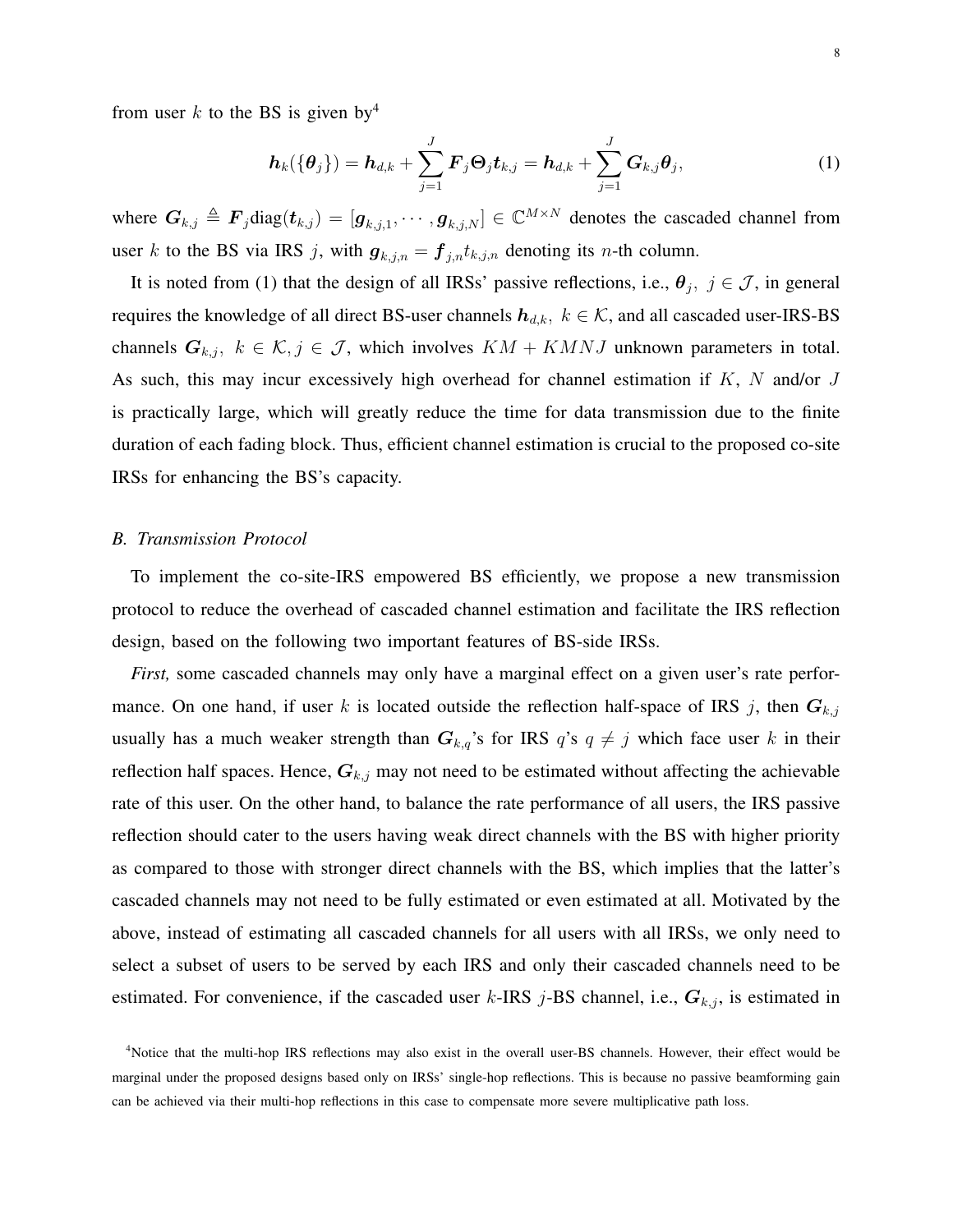our protocol, we consider that user k can be associated with IRS  $j$  as its reflection design will be based on the estimated  $G_{k,i}$ . Accordingly, to describe the user-IRS associations, we define a set of binary variables, i.e.,  $\delta_{k,j}$ ,  $k \in \mathcal{K}, j \in \mathcal{J}$ , for which  $\delta_{k,j} = 1$  if user k is associated with IRS *j*; otherwise, we set  $\delta_{k,j} = 0$ .

*Second*, it is noted that the cascaded channels from different users to the BS via *any IRS* share the same IRS-BS channel, despite that their user-IRS channels may be different. For example, the cascaded channels from two users k and q to the BS via the n-th element of IRS j are given by  $g_{k,j,n} = f_{j,n}t_{k,j,n}$  and  $g_{q,j,n} = f_{j,n}t_{k,j,n}$ , respectively, which share the same/common IRS-BS channel  $f_{i,n}$ . In [\[30\]](#page-33-3), this fact has been exploited to reduce the overhead of cascaded channel estimation for user-side IRSs. Specifically, suppose that each IRS  $j, j \in \mathcal{J}$  in our considered system is a user-side IRS. In IRS j's local coverage region, a reference user, denoted as user  $U_j$ ,  $U_j \in \mathcal{K}$ , is first selected and its cascaded channel with the BS via IRS j, i.e.,  $g_{U_j,j,n}, n \in \mathcal{N}$ , is estimated. Then, the cascaded channel of each user  $k, k \neq U_j$  in the same coverage region of IRS  $\dot{\gamma}$  can be expressed as the scaled version of that of reference user  $U_j, \text{ i.e., } \bm{g}_{k,j,n} = \bm{f}_{j,n} t_{k,j,n} = \bm{f}_{j,n} t_{U_j,j,n} t_{k,j,n} / t_{U_j,j,n} = \bm{f}_{j,n} t_{U_j,j,n} \nu_{k,j,n} = \bm{g}_{U_j,j,n} \nu_{k,j,n}, \,\, n \in \mathcal{N},$ where  $\nu_{k,j,n} \triangleq t_{k,j,n}/t_{U_j,j,n}, n \in \mathcal{N}$ . As a result, it suffices to estimate the scaling factors, i.e.,  $\nu_{k,j,n}, n \in \mathcal{N}$  (scalars), rather than the exact channels  $g_{k,j,n}, n \in \mathcal{N}$  (vectors) for these users, i.e.,  $k \neq U_j$ . Similarly, this channel estimation approach can be applied for estimating user-IRS-BS cascaded channels for BS-side IRSs in our context by exploiting the common IRS-BS channels. However, as compared to the common IRS-BS channels in [\[30\]](#page-33-3) for user-side IRSs, their counterparts for our considered BS-side IRSs are more likely to be static due to much shorter link distance. Moreover, for each IRS  $j$ , the BS can properly select the controller of a nearby IRS (instead of a mobile user as in [\[30\]](#page-33-3)) as its "reference user"  $U_j$  and obtain its cascaded CSI, i.e.,  $g_{U_i,j,n}$ ,  $n \in \mathcal{N}$ , which thus leads to more reliable reference CSI estimation (thanks to the much shorter link distance as well as higher transmit power of IRS controller than user terminal in practice). This is crucial to estimate the users' cascaded CSI via this IRS accurately in real time.

Based on the above, we propose a new transmission protocol for each transmission frame in the considered new architecture of co-site-IRS empowered BS, as shown in Fig. [2.](#page-9-0) The proposed protocol consists of two stages, namely, Stage I and Stage II. In Stage I, the BS cooperates with the IRS controllers to estimate useful long-term channel knowledge, including cascaded IRS controller-IRS-BS channels and statistical CSI on all links, both of which are assumed to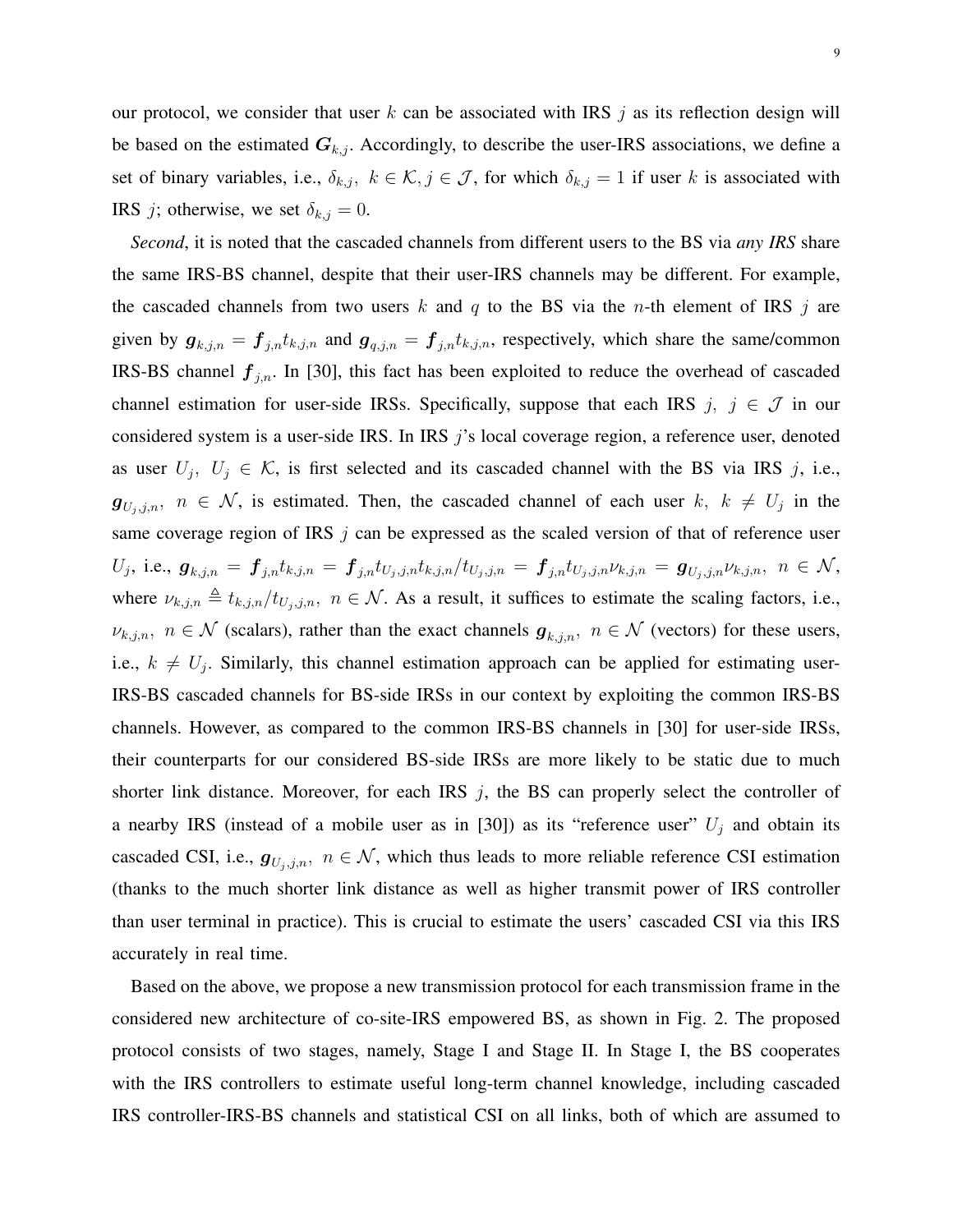

<span id="page-9-0"></span>Fig. 2. Frame structure of the proposed transmission protocol.

remain nearly static during each transmission frame. Accordingly, the former can be utilized as the reference CSI to assist in the real-time cascaded channel estimation for all users in this frame. While the latter can be utilized by the BS to optimize the user-IRS associations, i.e.,  $\delta_{k,j}, k \in \mathcal{K}, j \in \mathcal{J}$  and thereby, determine the cascaded channels that need to be estimated in real time in Stage II. The details of the long-term channel estimation and the user-IRS association optimization will be presented in Sections [III-](#page-11-0)A and [III-](#page-11-0)B, respectively.

In Stage II, short-term channel training and data transmission are conducted over L consecutive fading blocks, as shown in Fig. [2.](#page-9-0) In each fading block, let  $T_u$  and  $\tau$  (both normalized to the symbol period and assumed to be integers) denote its total duration and the duration for (shortterm) channel training, respectively. Hence, the duration for data transmission in each block is  $T_u - \tau$ . In particular, the short-term channel training can be further divided into the following three phases.

- *Phase I:* First, by turning off all IRSs<sup>[5](#page-9-1)</sup>, all users send  $\tau_1 \geq K$  orthogonal pilot symbols to the BS for it to estimate the uplink direct channels (without any IRS reflections) as in the conventional system without IRSs.
- *Phase II:* Next, by sequentially turning on IRSs, the selected cascaded channels  $G_{k,j}$ 's (specified by the user-IRS association designed in Stage I) are estimated, where the cascaded IRS controller-IRS-BS channels estimated in Stage I will be leveraged to facilitate the channel estimation. This phase incurs an overhead of  $\tau_2$  symbols, and its details will be

<span id="page-9-1"></span><sup>5</sup>The ON/OFF control of each IRS reflecting element can be achieved by applying a binary 0–1 amplitude control module. In other words, by setting the amplitude to zero/one, the IRS is equivalent to being turned off/on. In practice, this can be realized by adjusting the load resistance/impedance in each element [\[46\]](#page-34-1).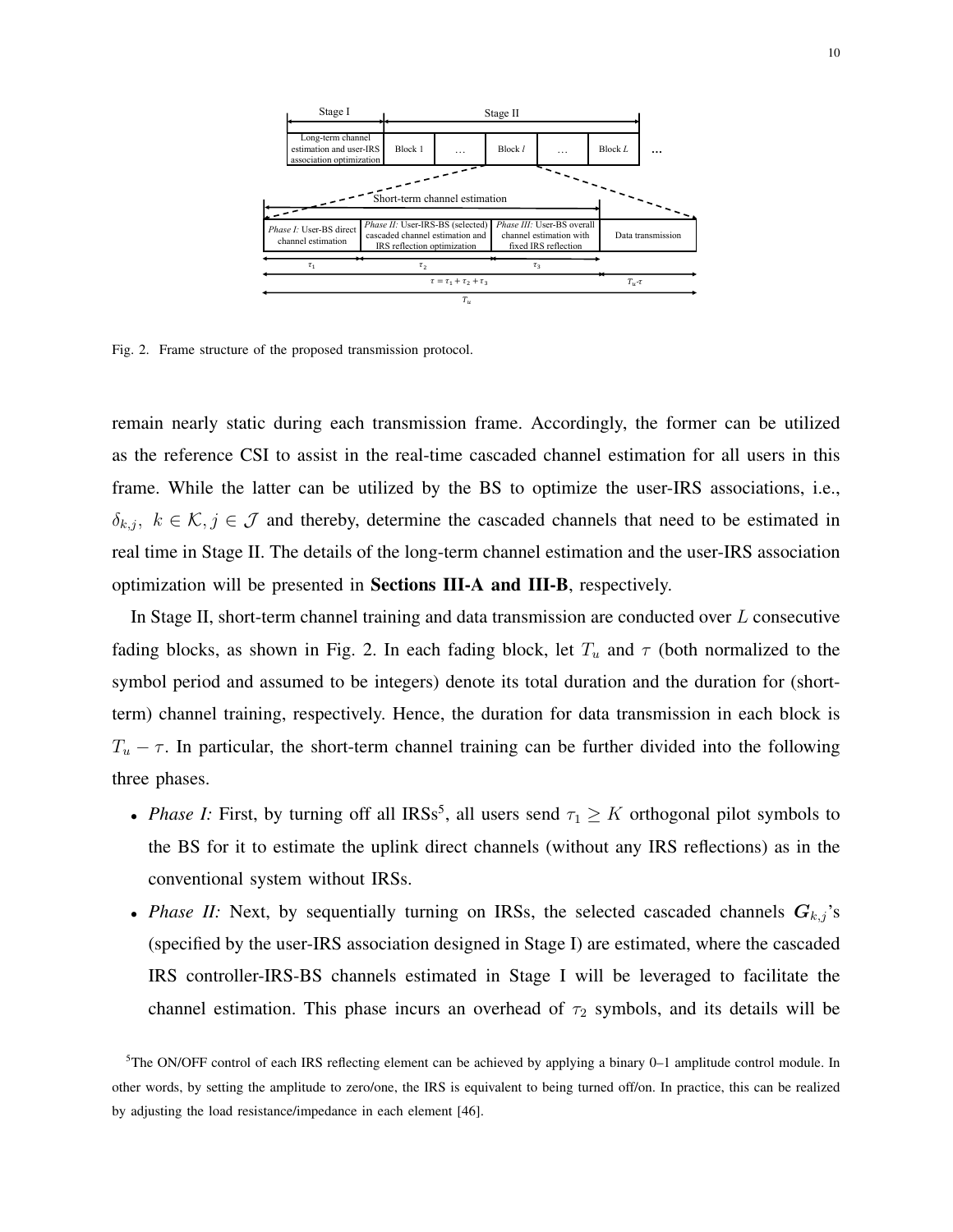presented in Section [IV-](#page-15-0)A. Based on the estimates of the direct channels and selected cascaded channels, the passive reflections of all IRSs are jointly optimized at the BS and then informed to the corresponding IRS controllers, as will be detailed in **Section [IV-](#page-15-0)B**.

• *Phase III:* Last, each IRS controller tunes the passive reflection of its controlled reflecting elements accordingly. All users send  $\tau_3 \geq K$  orthogonal pilot symbols<sup>[6](#page-10-0)</sup> to the BS again for it to estimate the overall user-BS channels with fixed IRSs' reflections (see [\(1\)](#page-7-1)).

It follows from the above that the total channel training duration is given by  $\tau = \tau_1 + \tau_2 + \tau_3$ . Hence, with any given  $\tau_1$  and  $\tau_3$ , a longer  $\tau$  leads to a longer  $\tau_2$ , and thus more cascaded channels can be estimated in Stage II. Let  $\zeta$  denote the total number of cascaded user-IRS-BS channels that need to be estimated in Stage II. Its value depends on the specific channel training duration  $\tau$  for each fading block in Stage II and will be specified in Section [IV-](#page-15-0)A.

Finally, based on the estimates of the overall user-BS channels given in [\(1\)](#page-7-1), the BS computes its receive combining weights for each user for data transmission. Denote by  $w_k \in \mathbb{C}^{M \times 1}$  its receive combining weights for user  $k, k \in \mathcal{K}$ , which is normalized to satisfy  $\|\boldsymbol{w}_k\|^2 = 1$ . To maximize the SINR of each user k,  $k \in \mathcal{K}$ , the BS adopts the optimal minimum mean square error (MMSE)-based combining over the received signals, i.e.,

$$
\boldsymbol{w}_{k} = \frac{\left(\sum\limits_{q \neq k} \boldsymbol{h}_{q}(\{\boldsymbol{\theta}_{j}\})\boldsymbol{h}_{q}(\{\boldsymbol{\theta}_{j}\})^{H} + \sigma^{2} \boldsymbol{I}_{M}\right)^{-1} \boldsymbol{h}_{k}(\{\boldsymbol{\theta}_{j}\})}{\|\left(\sum\limits_{q \neq k} \boldsymbol{h}_{q}(\{\boldsymbol{\theta}_{j}\})\boldsymbol{h}_{q}(\{\boldsymbol{\theta}_{j}\})^{H} + \sigma^{2} \boldsymbol{I}_{M}\right)^{-1} \boldsymbol{h}_{k}(\{\boldsymbol{\theta}_{j}\})\|}, \ k \in \mathcal{K}.
$$
 (2)

As a result, the SINR achievable by user  $k$  is given by

<span id="page-10-4"></span><span id="page-10-3"></span><span id="page-10-2"></span>
$$
\gamma_k(\boldsymbol{w}_k, \{\boldsymbol{\theta}_j\}) = \frac{p|\boldsymbol{w}_k^H \boldsymbol{h}_k(\{\boldsymbol{\theta}_j\})|^2}{\sigma^2 + p \sum_{q \neq k} |\boldsymbol{w}_k^H \boldsymbol{h}_q(\{\boldsymbol{\theta}_j\})|^2},
$$
(3)

where p denotes the transmit power of each user<sup>[7](#page-10-1)</sup>, and  $\sigma^2$  is the noise power at each BS's receiving antenna. Accordingly, the achievable rate of user  $k$  in bits/second/Hertz (bps/Hz) is given by

$$
R_k(\boldsymbol{w}_k, \{\boldsymbol{\theta}_j\}) = \frac{T_u - \tau}{T_u} \log_2 \left( 1 + \frac{p |\boldsymbol{w}_k^H \boldsymbol{h}_k(\{\boldsymbol{\theta}_j\})|^2}{\Gamma(\sigma^2 + p \sum_{q \neq k} |\boldsymbol{w}_k^H \boldsymbol{h}_q(\{\boldsymbol{\theta}_j\})|^2)} \right),
$$
(4)

<span id="page-10-0"></span><sup>6</sup>To focus on the more challenging cascaded channel estimation, in this paper we assume that the channel estimates of the direct/overall user-BS channels in Phase I/III are perfect.

<span id="page-10-1"></span> $7$ The proposed approaches are also applicable to different user transmit power, by absorbing its effect into the overall channels,  $h_k({\theta_i})$ .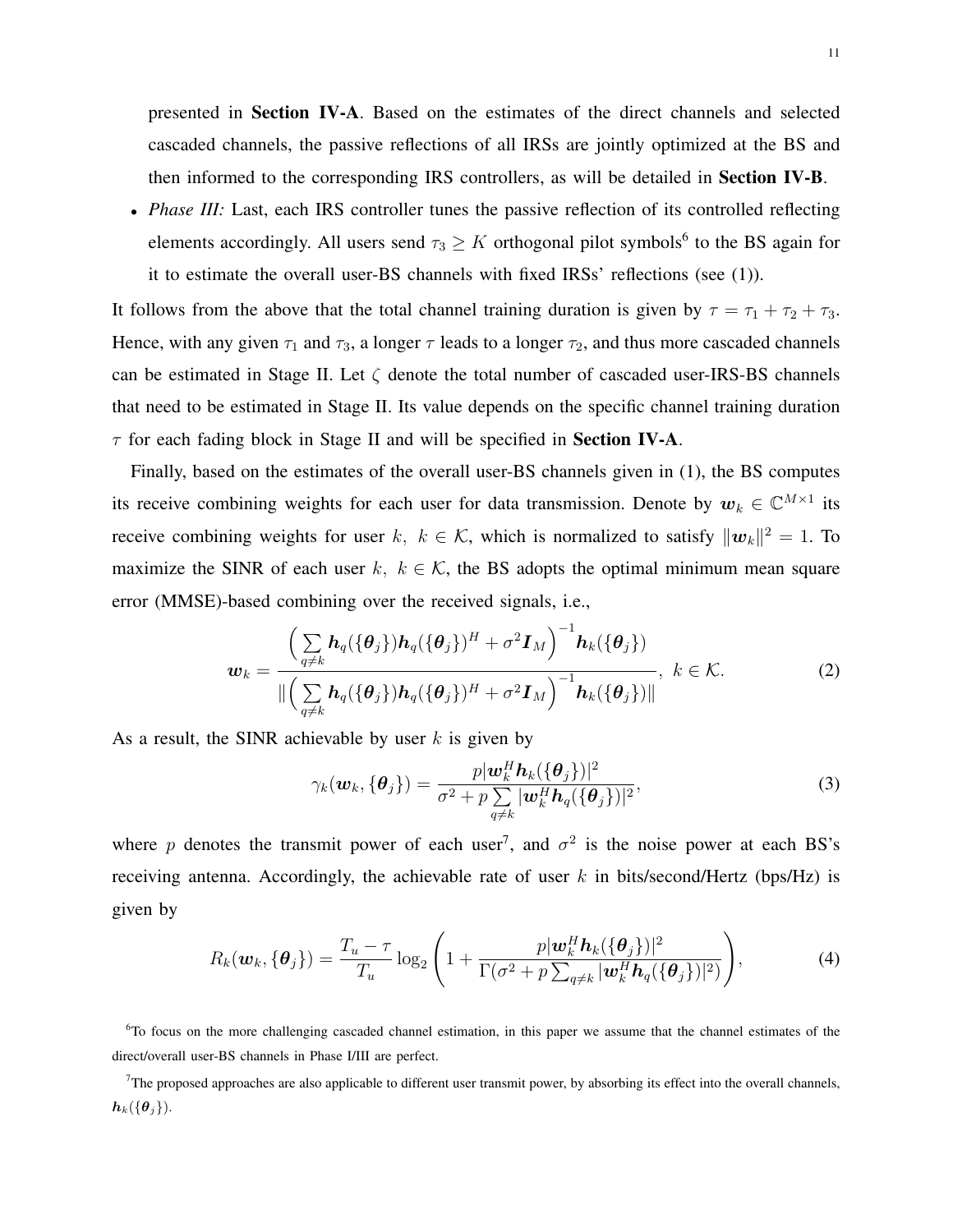where  $\Gamma \geq 1$  characterizes the rate loss due to the practical modulation and coding scheme.

*Remark* 2.1: Note that when the training duration  $\tau$  increases, since more cascaded channels can be selected for estimation in Stage II, the BS/IRS combining/reflection design will be refined, which helps enhance the user SINRs in [\(3\)](#page-10-2). However, this reduces the data transmission time, i.e.,  $T_u - \tau$ , and may degrade the user achievable rates in [\(4\)](#page-10-3). On the other hand, if  $\tau$  decreases, the data transmission time can be prolonged while the user SINRs may be compromised as less cascaded channels are estimated in Stage II. Therefore, there generally exists an inherent tradeoff in selecting  $\tau$  to maximize the achievable rates in [\(4\)](#page-10-3), as will be shown later in Section [V](#page-22-0) by simulation results.

# <span id="page-11-0"></span>III. LONG-TERM CHANNEL ESTIMATION AND USER-IRS ASSOCIATION OPTIMIZATION

In this section, we first present the procedure of long-term channel estimation in Stage I of the proposed transmission protocol (see Fig. [2\)](#page-9-0), including the estimation of the (nearly) static cascaded channels over the IRS controller-IRS-BS links (to be used for the cascaded channel estimation for the users in Stage II) and the acquisition of the statistical CSI on all involved links. Then, based on the statistical CSI obtained, we propose a large-scale performance metric to determine the user-IRS associations, i.e.,  $\delta_{k,j}$ ,  $k \in \mathcal{K}, j \in \mathcal{J}$ , which also specifies the set of cascaded channels that need to be estimated in Stage II.

#### *A. Long-Term Channel Estimation*

First, to estimate the cascaded channels for the "reference users", i.e.,  $G_{U_i,j}, j \in \mathcal{J}$ , we turn on each of the IRSs sequentially with all the other IRSs turned off (while their controllers are kept on). For example, when IRS  $j, j \in \mathcal{J}$  is turned on, the BS selects one of its adjacent IRS's controller (which needs to lie in its reflection half-space) as its equivalent reference user  $U_j$ , which then sends pilot symbols to the BS to estimate their cascaded channel via IRS j, i.e.,  $G_{U_j,j}$ . The pilot sequence design of IRS controller  $U_j$  and reflection design of IRS j in this process can be found in [\[30\]](#page-33-3) and omitted here for brevity. Let  $\hat{G}_{U_j,j} = [\hat{g}_{U_j,j,1}, \cdots, \hat{g}_{U_j,j,N}]$ denote the estimate of  $G_{U_j, j}$ , which will be utilized to estimate the users' cascaded channels in Stage II.

Next, we present how to acquire the statistical CSI which is needed in the user-IRS association optimization, i.e., the large-scale channel gains  $\mu_j^2$ ,  $\alpha_{k,j}^2$ , and  $\beta_k^2$ ,  $k \in \mathcal{K}, j \in \mathcal{J}$ . On one hand,  $\mu_j^2$ ,  $j \in \mathcal{J}$  can be measured during the above long-term cascaded channel estimation. Specifically,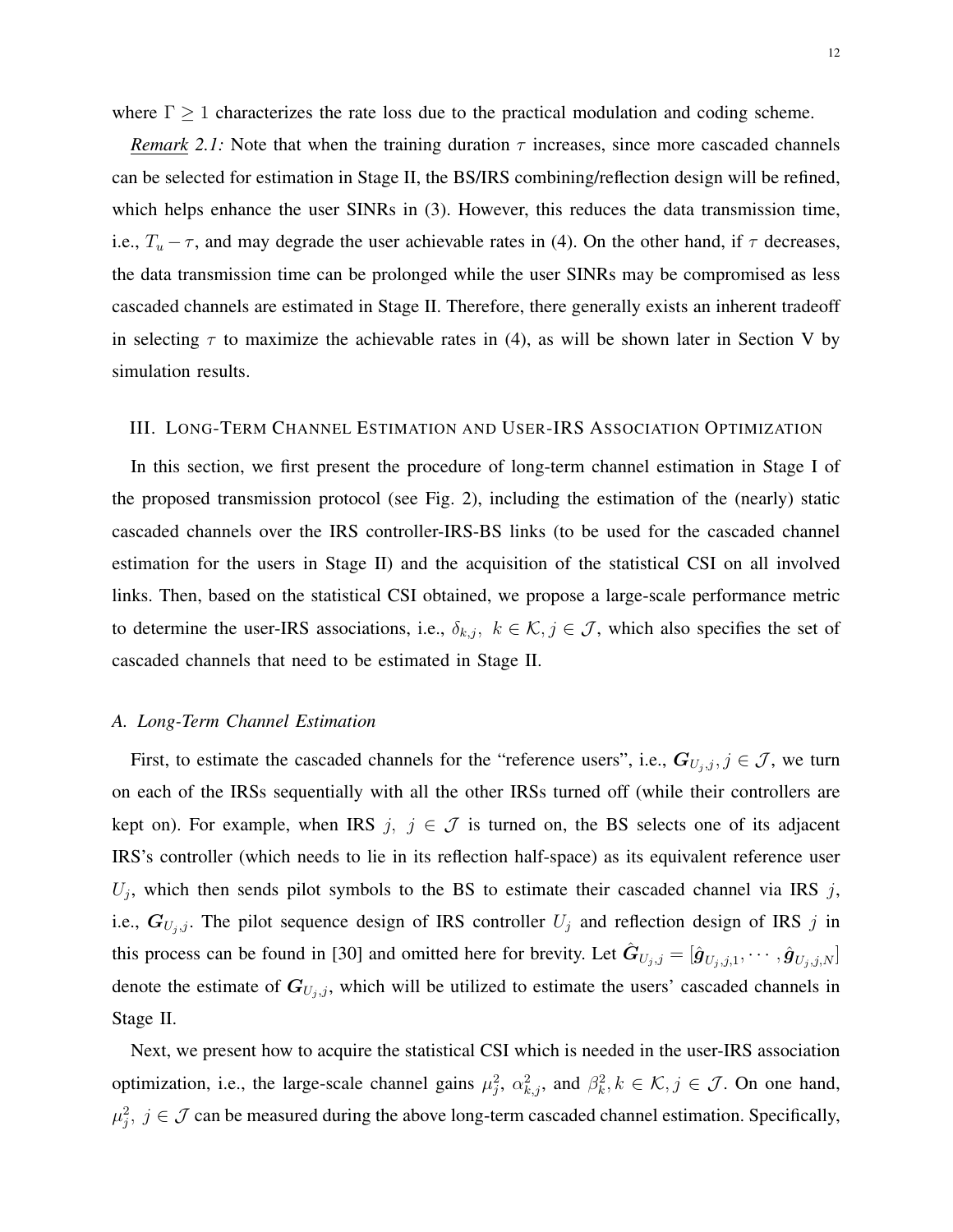when IRS controller  $U_j$  sends its pilot symbols, IRS controller j measures the average received signal strength (RSS) from it, thereby estimating the average channel gain between them, denoted as  $\alpha_{U_j,j}^2$ . Moreover, note that the cascaded IRS controller  $U_j$ -IRS j-BS channel gain is equal to the product of that from IRS controller  $U_j$  to IRS  $j$  (i.e.,  $\alpha_{U_j,j}^2$ ) and that from IRS  $j$  to the BS (i.e.,  $\mu_j^2$ ); while it can also be computed as the average of all entries of the estimated cascaded channel, i.e.,  $\hat{G}_{U_j,j}$ , denoted as  $g_{U_j,j} = \sum_{m=1}^{M} \sum_{n=1}^{N} |[\hat{G}_{U_j,j}]_{m,n}|^2 / MN$ . Hence, we obtain  $\mu_j^2 = g_{U_j,j}/\alpha_{U_j,j}^2$ ,  $j \in \mathcal{J}$ . It is worth noting that thanks to the nearly static and LoS(dominant) channels among the BS and all IRSs (or IRS controllers) in our considered system setup (see Fig. [1\)](#page-2-1), the estimation of  $\mu_j^2$ ,  $j \in \mathcal{J}$  is assumed to be perfect.

On the other hand, assume that the large-scale user-associated channel gains, i.e.,  $\beta_k^2$  and  $\alpha_{k,j}^2$ ,  $k \in \mathcal{K}, j \in \mathcal{J}$ , keep nearly constant over two consecutive transmission frames. Thus, during the direct channel estimation (i.e., Phase I in Stage II) in the previous transmission frame, the BS and IRS controller  $j, j \in \mathcal{J}$  can measure the average RSS from each user when all users transmit pilot symbols, which can then be used to estimate  $\beta_k^2$  and  $\alpha_{k,j}^2$ ,  $k \in \mathcal{K}, j \in \mathcal{J}$ in the current transmission frame<sup>[8](#page-12-0)</sup>.

### *B. User-IRS Association Optimization based on Statistical CSI*

Based on the estimated statistical CSI, i.e.,  $\beta_k^2$ ,  $\alpha_{k,j}^2$ , and  $\mu_j^2$ ,  $k \in \mathcal{K}, j \in \mathcal{J}$ , in this subsection, we formulate a user-IRS association optimization problem to determine the cascaded user-IRS-BS channels that need to be estimated in Stage II. To this end, we define  $0 \leq \lambda_{k,j} \leq 1$  as an auxiliary variable for IRS j to serve user k, which satisfies  $\sum_{k=1}^{K} \lambda_{k,j} = 1$ ,  $j \in \mathcal{J}$ . In particular, given the maximum passive beamforming gain of  $N^2$  by each IRS<sup>[9](#page-12-1)</sup>, we consider that user k can reap a partial passive beamforming gain by  $\lambda_{k,j}N$  (out of the total N) elements<sup>[10](#page-12-2)</sup> of IRS j, i.e.,  $(\lambda_{k,j}N)^2$ ; while the remaining  $N(1-\lambda_{k,j})$  reflecting elements are regarded as random scatterers for it. Note that the above is simply an approximation for the beamforming gain achievable for each user to facilitate the user-IRS association design.

<span id="page-12-0"></span><sup>&</sup>lt;sup>8</sup>In practice, such long-term statistical CSI can be updated in a much larger interval as compared to each frame duration, and thus is not our concern in this paper.

<span id="page-12-2"></span><span id="page-12-1"></span><sup>9</sup> Such a squared passive beamforming gain has been verified in the literature under various channel setups, e.g., [\[47\]](#page-34-2)–[\[50\]](#page-34-3).

<sup>&</sup>lt;sup>10</sup>For convenience, we assume "virtual" fractional number of IRS elements here if  $\lambda_{k,j}N$  is not an integer, which usually does not impact the association result as N is practically very large and the number of selected users for each IRS  $j, j \in \mathcal{J}$ (with  $\lambda_{k,j} > 0$ ) is finite.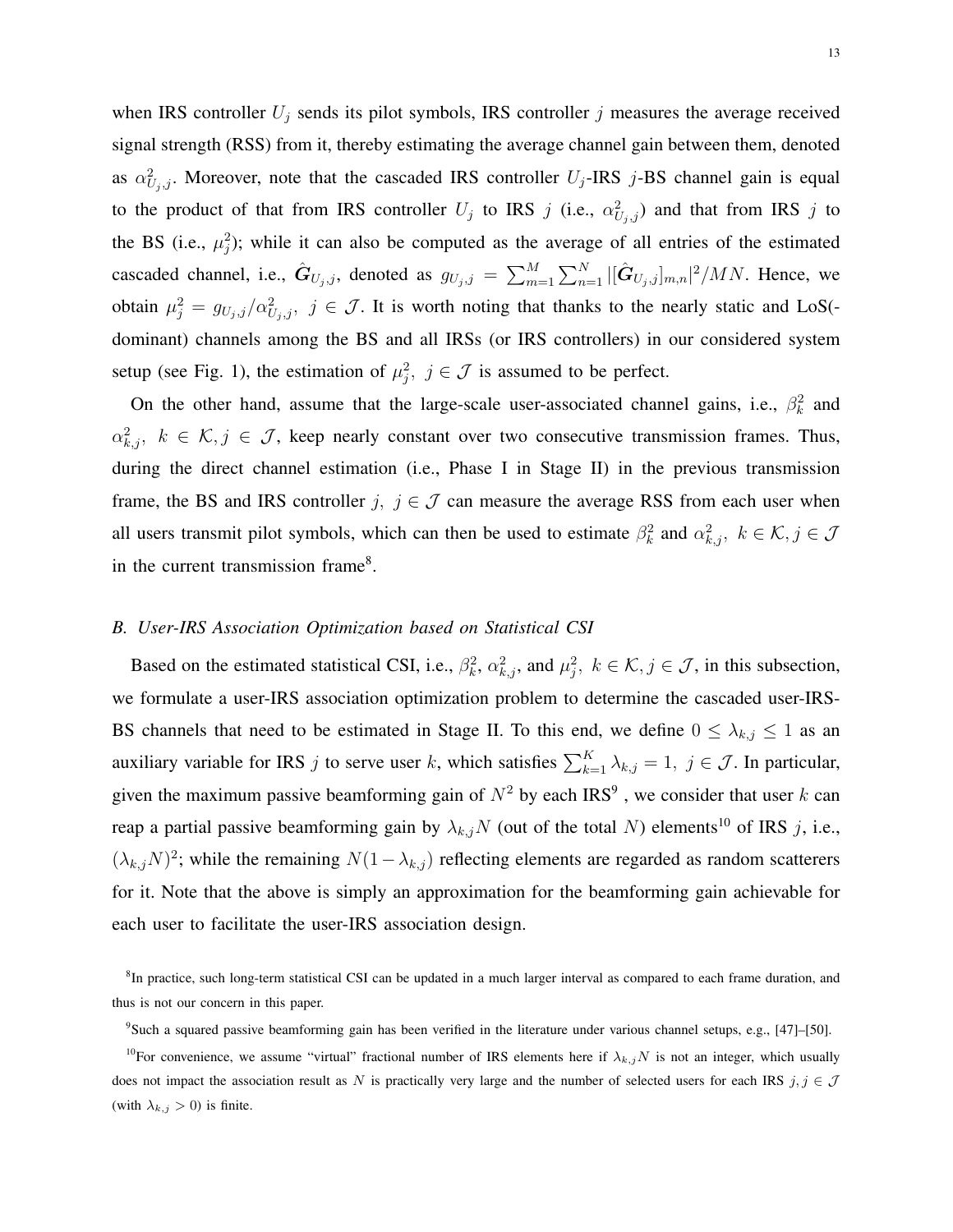Since only the statistical CSI, i.e.,  $\beta_k^2$ ,  $\alpha_{k,j}^2$ , and  $\mu_j^2$ ,  $k \in \mathcal{K}, j \in \mathcal{J}$ , is available, to characterize the average channel condition from each user  $k$  to the BS, we propose a large-scale channel metric for each user  $k$  as follows,

<span id="page-13-0"></span>
$$
H_k = \beta_k^2 + \sum_{j=1}^{J} \alpha_{k,j}^2 \mu_j^2 \lambda_{k,j}^2 N^2, \ k \in \mathcal{K}.
$$
 (5)

Note that  $H_k$  accounts for the direct user k-BS channel gain (i.e.,  $\beta_k^2$ ), all cascaded user k-IRS j-BS channel gains (i.e.,  $\mu_j^2 \alpha_{k,j}^2$ ,  $j \in \mathcal{J}$ ), as well as the passive beamforming gain provided by each IRS  $j, j \in \mathcal{J}$  for user k (i.e.,  $\lambda^2_{k,j} N^2$ ,  $j \in \mathcal{J}$ ). It is also worth noting that in [\(5\)](#page-13-0), we ignore the random scattering by the other  $N(1 - \lambda_{k,j})$  elements of each IRS j, due to its negligible impact on the system performance in general [\[51\]](#page-34-4).

Next, we optimize the auxiliary variables  $\{\lambda_{k,j}\}$  to balance the users' channel metrics in [\(5\)](#page-13-0) and thereby determine the user-IRS associations based on the optimized  $\{\lambda_{k,j}\}$ . The corresponding optimization problem is formulated as

$$
\begin{aligned} \n\text{(P1):} \quad & \max_{\{\lambda_{k,j}\}} \quad \min_{k \in \mathcal{K}} H_k \\ \n\text{s.t.} \quad & \sum_{k=1}^{K} \lambda_{k,j} = 1, \ j \in \mathcal{J}, \n\end{aligned} \tag{6}
$$

<span id="page-13-2"></span><span id="page-13-1"></span>
$$
0 \leq \lambda_{k,j} \leq 1, \ j \in \mathcal{J}, k \in \mathcal{K}.\tag{7}
$$

Denote by  $\{\lambda_{k,j}^*\}$  the optimal solution to (P1). Note that with a larger value of  $\lambda_{k,j}^*$ , user k can reap a higher passive beamforming gain from IRS  $j$ . Hence, the passive reflection of IRS  $j$ for data transmission in the subsequent Stage II should be designed with a higher priority for catering to the cascaded user k-IRS j-BS channel, i.e.,  $G_{k,j}$ , which thus needs to be estimated in Stage II. On the other hand, if  $\lambda_{k,j}^*$  is small, user k may barely benefit from the passive reflection of IRS j. Thus, there is no need to estimate its cascaded channel  $G_{k,j}$ . Based on the above, to determine the user-IRS associations, i.e.,  $\delta_{k,j}$ ,  $k \in \mathcal{K}, j \in \mathcal{J}$ , we can sort all  $\lambda_{k,j}^*$ 's in the descending order, denoted as  $\lambda_{k_1,j_1}^* \geq \lambda_{k_2,j_2}^* \geq \cdots \geq \lambda_{k_{KJ},j_{KJ}}^*$ , where  $\lambda_{k_l,j_l}^*$  denotes the *l*-th largest entry,  $1 \leq l \leq KJ$ . Then we select the  $\zeta$  largest values and set their corresponding binary association variables to one, i.e.,  $\delta_{k_l,j_l} = 1, l = 1, 2, \cdots, \zeta$ . Thus, we only need to estimate the cascaded user  $k_l$ -IRS  $j_l$ -BS channels,  $l = 1, 2, \dots, \zeta$ , in Stage II of the proposed transmission protocol.

*Remark 3.1:* Note that we do not consider the interference among users in the user-IRS association optimization, as it only serves as an initial step to balance the users' average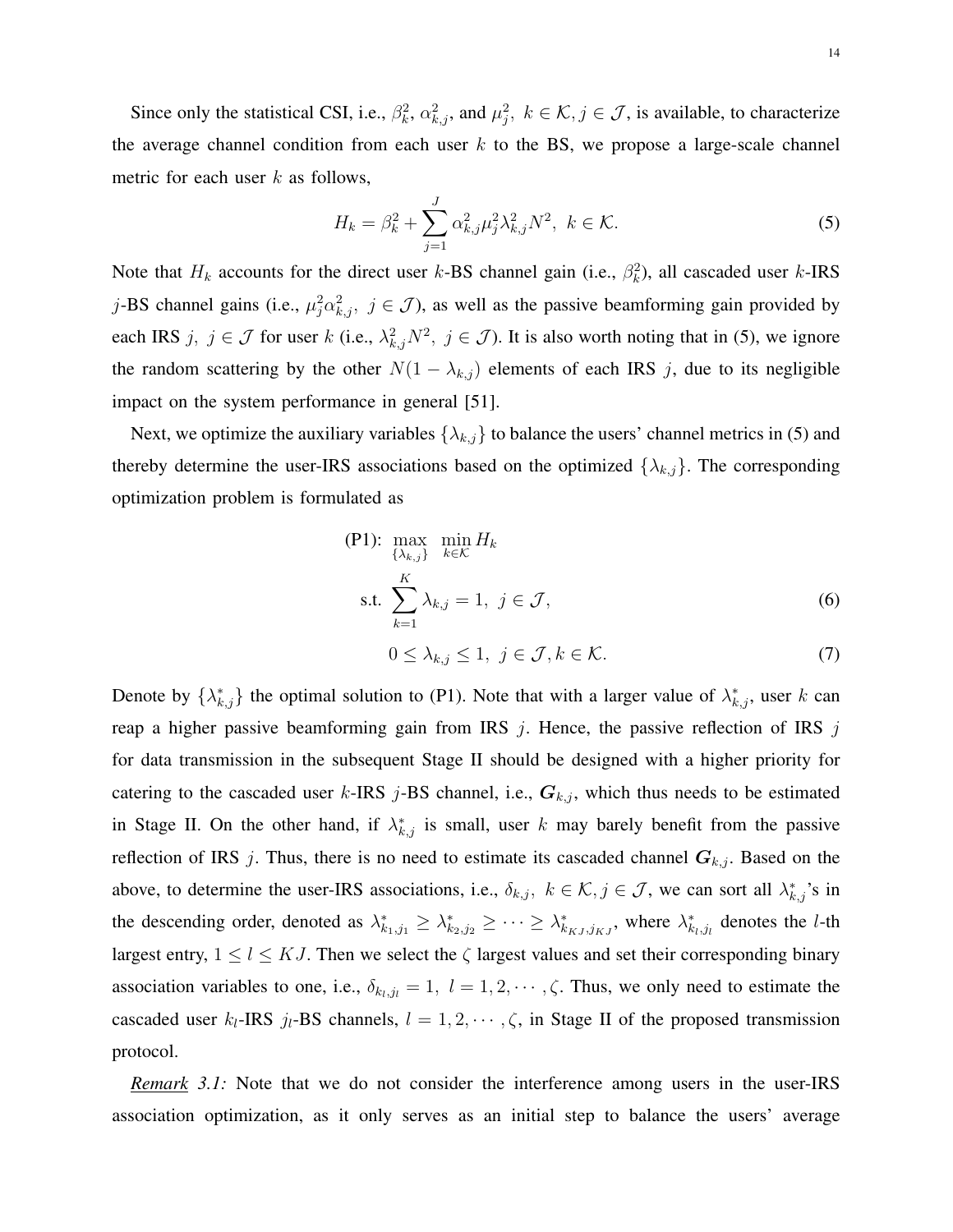channel condition with the BS when the short-term channel knowledge is not available yet. The interference suppression would be achieved by the IRS passive reflection and BS active antenna combining after the short-term cascaded/overall channel knowledge is acquired, as shown in Phases II and III in Fig. [2.](#page-9-0)

Next, we focus on solving (P1). However, problem (P1) is a non-convex optimization problem due to its non-concave objective function, and thus it is difficult to be optimally solved. To tackle this challenge, we adopt the SCA algorithm and obtain a locally optimal solution to it. To this end, we re-express (P1) as the following epigraph form [\[52\]](#page-34-5) by introducing an auxiliary variable  $H$ , i.e,

<span id="page-14-0"></span>
$$
\begin{aligned} \n\text{(P1.1):} \quad & \max_{\{\lambda_{k,j}\}, \bar{H}} \bar{H} \\ \n\text{s.t. } & H_k \ge \bar{H}, \ k \in \mathcal{K}, \\ \n\text{(6) and (7).} \n\end{aligned} \tag{8}
$$

Then, given a local point at each SCA iteration, we approximate the non-convex constraints in [\(8\)](#page-14-0) into convex ones. By iteratively solving a sequence of approximate convex problems, we can obtain a locally optimal solution to (P1.1), and so does for (P1).

Denote by  $\{\lambda_{k,j}^{(l)}\}$  the local point at the *l*-th SCA iteration with  $l \geq 1$ . Notice that  $H_k$  is a convex function with respect to  $\{\lambda_{k,j}\}$ ; thus, it can be lower-bounded by its first-order Taylor expansion at the local point  $\{\lambda_{k,j}^{(l)}\}$  in the *l*-th SCA iteration, i.e.,

$$
H_k \ge \beta_k^2 + \sum_{j=1}^J \alpha_{k,j}^2 \mu_j^2 (\lambda_{k,j}^{(l)} N)^2 + 2 \sum_{j=1}^J (\lambda_{k,j} - \lambda_{k,j}^{(l)}) (\alpha_{k,j}^2 \mu_j^2 \lambda_{k,j}^{(l)} N^2) \triangleq H_k^{lb}, \ k \in \mathcal{K}.
$$
 (9)

Then, by replacing  $H_k$  in [\(8\)](#page-14-0) with  $H_k^{lb}$  in [\(9\)](#page-14-1), problem (P1.1) is approximated as the following convex optimization problem in the *l*-th SCA iteration, denoted as  $(P1.1)$  below, which can be optimally solved via standard convex optimization techniques (e.g., interior point method [\[52\]](#page-34-5)).

<span id="page-14-1"></span>
$$
\begin{aligned} \n\text{(P1.1):} \max_{\{\lambda_{k,j}\}, \bar{H}} \bar{H} \\ \n\text{s.t. } H_k^{lb} \ge \bar{H}, \ k \in \mathcal{K}, \n\end{aligned} \tag{10}
$$
\n
$$
\text{(6) and (7).}
$$

Denote the optimal solution to (P1.*l*) as  $\{\lambda_{k,j}^{(l)*}\}\$ . Next, we update the local point in the  $(l+1)$ th SCA iteration as  $\lambda_{k,j}^{(l+1)} = \lambda_{k,j}^{(l)*}, k \in \mathcal{K}, j \in \mathcal{J}$ . The above procedure repeats until the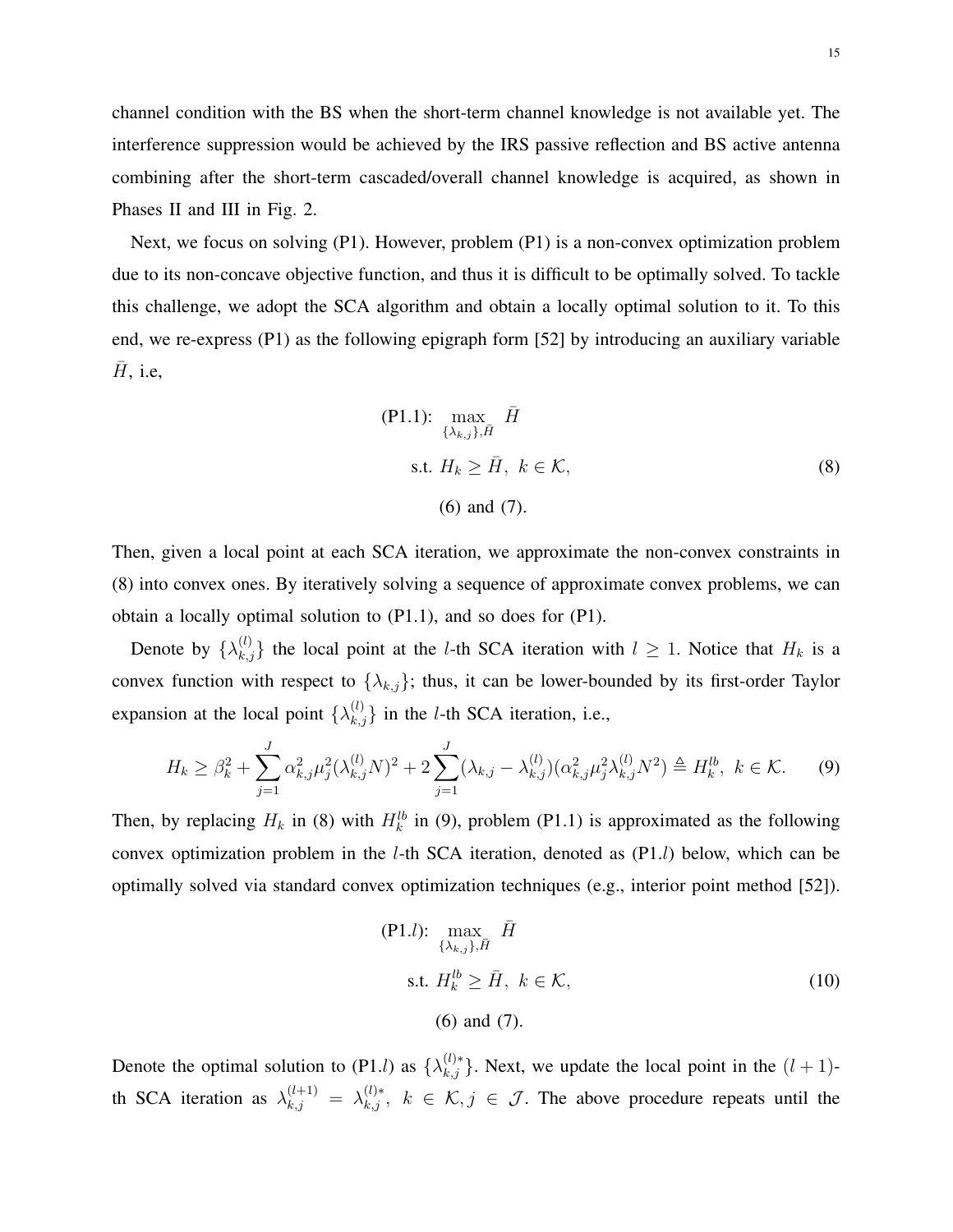fractional increase in the objective value of (P1) is smaller than a pre-determined threshold  $\epsilon_1$ . We summarize the main procedure of the above SCA algorithm in Algorithm [1.](#page-15-1) It can be shown that Algorithm [1](#page-15-1) converges to a locally optimal solution to problem (P1.1) or (P1) [\[16\]](#page-32-9). Denote by  $I_s$  the total number of SCA iterations required for Algorithm [1.](#page-15-1) In each iteration, the convex optimization problem (P1.l) is solved via the standard interior-point method with the complexity of  $\mathcal{O}(K^{1.5}J^{1.5})$  $\mathcal{O}(K^{1.5}J^{1.5})$  $\mathcal{O}(K^{1.5}J^{1.5})$  [\[53\]](#page-34-6). As a result, the overall complexity of Algorithm 1 is  $\mathcal{O}(I_sK^{1.5}J^{1.5})$ .

<span id="page-15-1"></span>Algorithm 1 SCA Algorithm to Solve (P1).

- 1: Initialize  $\lambda_{k,j}^{(1)}$  to satisfy constraint [\(6\)](#page-13-1) and set  $l = 1$ .
- 2: repeat
- 3: Given the local point  $\{\lambda_{k,j}^{(l)}\}$ , solve (P1.*l*) and obtain its optimal solution as  $\{\lambda_{k,j}^{(l)*}\}$ .
- 4: Update  $\lambda_{k,j}^{(l+1)} = \lambda_{k,j}^{(l)*}, k \in \mathcal{K}, j \in \mathcal{J}$ .
- 5: Update  $l = l + 1$ .
- 6: **until** the fractional increase in the objective value of (P1) is smaller than  $\epsilon_1$ .

# <span id="page-15-0"></span>IV. SHORT-TERM CASCADED CHANNEL ESTIMATION AND IRS REFLECTION **OPTIMIZATION**

In this section, we first present the procedure for estimating the selected cascaded user-IRS-BS channels, i.e.,  $G_{k,j}$  with  $\delta_{k,j} = 1, k \in \mathcal{K}, j \in \mathcal{J}$ , in Phase II of Stage II in the proposed transmission protocol (see Fig. [2\)](#page-9-0). Then, based on the estimates of the selected cascaded channels in Phase II (and those of all direct user-BS channels in Phase I), we jointly optimize the passive reflections of all IRSs to maximize the minimum average SINR among all users, accounting for the other cascaded channels that are not estimated.

# *A. Short-Term Cascaded Channel Estimation*

First, based on the optimized user-IRS associations in Stage I (see Section [III-](#page-11-0)B), i.e.,  $\delta_{k,j}$ ,  $k \in$  $K, j \in \mathcal{J}$ , the BS determines the pilot sequences of all users and reflection design of all IRSs in Phase II of each transmission block in Stage II (to be specified later), which are informed to the users and IRS controllers over the downlink control links, respectively, before Stage II starts $^{11}$  $^{11}$  $^{11}$ .

<span id="page-15-2"></span> $11$ The pilot sequences of all users in Phases I and III of each block are the same as that for the conventional multi-antenna BS without IRS.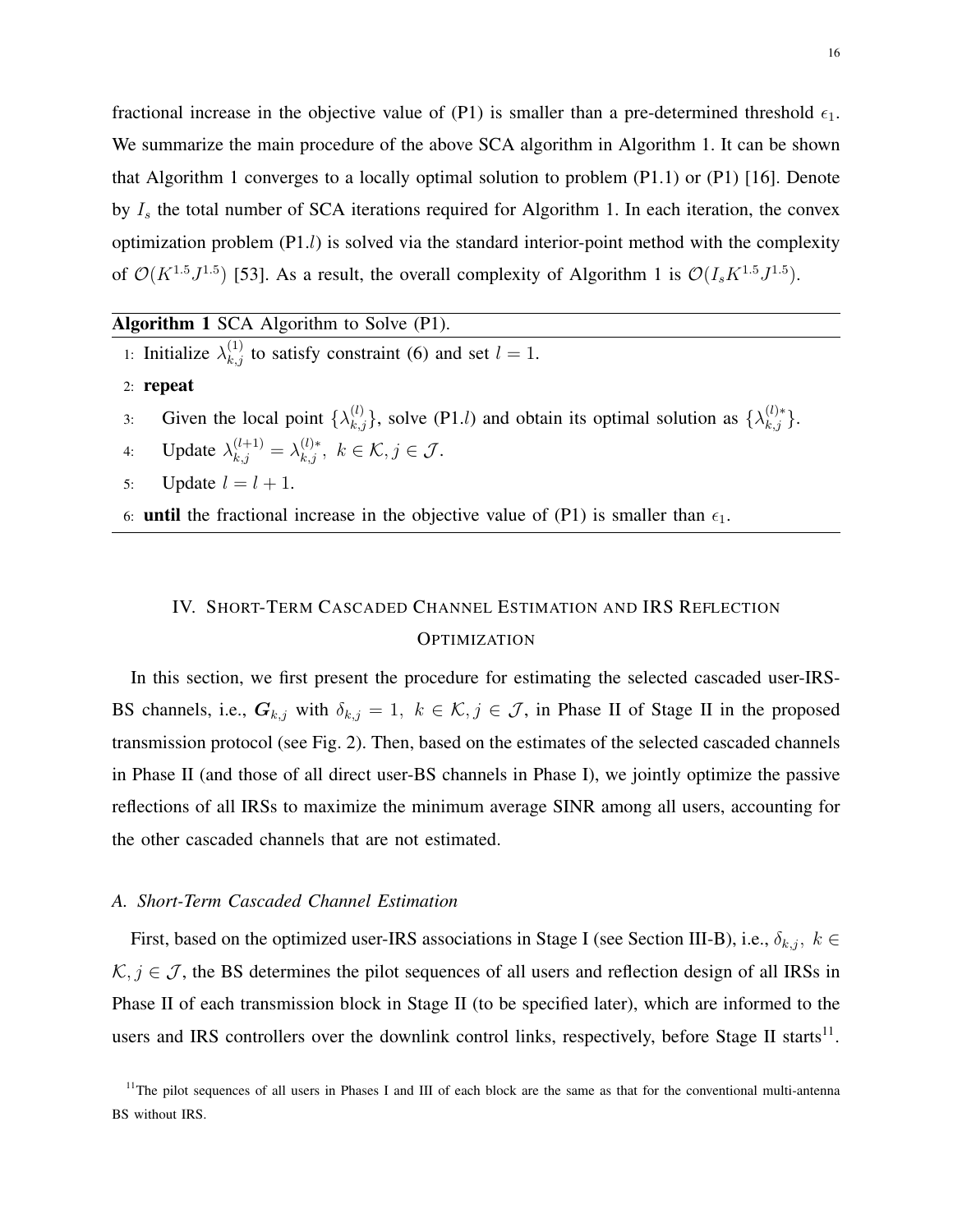Let  $\mathcal{B}_j$  denote the set of users associated with IRS j, i.e.,  $\mathcal{B}_j = \{k | \delta_{k,j} = 1, k \in \mathcal{K}\}, j \in \mathcal{J}$ . As Phase II of each block starts, the IRSs are sequentially turned on to estimate the cascaded channels for their respectively associated users. For example, when IRS  $j$  is turned on, only the users in  $\mathcal{B}_j$  will be active and transmit non-zero pilot symbols for the BS to estimate their cascaded channels via IRS j, i.e.,  $G_{k,j}$ ,  $k \in \mathcal{B}_j$ . Given the reference cascaded IRS controller  $U_j$ -IRS j-BS channel estimated in Stage I, i.e.,  $\hat{g}_{U_j,j,n}$ ,  $n \in \mathcal{N}$ , the BS only needs to estimate a set of scaling factors, i.e.,  $\nu_{k,j,n}$ ,  $k \in \mathcal{B}_j$ ,  $n \in \mathcal{N}$ , for which the details, including the pilot sequence of each user  $k, k \in \mathcal{B}_j$  and the reflection design of IRS j in this process, can be found in [\[30\]](#page-33-3) and thus omitted here for brevity. Let  $\hat{\nu}_{k,j,n}$   $k \in \mathcal{B}_j, n \in \mathcal{N}$  denote the estimates of the above scaling factors. Then, the cascaded user  $k$ -IRS  $j$ -BS channel can be estimated as  $\hat{G}_{k,j} = [\hat{g}_{k,j,1}, \cdots, \hat{g}_{k,j,N}], k \in \mathcal{B}_j$ , where  $\hat{g}_{k,j,n} = \hat{\nu}_{k,j,n} \hat{g}_{U_j,j,n}, n \in \mathcal{N}$ . It can be shown that the associated overall training duration of Phase II is given by  $\tau_2 = \sum_{j=1}^{J} |\mathcal{B}_j| N/M = \zeta N/M$ [\[30\]](#page-33-3). As  $\tau = \tau_1 + \tau_2 + \tau_3$ , the total number of selected cascaded channels in Phase II is given by  $\zeta = \lfloor (\tau - \tau_1 - \tau_3)M/N \rfloor$ . Moreover, since  $\zeta \le KJ$ , the maximum training duration of Phase II is given by  $\tau_{2,\text{max}} \triangleq KJN/M$ , with which all KJ cascaded user-IRS-BS channels are selected and estimated, and thus the maximum training duration in our proposed architecture is given by  $\tau_{\text{max}} = \tau_1 + \tau_{2,\text{max}} + \tau_3.$ 

<span id="page-16-0"></span>*Remark 4.1:* For the conventional architecture with user-side IRSs, since the BS-IRS distance becomes considerably larger, we cannot implement Stage I as our proposed protocol for BS-side IRSs. Due to the severe double path loss of the reflected links via other remote IRSs, we only need to estimate the cascaded channel from each user to the BS via its nearby IRSs (if any) in each fading block for user-side IRSs. As a result, its minimum training duration is given by  $\tau_{u,\min} \triangleq \tau_1 + \tau_3 + NJ + (K - J)N/M$ . It then follows that  $\tau_{\max} \leq \tau_{u,\min}$  if  $M \geq K + 1$ , which can be easily achieved by BS in today's massive MIMO system with a large  $M$ . Furthermore, since the overall signaling overhead is proportional to the channel training duration, we can also conclude that BS-side IRSs can achieve a smaller signaling overhead as compared to user-side IRSs in general.

#### *B. IRS Reflection Optimization based on Short-Term CSI*

In this subsection, we optimize the passive reflections of all IRSs based on the estimates of all direct channels in Phase I, i.e.,  $h_{d,k}$ ,  $k \in K$ , and selected cascaded user-IRS-BS channels in Phase II, i.e.,  $\hat{G}_{k,j}$ ,  $k \in \mathcal{B}_j$ ,  $j \in \mathcal{J}$ . By substituting the above channel estimates into [\(1\)](#page-7-1), the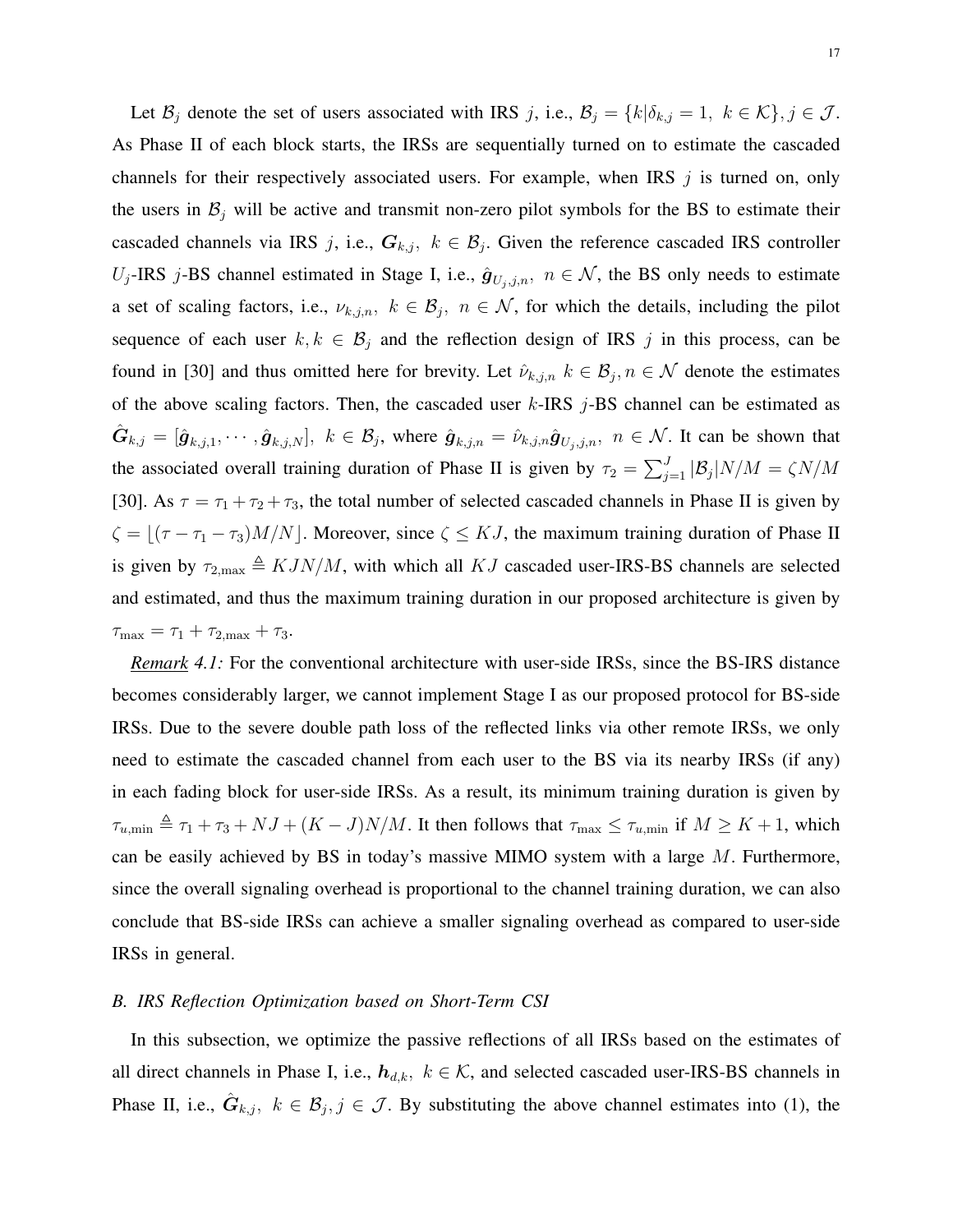overall channel from user  $k$  to the BS can be constructed as the superposition of two components, i.e.,

$$
\hat{\boldsymbol{h}}_k(\tilde{\boldsymbol{\theta}}) = (\tilde{\boldsymbol{G}}_k + \bar{\boldsymbol{G}}_k)\tilde{\boldsymbol{\theta}}, \ k \in \mathcal{K}, \tag{11}
$$

where  $\tilde{G}_k = [\delta_{k,1}\hat{G}_{k,1}, \cdots, \delta_{k,J}\hat{G}_{k,J}, h_{d,k}] \in \mathbb{C}^{M \times (NJ+1)}$  contains the estimates of the direct and selected cascaded channels,  $\bar{G}_k = [(1 - \delta_{k,1})G_{k,1}, \cdots, (1 - \delta_{k,J})G_{k,J}, 0] \in \mathbb{C}^{M \times (NJ+1)}$ contains the cascaded channels that are not estimated (thus unknown), and  $\tilde{\theta} = [\theta_1^T]$  $_{1}^{T},\cdots,\boldsymbol{\theta}_{J}^{T}$  $\left[ \begin{smallmatrix} T & 1 \ J, 1 \end{smallmatrix} \right] \in$  $\mathbb{C}^{(NJ+1)\times 1}$ . Note that only one of the j-th blocks in  $\tilde{G}_k$  and  $\bar{G}_k$ , i.e.,  $\delta_{k,j}\hat{G}_{k,j}$  and  $(1-\delta_{k,j})G_{k,j}$ , would be non-zero, depending on the value of  $\delta_{k,j}$ ,  $j \in \mathcal{J}$ . Evidently, if all cascaded channels for user k are estimated, i.e.,  $\delta_{k,j} = 1, j \in \mathcal{J}$ , then we have  $\bar{G}_k = 0$ .

Due to the existence of unknown entries in  $\bar{G}_k, k \in \mathcal{K}$  in general, the IRS passive reflection cannot be optimized to ensure the instantaneous performance of all users. Nonetheless, by exploiting the available statistical CSI estimated in Stage I, i.e.,  $\alpha_{k,j}^2$  and  $\mu_j^2$ ,  $k \in \mathcal{K}, j \in \mathcal{J}$ (see Section [III-](#page-11-0)A), we can consider the average SINR performance of each user, i.e.,

<span id="page-17-1"></span><span id="page-17-0"></span>
$$
\bar{\gamma}_k(\boldsymbol{w}_k, \tilde{\boldsymbol{\theta}}) = \mathbb{E}\left[\frac{p|\boldsymbol{w}_k \hat{\boldsymbol{h}}_k(\tilde{\boldsymbol{\theta}})|^2}{\sum\limits_{q \neq k} p|\boldsymbol{w}_k \hat{\boldsymbol{h}}_q(\tilde{\boldsymbol{\theta}})|^2 + \sigma^2}\right], \ k \in \mathcal{K},
$$
\n(12)

where the expectation is taken over the short-term CSI corresponding to the cascaded channels that are not estimated. However, it is generally difficult to express [\(12\)](#page-17-0) in a tractable form and design the passive reflections of all IRSs accordingly. To circumvent this difficulty, we consider the following specific channel models.

Specifically, we assume that all user-IRS channels follow independent Rayleigh fading, i.e.,  $t_{k,j} \sim \mathcal{CN}(0, \alpha_{k,j}^2 \boldsymbol{I}_N)$ ,  $k \in \mathcal{K}, j \in \mathcal{J}$ , and all IRS-BS channels are dominated by a LoS link thanks to their proximity, i.e.,  $\mathbf{F}_j = \mu_j \mathbf{l}_j \tilde{\mathbf{l}}_j^H$  $j^H$ ,  $j \in \mathcal{J}$ , where  $l_j \in \mathbb{C}^{M \times 1}$  and  $\tilde{l}_j \in \mathbb{C}^{N \times 1}$  denote the array response at the BS and IRS  $j$ , respectively. Next, we approximate the average SINR in [\(12\)](#page-17-0) by its lower bound given below [\[51\]](#page-34-4)

$$
\bar{\gamma}_k(\boldsymbol{w}_k, \tilde{\boldsymbol{\theta}}) = \mathbb{E}[p|\boldsymbol{w}_k \hat{\boldsymbol{h}}_k(\tilde{\boldsymbol{\theta}})|^2] \mathbb{E}\Big[\frac{1}{p\sum_{q\neq k} |\boldsymbol{w}_k \hat{\boldsymbol{h}}_q(\tilde{\boldsymbol{\theta}})|^2 + \sigma^2}\Big] \geq \frac{p\mathbb{E}[|\boldsymbol{w}_k \hat{\boldsymbol{h}}_k(\tilde{\boldsymbol{\theta}})|^2]}{p\mathbb{E}[\sum_{q\neq k} |\boldsymbol{w}_k \hat{\boldsymbol{h}}_q(\tilde{\boldsymbol{\theta}})|^2 + \sigma^2}
$$
\n
$$
\triangleq \tilde{\gamma}_k(\boldsymbol{w}_k, \tilde{\boldsymbol{\theta}}), \ k \in \mathcal{K},
$$
\n(13)

<span id="page-17-2"></span>where the equality is due to the fact that  $\hat{h}_k(\tilde{\theta})$  and  $\hat{h}_q(\tilde{\theta})$ ,  $q \neq k$  are independent, and the inequality holds due to the Jensen's inequality since the function  $\frac{1}{x}$  is convex in x for  $x > 0$ ; thus, we have  $\mathbb{E}[1/x] \ge 1/\mathbb{E}[x]$ . Then, we have the following proposition.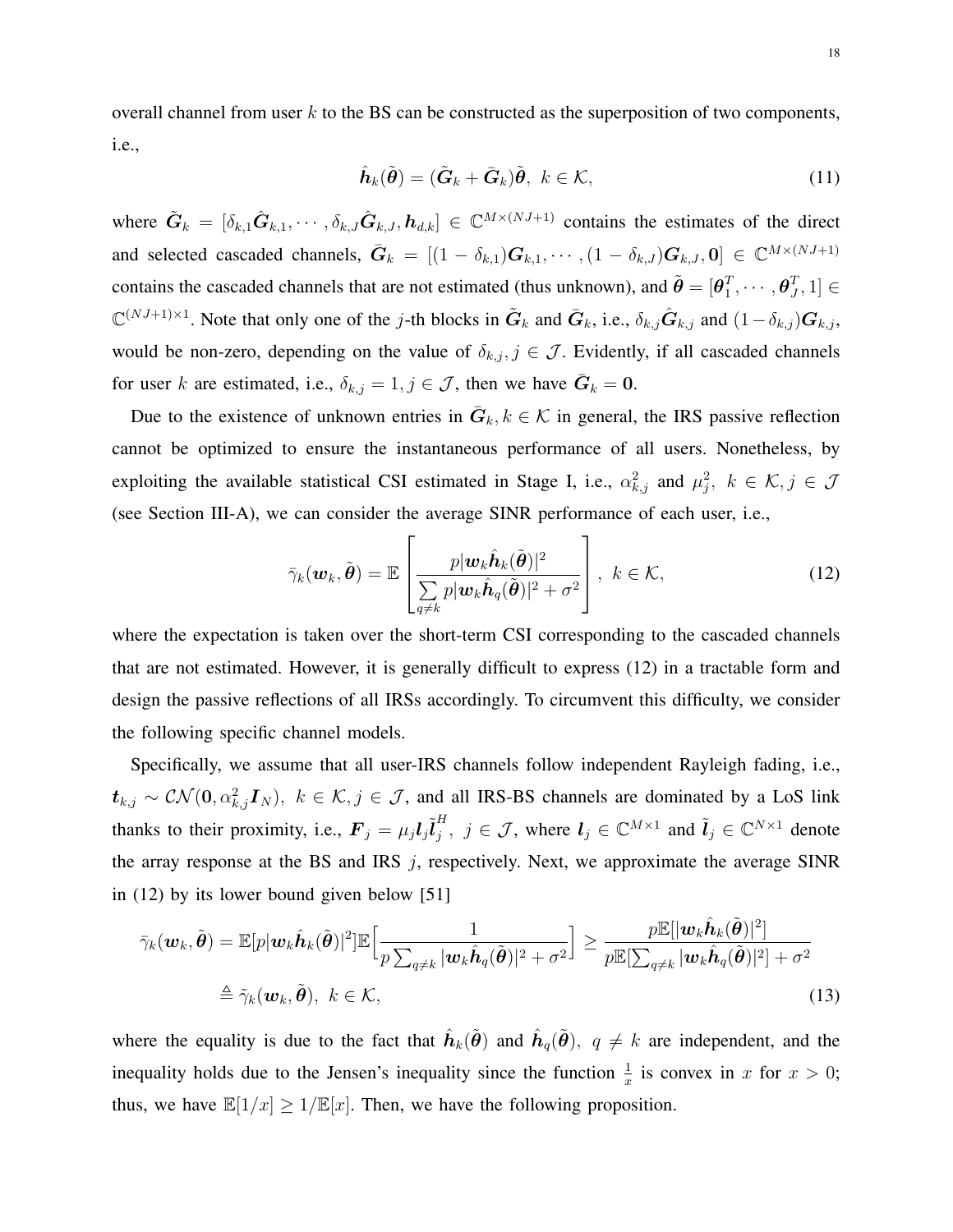*Proposition 4.1:* Under the above channel models, the lower bound of the achievable SINR of user k given in  $(13)$  is given by

$$
\tilde{\gamma}_k(\boldsymbol{w}_k, \tilde{\boldsymbol{\theta}}) = \frac{p \boldsymbol{w}_k^H \tilde{\boldsymbol{G}}_k \tilde{\boldsymbol{\theta}} \tilde{\boldsymbol{\theta}}^H \tilde{\boldsymbol{G}}_k^H \boldsymbol{w}_k + p \boldsymbol{w}_k^H \boldsymbol{A}_k \boldsymbol{w}_k}{\sum\limits_{q \neq k} \left( p \boldsymbol{w}_k^H \tilde{\boldsymbol{G}}_q \tilde{\boldsymbol{\theta}} \tilde{\boldsymbol{\theta}}^H \tilde{\boldsymbol{G}}_q^H \boldsymbol{w}_k + p \boldsymbol{w}_k^H \boldsymbol{A}_q \boldsymbol{w}_k \right) + \sigma^2}, \ k \in \mathcal{K},
$$
\n(14)

where  $\mathbf{A}_k = \sum_{j=1}^J (1 - \delta_{k,j}) N \mu_j^2 \alpha_{k,j}^2 \mathbf{I}_j \mathbf{I}_j^H \in \mathbb{C}^{M \times M}, k \in \mathcal{K}$ .

*Proof:* See Appendix [A.](#page-30-0)

It is observed that in [\(14\)](#page-18-0), the IRS passive reflection  $\hat{\theta}$  only acts on the estimated short-term CSI, i.e.,  $\tilde{G}_k$ , while the BS combining weights  $w_k$ 's act on both long-term and short-term CSI, i.e.,  $\tilde{G}_k$  and  $A_k$ .

In particular, if  $\tau_2 = \tau_{2,\text{max}}$ , all cascaded user-IRS-BS channels can be estimated in Phase II, i.e.,  $\delta_{k,j} = 1$  and  $A_k = 0$ ,  $k \in \mathcal{K}, j \in \mathcal{J}$ . In this case, [\(14\)](#page-18-0) becomes the instantaneous SINR of each user  $k$ , i.e.,

$$
\tilde{\gamma}_k(\boldsymbol{w}_k, \tilde{\boldsymbol{\theta}}) = \frac{p \boldsymbol{w}_k^H \tilde{\boldsymbol{G}}_k \tilde{\boldsymbol{\theta}} \tilde{\boldsymbol{\theta}}^H \tilde{\boldsymbol{G}}_k^H \boldsymbol{w}_k}{\sum\limits_{q \neq k} \left( p \boldsymbol{w}_k^H \tilde{\boldsymbol{G}}_q \tilde{\boldsymbol{\theta}} \tilde{\boldsymbol{\theta}}^H \tilde{\boldsymbol{G}}_q^H \boldsymbol{w}_k \right) + \sigma^2}, \ k \in \mathcal{K}.
$$
\n(15)

In this case, the BS can directly perform a joint optimization of IRS passive reflection and BS active combining without the need of IRS-user associations.

On the other hand, if  $\tau_2 = 0$ , then no cascaded user-IRS-BS channel can be estimated in Phase II, i.e.,  $\delta_{k,j} = 0$ ,  $k \in \mathcal{K}, j \in \mathcal{J}$  (and thus the reflection design is based on the long-term cascaded CSI only). As a result, [\(14\)](#page-18-0) is reduced to

$$
\tilde{\gamma}_k(\boldsymbol{w}_k) = \frac{p \boldsymbol{w}_k^H \boldsymbol{h}_{d,k} \boldsymbol{h}_{d,k}^H \boldsymbol{w}_k + p \boldsymbol{w}_k^H \boldsymbol{A}_k \boldsymbol{w}_k}{\sum\limits_{q \neq k} \left( p \boldsymbol{w}_k^H \boldsymbol{h}_{d,q} \boldsymbol{h}_{d,q}^H \boldsymbol{w}_k + p \boldsymbol{w}_k^H \boldsymbol{A}_q \boldsymbol{w}_k \right) + \sigma^2}, \ k \in \mathcal{K},
$$
\n(16)

which is regardless of  $\tilde{\theta}$ . It follows that in this case, the passive reflections of all IRSs can be randomly set without affecting the average SINRs in [\(16\)](#page-18-1).

*Remark 4.2:* It is worth noting that the specific channel models considered in Proposition [4.1](#page-17-2) are mainly used to simplify the analysis of user SINRs and ease the IRS passive reflection optimization. The resulting IRS reflection can still be applied if the actual channel models are different from the assumed one, e.g., Rician-fading instead of Rayleigh-fading user-IRS channels, as will be shown in Section [V](#page-22-0) via simulation results.

<span id="page-18-1"></span><span id="page-18-0"></span> $\blacksquare$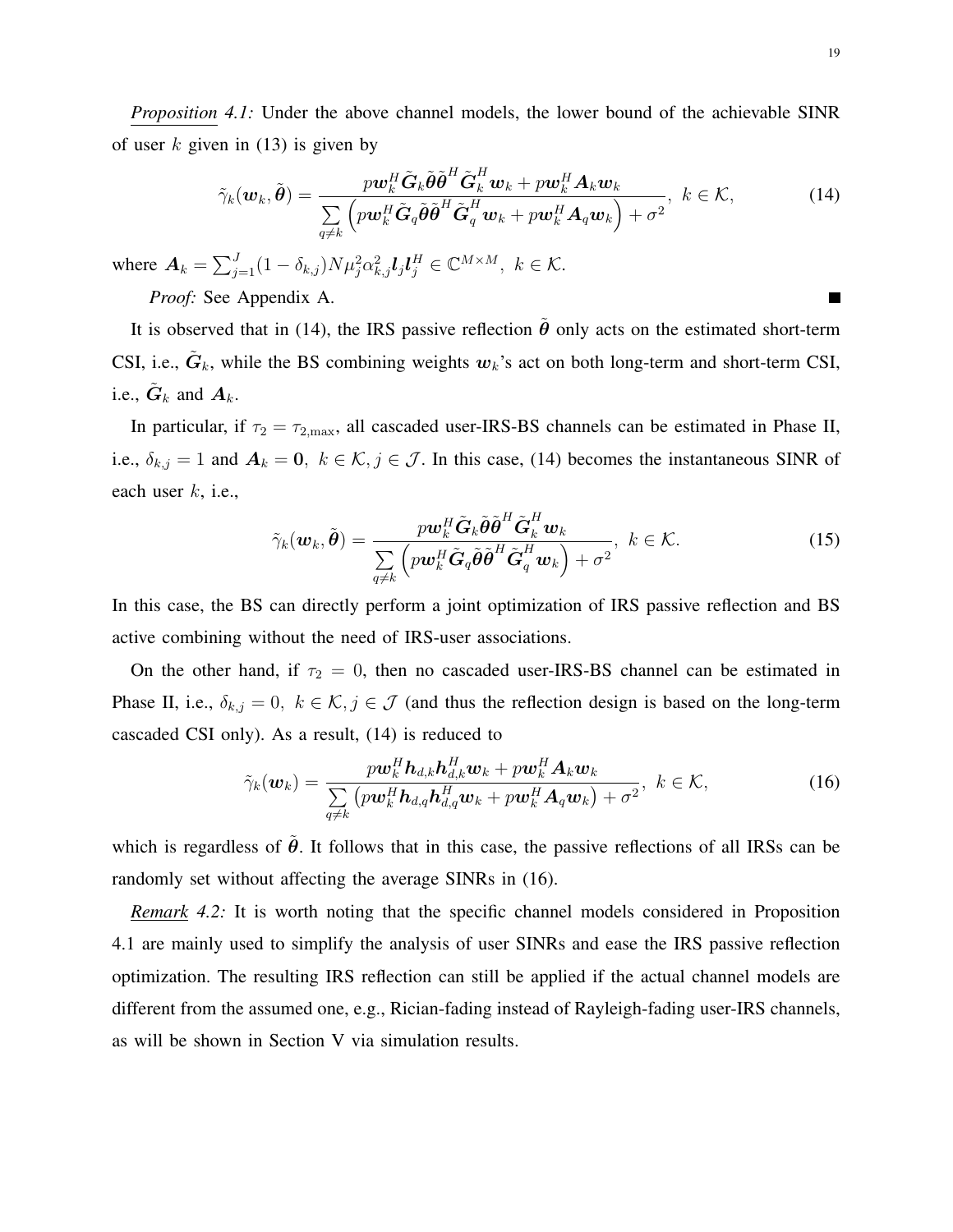$$
\begin{aligned} \n\text{(P2):} \quad & \max_{\{\boldsymbol{w}_k\}, \tilde{\boldsymbol{\theta}} \quad k} \min \tilde{\gamma}_k(\boldsymbol{w}_k, \tilde{\boldsymbol{\theta}}) \\ \n\text{s.t. } & ||\boldsymbol{w}_k||^2 = 1, \ k \in \mathcal{K}, \n\end{aligned} \tag{17}
$$

<span id="page-19-3"></span><span id="page-19-1"></span><span id="page-19-0"></span>
$$
|(\tilde{\boldsymbol{\theta}})_n| = 1, \ j \in \mathcal{J}, n = 1, 2, \cdots, NJ,
$$
\n(18)

$$
(\tilde{\boldsymbol{\theta}})_{NJ+1} = 1. \tag{19}
$$

It is worth noting that in (P2), the BS combining weights  $\{w_k\}$  are only optimized as auxiliary variables to ease the optimization of IRS passive reflection. The actual BS combining weights will be determined based on the estimates of the overall user-BS channels with designed IRSs' reflections, i.e.,  $h_k({\theta_j})$ ,  $k \in \mathcal{K}$ , as shown in [\(2\)](#page-10-4). However, problem (P2) is a non-convex optimization problem, as its objective function is non-concave and the unit-modulus constraints in [\(18\)](#page-19-0) are non-convex. Moreover, the variables  $\{w_k\}$  and  $\tilde{\theta}$  are coupled in its objective function, which renders (P2) challenging to solve.

To tackle the above challenges, we propose an AO algorithm to solve (P2), by alternately optimizing each of  $\tilde{\theta}$  and  $\{w_k\}$  with the other fixed, until convergence is achieved. Denote by  $\{\boldsymbol{w}_k^{(l)}$  $\hat{\theta}^{(l)}$ } and  $\tilde{\theta}^{(l)}$  the optimized solutions of  $\{w_k\}$  and  $\tilde{\theta}$  in the *l*-th AO iteration, respectively.

*1) IRS Reflection Design with Given Combining Weights:* In the l-th AO iteration, we first optimize the IRS passive reflection  $\tilde{\theta}$  given  $w_k = w_k^{(l-1)}$  $\kappa_k^{(l-1)}$ ,  $k \in \mathcal{K}$ . Then, the following problem needs to be solved,

<span id="page-19-2"></span>
$$
\text{(P2.1):} \quad \max_{\tilde{\theta}} \quad \min_{k \in \mathcal{K}} \quad \tilde{\gamma}_k(\boldsymbol{w}_k^{(l-1)}, \tilde{\boldsymbol{\theta}})
$$
\n
$$
\text{s.t. (18) and (19).}
$$

However, (P2.1) is still challenging to be solved due to its fractional objective function. To tackle this challenge, we recast its objective function as the following subtractive form for each user k,  $k \in \mathcal{K}$ , i.e.,

$$
F_k(\boldsymbol{w}_k^{(l-1)}, \tilde{\boldsymbol{\theta}}, \tilde{t}^{(l-1)}) = p\tilde{\boldsymbol{\theta}}^H \tilde{\boldsymbol{G}}_k^H \boldsymbol{w}_k^{(l-1)} \boldsymbol{w}_k^{(l-1)H} \tilde{\boldsymbol{G}}_k \tilde{\boldsymbol{\theta}} + p \boldsymbol{w}_k^{(l-1)H} \boldsymbol{A}_k \boldsymbol{w}_k^{(l-1)} - \tilde{t}^{(l-1)} \Big( \sum_{q \neq k} \left( p \boldsymbol{w}_k^{(l-1)H} \boldsymbol{A}_q \boldsymbol{w}_k^{(l-1)} + p \tilde{\boldsymbol{\theta}}^H \tilde{\boldsymbol{G}}_q^H \boldsymbol{w}_k^{(l-1)} \boldsymbol{w}_k^{(l-1)H} \tilde{\boldsymbol{G}}_q \tilde{\boldsymbol{\theta}} \right) + \sigma^2 \Big),
$$
(20)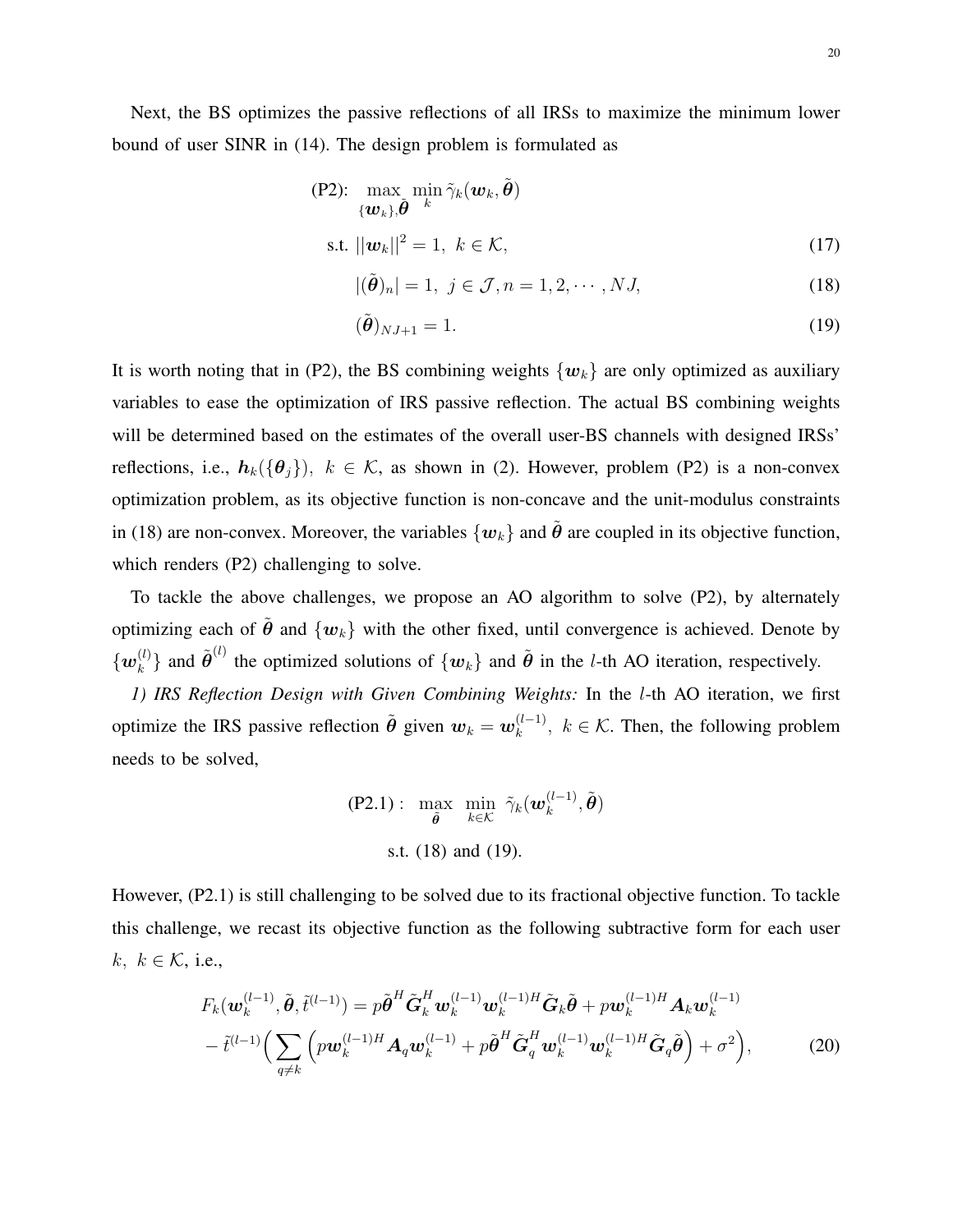where  $\tilde{t}^{(l-1)}$  is an auxiliary variable and given by  $\tilde{t}^{(l-1)} = \min_{k \in \mathcal{K}} \tilde{\gamma}_k(\boldsymbol{w}_k^{(l-1)})$  $\widetilde{\boldsymbol{h}}^{(l-1)}$ ,  $\widetilde{\boldsymbol{\theta}}^{(l-1)}$ ). Based on [\(20\)](#page-19-2), instead of solving (P2.1), we solve the following optimization problem,

$$
\text{(P2.2):} \quad \max_{\tilde{\boldsymbol{\theta}}} \quad \min_{k \in \mathcal{K}} \quad F_k(\boldsymbol{w}_k^{(l-1)}, \tilde{\boldsymbol{\theta}}, \tilde{t}^{(l-1)})
$$
\n
$$
\text{s.t. (18) and (19).}
$$

Although problem (P2.2) is still non-convex, we can utilize a low-complexity GPM [\[52\]](#page-34-5) to solve it by following the steps below.

Specifically, let  $\Xi(\tilde{\theta})$  denote the objective function of problem (P2.2), i.e.,

<span id="page-20-0"></span>
$$
\Xi(\tilde{\boldsymbol{\theta}}) = \min_{k \in \mathcal{K}} F_k(\boldsymbol{w}_k^{(l-1)}, \tilde{\boldsymbol{\theta}}, \tilde{t}^{(l-1)}).
$$
\n(21)

To apply the GPM, our first step is to derive the gradient of [\(21\)](#page-20-0). However, as  $\Xi(\tilde{\theta})$  is nondifferential with respect to  $\tilde{\theta}$ , we derive its subgradient instead, denoted as  $\xi(\tilde{\theta})$ . According to [\[52\]](#page-34-5), the subgradient of  $\Xi(\tilde{\theta})$  can be chosen as the gradient of the function that achieves the minimum value among all  $F_k(\{\boldsymbol{w}_k^{(l-1)}\})$  ${k-l \choose k}, \tilde{\theta}, \tilde{t}^{(l-1)}), k \in \mathcal{K}$ , i.e.,

$$
\boldsymbol{\xi}(\tilde{\boldsymbol{\theta}}) = \nabla F_{k_0}(\boldsymbol{w}_{k_0}^{(l-1)}, \tilde{\boldsymbol{\theta}}, \tilde{t}^{(l-1)})
$$
\n
$$
= 2\Big( p\tilde{\boldsymbol{G}}_{k_0}^H \boldsymbol{w}_{k_0}^{(l-1)} \boldsymbol{w}_{k_0}^{(l-1)H} \tilde{\boldsymbol{G}}_{k_0} - \tilde{t}^{(l-1)} \Big( \sum_{q \neq k_0} p\tilde{\boldsymbol{G}}_q^H \boldsymbol{w}_{k_0}^{(l-1)} \boldsymbol{w}_{k_0}^{(l-1)H} \tilde{\boldsymbol{G}}_q \Big) \Big) \tilde{\boldsymbol{\theta}},
$$
\n(22)

where  $k_0 = \arg \min_{k \in \mathcal{K}} F_k(\boldsymbol{w}_k^{(l-1)})$  $_{k}^{(l-1)},\tilde{\boldsymbol{\theta}},\tilde{t}^{(l-1)}).$ 

Next, we denote  $\tilde{\theta}^{(l,r)}$  as the updated IRS reflection vector in the r-th GPM iteration in solving (P2.2). Based on [\(22\)](#page-20-1), we set

<span id="page-20-2"></span><span id="page-20-1"></span>
$$
\tilde{\boldsymbol{\theta}}^{(l,r)} = \tilde{\boldsymbol{\theta}}^{(l,r-1)} + \rho_r \boldsymbol{\xi}(\tilde{\boldsymbol{\theta}}^{(l,r-1)}),
$$
\n(23)

where  $\rho_r = \rho/||\xi(\tilde{\theta}^{(l,r-1)})||_2$  is the step size in the r-th GPM iteration with  $\rho$  being a constant step-size, and we initialize  $\tilde{\theta}^{(l,0)} = \tilde{\theta}^{(l-1)}$ . However, due to the existence of constraints [\(18\)](#page-19-0) and [\(19\)](#page-19-1) in (P2.2), the updated  $\tilde{\theta}^{(l,r)}$  in [\(23\)](#page-20-2) may not be feasible to (P2.2). As such, it should be projected onto the feasible region of (P2.2) prior to the  $(r + 1)$ -th GPM iteration. Let Proj $(x)$ denote the (Euclidean) projection of a given point  $\mathbf{x} = [x_1, x_2, \cdots, x_{N}$ <sub> $+1$ </sub> $]^T$  onto the feasible region of (P2.2), i.e.,  $\text{Proj}(x) \triangleq \arg \min_{\tilde{\theta}} ||\tilde{\theta} - x||$  subject to [\(18\)](#page-19-0) and [\(19\)](#page-19-1). It can be shown that [\[54\]](#page-34-7)

$$
(\text{Proj}(\boldsymbol{x}))_n = \exp\left(i\angle\left(\frac{(\boldsymbol{x})_n}{(\boldsymbol{x})_{NJ+1}}\right)\right), n = 1, 2, \cdots, NJ+1.
$$
 (24)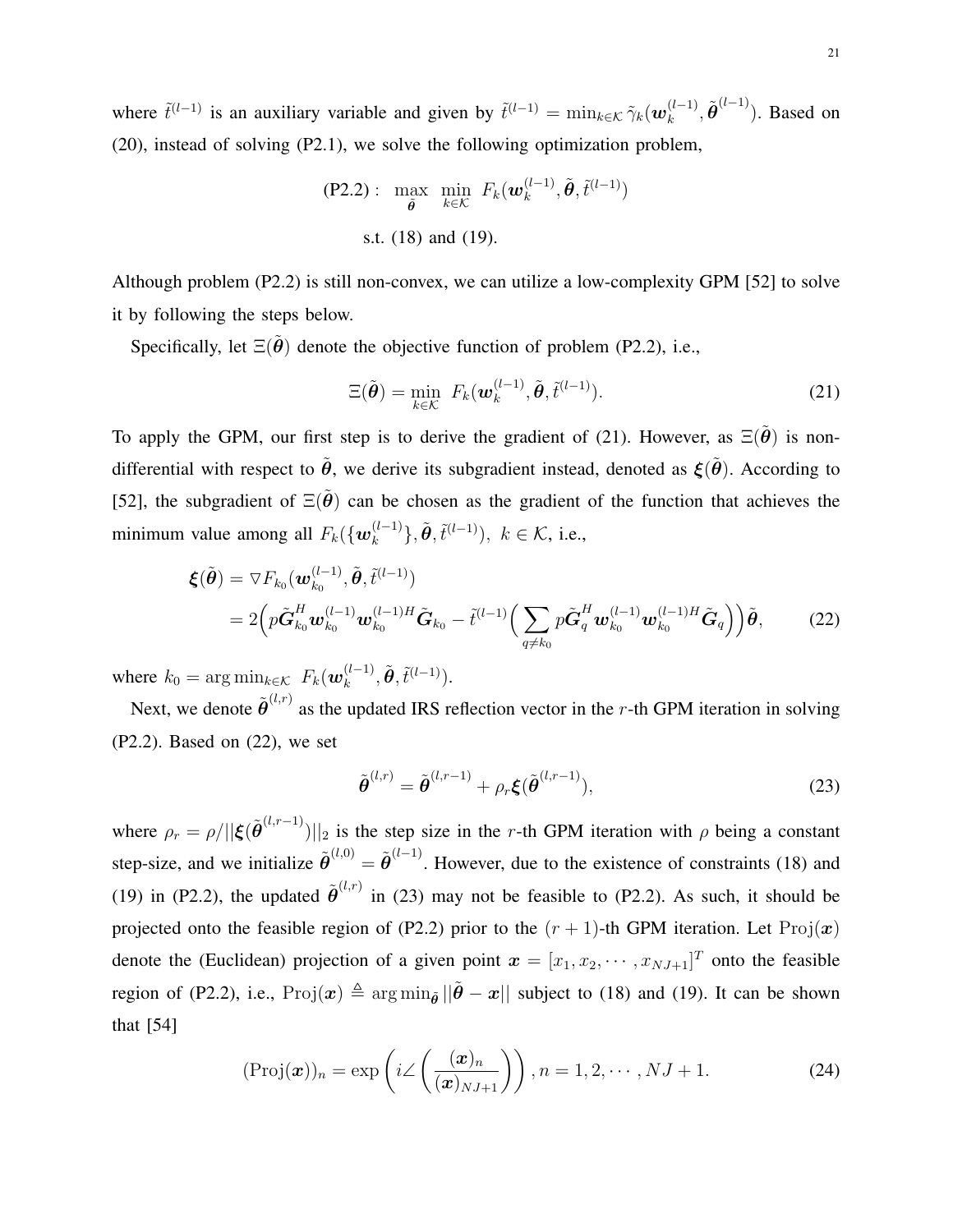As a result, [\(23\)](#page-20-2) is modified as

$$
(\tilde{\boldsymbol{\theta}}^{(l,r)})_n = (\text{Proj}(\tilde{\boldsymbol{\theta}}^{(l,r-1)} + \rho_r \boldsymbol{\xi}(\tilde{\boldsymbol{\theta}}^{(l,r-1)})))_n
$$
  
= 
$$
\exp\left(i \angle \left(\frac{(\tilde{\boldsymbol{\theta}}^{(l,r-1)} + \rho_r \boldsymbol{\xi}(\tilde{\boldsymbol{\theta}}^{(l,r-1)}))_n}{(\tilde{\boldsymbol{\theta}}^{(l,r-1)} + \rho_r \boldsymbol{\xi}(\tilde{\boldsymbol{\theta}}^{(l,r-1)}))_{NJ+1}}\right)\right).
$$
 (25)

The above procedure is repeated until the fractional increase in the objective function of (P2.2) is smaller than a predefined threshold  $\epsilon_2$ . Then, we update  $\tilde{\boldsymbol{\theta}}^{(l)} = \tilde{\boldsymbol{\theta}}^{(l,r-1)}$ .

2) BS Combining Weights Design with Given IRS Reflection: After optimizing  $\tilde{\theta}$  in the l-th AO iteration, we optimize the BS's combining weights  $\{w_k\}$  with  $\tilde{\bm{\theta}} = \tilde{\bm{\theta}}^{(l)}$  by solving the following optimization problem,

<span id="page-21-0"></span>
$$
\text{(P2.3)}: \max_{\{\boldsymbol{w}_k\}} \min_{k \in \mathcal{K}} \tilde{\gamma}_k(\boldsymbol{w}_k, \tilde{\boldsymbol{\theta}}^{(l)})
$$
\ns.t. (17).

Notice that problem (P2.3) can be decoupled into K subproblems, and the k-th subproblem is given by

$$
\text{(P2.3.}k): \quad \max_{\boldsymbol{w}_k} \quad \frac{\boldsymbol{w}_k^H \boldsymbol{C}_k^{(l)} \boldsymbol{w}_k}{\boldsymbol{w}_k^H \boldsymbol{D}_k^{(l)} \boldsymbol{w}_k}
$$
\n
$$
\text{s.t. } ||\boldsymbol{w}_k||^2 = 1,\tag{26}
$$

where

$$
\boldsymbol{C}_{k}^{(l)} = p\tilde{\boldsymbol{G}}_{k}\tilde{\boldsymbol{\theta}}^{(l)}\tilde{\boldsymbol{\theta}}^{(l)H}\tilde{\boldsymbol{G}}_{k}^{H} + p\boldsymbol{A}_{k},
$$
\n(27)

$$
\boldsymbol{D}_{k}^{(l)} = \sum_{q \neq k} (p \tilde{\boldsymbol{G}}_{q} \tilde{\boldsymbol{\theta}}^{(l)} \tilde{\boldsymbol{\theta}}^{(l)H} \tilde{\boldsymbol{G}}_{q}^{H} + p \boldsymbol{A}_{q}) + \boldsymbol{I}_{M} \sigma^{2}.
$$
 (28)

Note that if  $A_k = 0$ , i.e., all cascaded channels are estimated in our proposed protocol, then the optimal solution to  $(P2.3.k)$  can be obtained as the MMSE-based combining, denoted as  $\boldsymbol{w}_k^{\star} = (\boldsymbol{D}_k^{(l)}$  ${}^{(l)}_{k})^{-1}\tilde{\bm{G}}_{k}\tilde{\bm{\theta}}^{(l)} / \|(\bm{D}^{(l)}_{k})$  $(k)$ <sup>(l)</sup>)<sup>-1</sup> $\tilde{G}_k \tilde{\theta}^{(l)}$ ||. In the general case with  $A_k \neq 0$ , its optimal solution can be obtained by invoking the generalized Rayleigh quotient theorem [\[55\]](#page-34-8) as

<span id="page-21-2"></span><span id="page-21-1"></span>
$$
\boldsymbol{w}_{k}^{\star} = \frac{\boldsymbol{v}_{k}^{(l)}}{||\boldsymbol{v}_{k}^{(l)}||}, \ k \in \mathcal{K}, \tag{29}
$$

where  $v_k^{(l)}$  $\mathbf{z}_k^{(l)}$  denotes the eigenvector of  $(\mathbf{D}_k^{(l)})$  $\binom{(l)}{k}^{-1}\boldsymbol{C}^{(l)}_k$  $k<sup>(t)</sup>$  corresponding to its maximum eigenvalue. Then, we update  $w_k^{(l)} = w_k^*$ ,  $k \in \mathcal{K}$ . To summarize, we present the main procedure of the AO algorithm in Algorithm [2.](#page-22-1)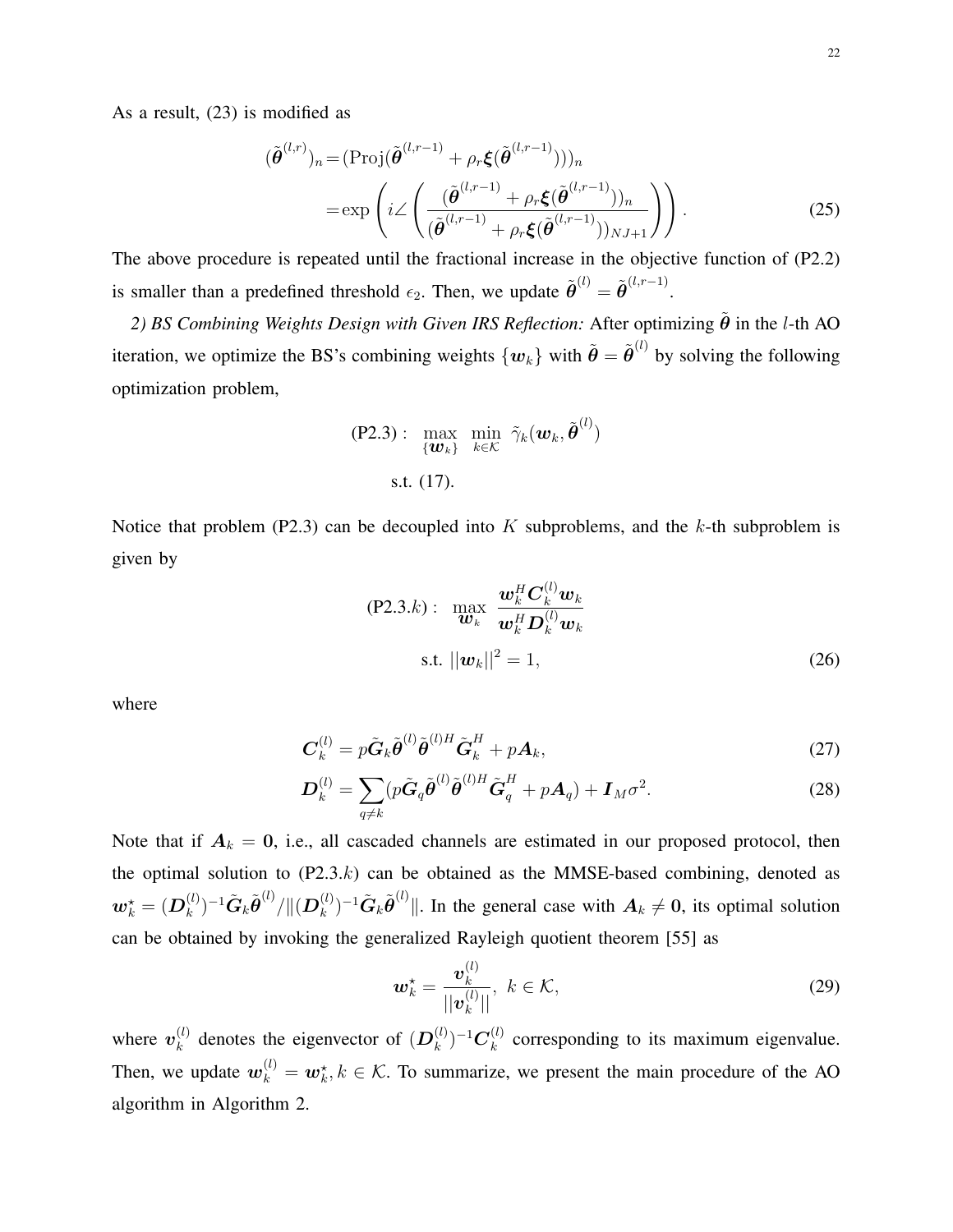<span id="page-22-1"></span>1: Initialize  $\{w_k^{(0)}\}$  $\{\hat{\theta}^{(0)}\}$ ,  $\tilde{\boldsymbol{\theta}}^{(0)}$  and  $l = 1$ . 2: repeat 3: Given  $\{w_k^{(l-1)}\}$  $\{k}^{(l-1)}\}$  and  $\tilde{\boldsymbol{\theta}}^{(l-1)}$ , update  $\tilde{t}^{(l-1)} = \min_{k \in \mathcal{K}} \tilde{\gamma}_k(\boldsymbol{w}_k^{(l-1)})$  $_{k}^{(l-1)},\tilde{\boldsymbol{\theta}}^{(l-1)}).$ 4: Let  $r = 1$  and initialize  $\tilde{\boldsymbol{\theta}}^{(l,r-1)} = \tilde{\boldsymbol{\theta}}^{(l-1)}$ . 5: repeat 6: Update  $\tilde{\boldsymbol{\theta}}^{(l,r)}$  based on [\(25\)](#page-21-0). 7: Update  $r = r + 1$ . 8: until the fractional increase in the objective value of (P2.2) is smaller than  $\epsilon_2$ . 9: Update  $\tilde{\boldsymbol{\theta}}^{(l)} = \tilde{\boldsymbol{\theta}}^{(l,r-1)}$ . 10: Given  $\tilde{\boldsymbol{\theta}}^{(l)}$ , update each  $\boldsymbol{w}_k^{(l)}$  $\mathbf{k}^{(l)}$ ,  $k \in \mathcal{K}$  as  $\mathbf{w}_{k}^{\star}$  in [\(29\)](#page-21-1). 11: Update  $l = l + 1$ . 12: **until** the fractional increase in the objective value of (P2) is smaller than  $\epsilon_3$ .

*Proposition* 4.[2](#page-22-1): Algorithm 2 is able to converge to a locally optimal solution to (P2).

*Proof:* See Appendix [B.](#page-31-6)

The complexity of Algorithm [2](#page-22-1) is mainly from two steps, i.e., solving (P2.2) via the GPM and updating  $\{w_k\}$  based on [\(29\)](#page-21-1). The complexity of the former is given by  $\mathcal{O}(I_{in}(KNJM +$  $KM^2 + N^2J^2$ ), where  $I_{in}$  denotes the total number of GPM iterations. While the complexity of the latter is mainly due to the eigenvalue decomposition and matrix inverse, both of which incur a complexity of  $\mathcal{O}(M^3)$ . As a result, the overall complexity of Algorithm [2](#page-22-1) is given by  $\mathcal{O}(I_{out}(I_{in}(KNJM + KM^2 + N^2J^2) + M^3))$ , where  $I_{out}$  denotes the total number of AO iterations.

#### V. NUMERICAL RESULTS

<span id="page-22-0"></span>In this section, we provide numerical results to validate the performance of our proposed transmission protocol and its pertaining designs. Unless otherwise specified, the simulation parameters are set as follows. As shown in Fig. [3,](#page-23-0) we consider a wireless network with one BS with  $M = 10$  antennas, and  $J = 4$  co-site IRSs, each of which has  $N = 200$  reflecting elements. We assume a uniform planar array (UPA) at each IRS with half-wavelength spacing between any two adjacent IRS elements, and a uniform linear array (ULA) at the BS with half-wavelength

Г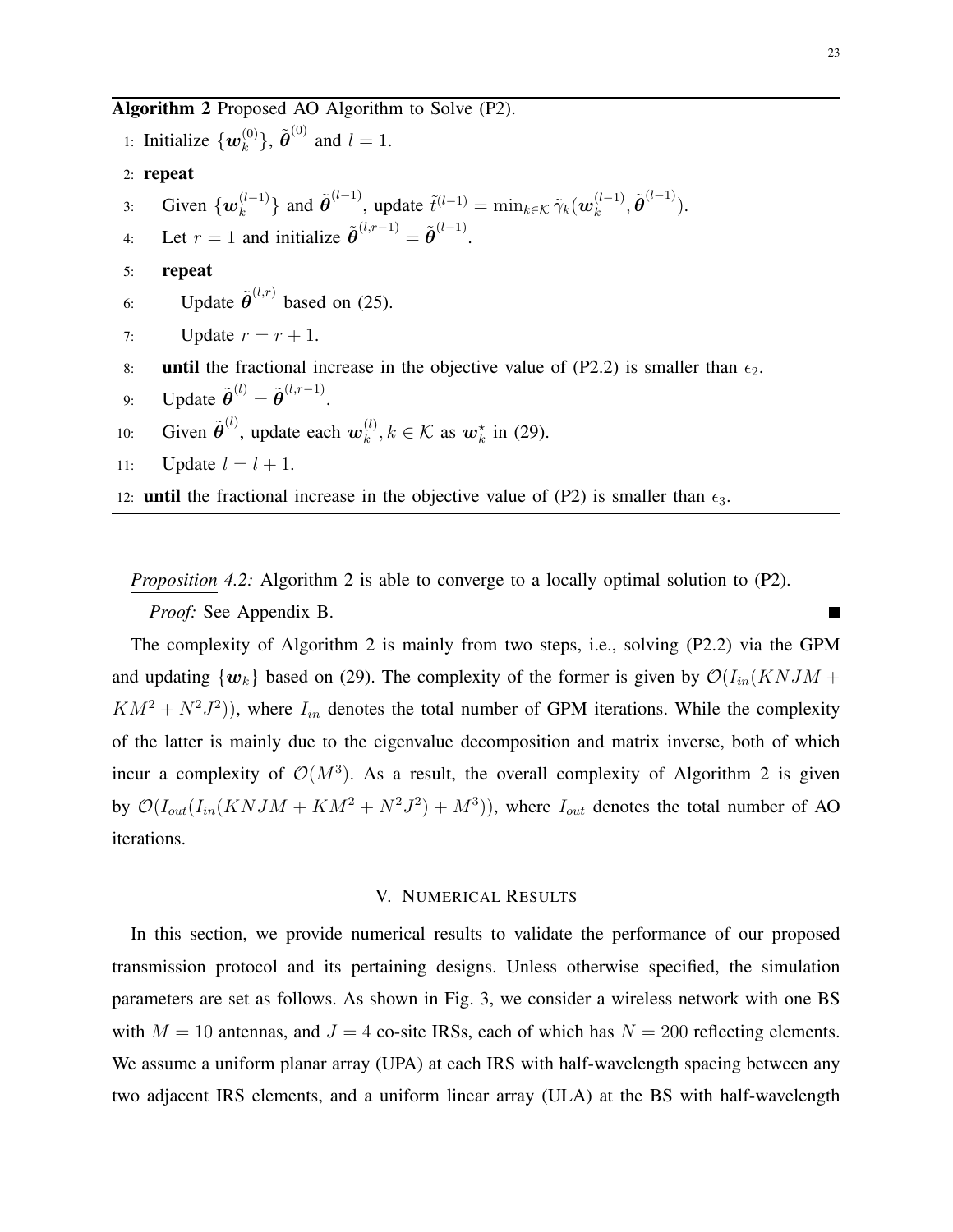

<span id="page-23-0"></span>Fig. 3. Simulation setup.

antenna spacing. The coordinates of the BS, all IRSs, and all IRS controllers are shown in Fig. [3.](#page-23-0) We assume that there are  $K = 6$  users, whose locations are randomly generated within the region  $[-100 \text{ m}, 100 \text{ m}] \times [-100 \text{ m}, 100 \text{ m}]$ . The models and parameters of all involved channels are given in Table [I.](#page-24-0) The transmit power of each user is set to  $p = 30$  dBm in both the data and pilot transmission in Stage II, while the transmit power of each IRS controller is set to 43 dBm in Stage I, as shown in Fig. [2.](#page-9-0) The path-loss at a reference distance of 1 m is set to –30 dB and the noise power is  $\sigma^2 = -80$  dBm. The step size of the gradient projection method in Algorithm [2](#page-22-1) is set as  $\rho = 0.01$  $\rho = 0.01$ . The stopping thresholds in Algorithms 1 and 2 are set to  $\epsilon_1 = 10^{-5}$ ,  $\epsilon_2 = 10^{-3}$ , and  $\epsilon_3 = 10^{-3}$ , respectively. In Algorithm [1,](#page-15-1) the auxiliary variables are initialized as  $\lambda_{k,j}^{(1)} = \mu_j^2 \alpha_{k,j}^2 / (\sum_{k=1}^K \mu_j^2 \alpha_{k,j}^2)$ ,  $k \in \mathcal{K}, j \in \mathcal{J}$ , which is proportional to the average channel gain of the corresponding cascaded channel  $G_{k,j}$ . While in Algorithm [2,](#page-22-1) the initial phase shifts of all IRSs are randomly generated within the interval  $[0, 2\pi)$ , and the BS's combining weights are initialized based on [\(29\)](#page-21-1). Furthermore, we set  $T_u = 5000$ ,  $\Gamma = 8$  dB, and  $\tau_1 = \tau_3 = 2K$ . All results are averaged over 100 independent realizations of random channels and user locations.

To more flexibly balance the channel training time for cascaded channel estimation in Phase II of Stage II and the users' SINRs, we further apply the IRS element grouping strategy [\[12\]](#page-32-5) in the simulation, where adjacent IRS elements are grouped into a subsurface and employ a common reflection coefficient. Accordingly, the estimated element-level cascaded channels in our proposed protocol become their subsurface-level counterparts, which thus incur shorter channel training time due to their smaller numbers, but at the cost of reduced passive reflection gain for each IRS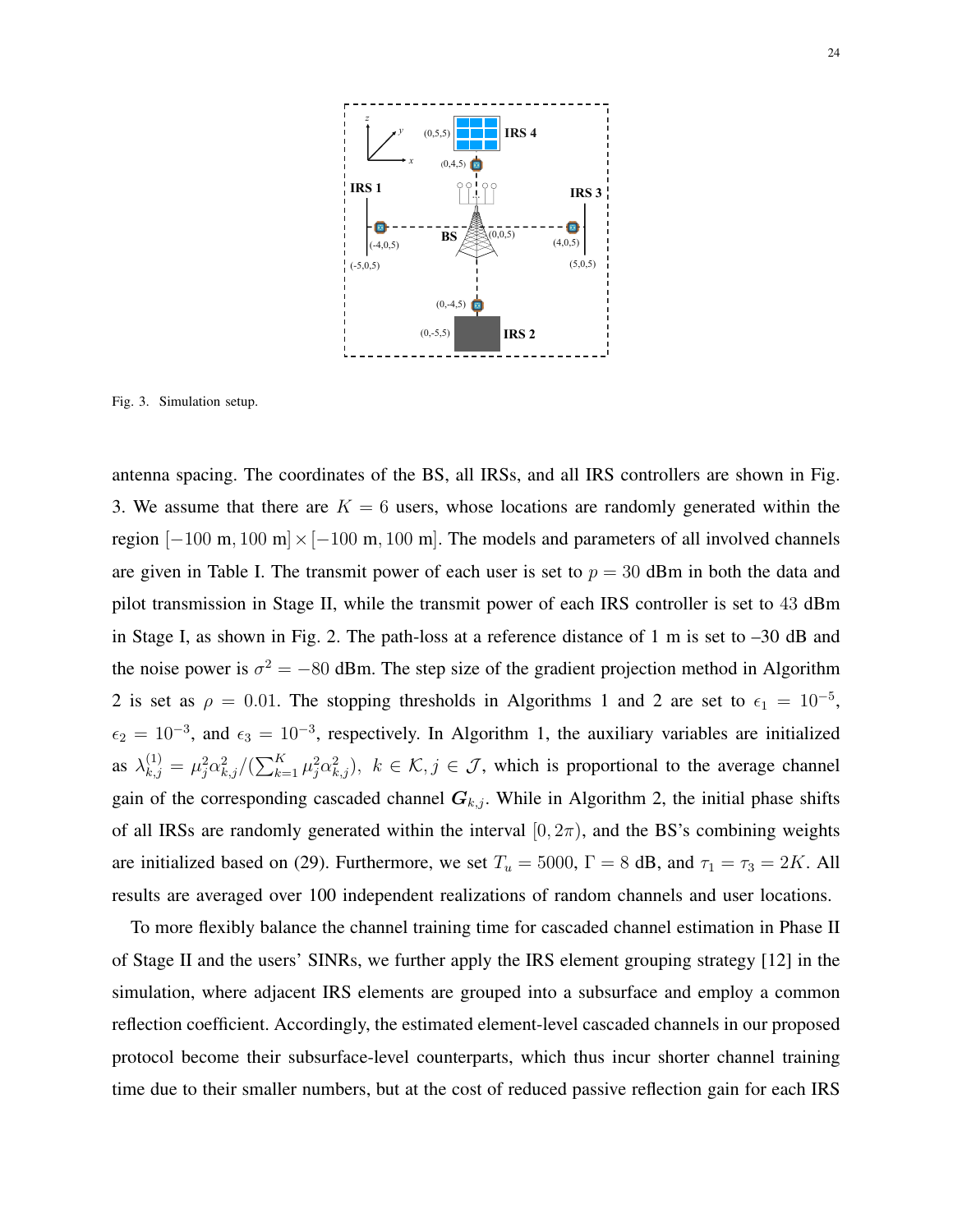<span id="page-24-0"></span>

|                           | Channel  | Path-loss ex- | Rician<br>K   |
|---------------------------|----------|---------------|---------------|
|                           | model    | ponent        | factor $(dB)$ |
| User-BS channel           | Rician   | 3.5           | 3             |
| IRS-BS channel            | Rician   | 2.1           | 30            |
| User-IRS channel (out-    | Rayleigh | 4.8           | $-\infty$     |
| side IRS reflection half- |          |               |               |
| space)                    |          |               |               |
| User-IRS channel (in-     | Rician   | 3             | 3             |
| side IRS reflection half- |          |               |               |
| space)                    |          |               |               |
| IRS.<br>controller-IRS    | Rician   | 2.1           | 30            |
| channel                   |          |               |               |

TABLE I CHANNEL MODEL AND PARAMETER FOR SIMULATION

[\[12\]](#page-32-5). Let  $N_1$  denote the number of groups (or subsurfaces) per IRS in the considered grouping strategy. As a result, the group size (or number of reflecting elements per subsurface) is  $N/N_1$ , which is assumed to be an integer. It follows that the total number of selected cascaded channels and the maximum training duration of Phase II, as given at the end of Section [IV-](#page-15-0)A, can be increased and reduced to  $\zeta = \lfloor (\tau - \tau_1 - \tau_3)M/N_1 \rfloor$  and  $\tau_{2,\text{max}} = KJN_1/M$ , respectively. In the simulation, we set  $N_1 = 50$ , with which the maximum training duration of Stage II is given by  $\tau_{\text{max}} = \tau_1 + \tau_{2,\text{max}} + \tau_3 = 2K + KJN_1/M + 2K = 144.$ 

#### *A. User-IRS Association Design*

First, we show the efficacy of our proposed user-IRS association design in Section [III-](#page-11-0)B by comparing it with the following two benchmarks.

• Greedy selection: In this benchmark, given the large-scale channel gain of all  $KJ$  cascaded channels, i.e.,  $\mu_j^2 \alpha_{k,j}^2$ ,  $k \in \mathcal{K}, j \in \mathcal{J}$ , we select  $\zeta$  cascaded channels with the largest average cascaded channel gains to estimate.

• Random selection: In this benchmark, we randomly choose  $\zeta$  cascaded channels to estimate. Fig. [4](#page-25-0) shows the max-min achievable rate in [\(4\)](#page-10-3) among all users versus the training duration  $\tau$  by different user-IRS association designs. It is observed from Fig. [4](#page-25-0) that if only a subset of all cascaded channels are estimated, i.e.,  $\tau < \tau_{\text{max}}$ , our proposed user-IRS association design achieves better performance than the two benchmarks, as it balances the channel conditions of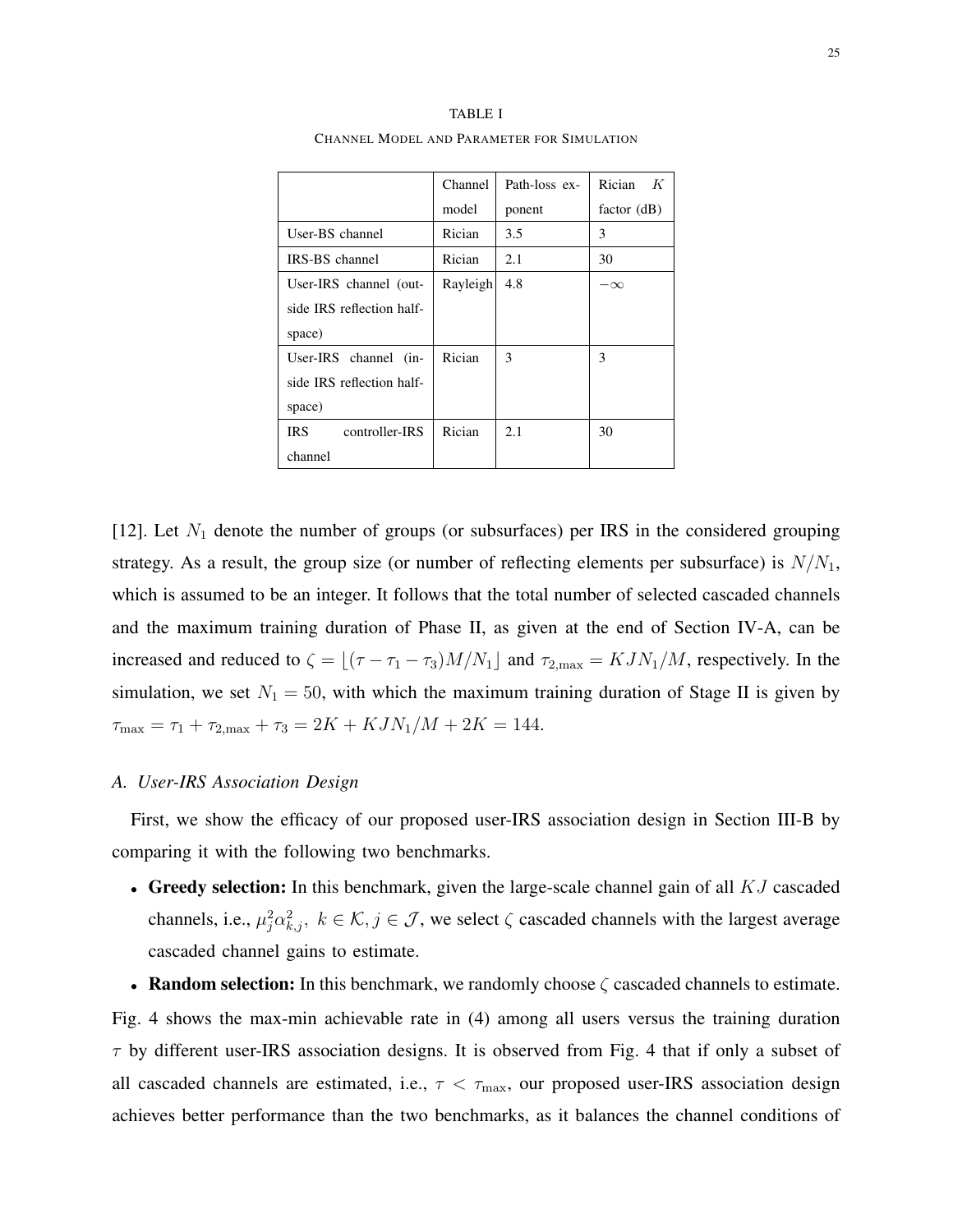

<span id="page-25-1"></span><span id="page-25-0"></span>Fig. 4. Max-min achievable rate versus training duration,  $\tau$  Fig. 5. Max-min achievable rate versus training duration,  $\tau$ under different user-IRS association designs. under different length of fading block,  $T_u$ .

all users, instead of the two benchmarks. Whereas if all cascaded channels are estimated, i.e.,  $\tau = \tau_{\text{max}}$ , all considered association designs are observed to achieve the same performance, as expected.

#### *B. Effect of Training Duration in Stage II*

Next, we investigate the impact of the training duration  $\tau$  in Stage II on the performance of the proposed protocol. In Fig. [5,](#page-25-1) we plot the max-min achievable rate in [\(4\)](#page-10-3) among all users versus  $\tau$  under different length of each fading block, i.e.,  $T_u$ . It is observed that when  $T_u$  is small, i.e.,  $T_u = 500$ , the max-min achievable rate decreases with increasing  $\tau$ , due to the more dominant effect of the data transmission time on the user achievable rates in [\(4\)](#page-10-3) than the user SINRs in [\(3\)](#page-10-2). However, when  $T_u$  is sufficiently large, i.e.,  $T_u = 5000$ , it is observed that the max-min achievable rate monotonically increases with  $\tau$ . The reason is that in this case, the considered training duration  $\tau$  is much smaller than  $T_u$ . As a result, the users' achievable rates in [\(4\)](#page-10-3) are more dominated by their SINRs in [\(3\)](#page-10-2), which can be improved as more cascaded channels are estimated. Finally, when  $T_u = 2000$ , it is observed that the max-min achievable rate first increases with  $\tau$  when  $\tau \leq 62$  and then decreases with it. This indicates that in the case of a moderate  $T_u$ , the data transmission time and user SINRs in [\(3\)](#page-10-2) should be optimally balanced to maximize the user achievable rates in [\(4\)](#page-10-3). Our proposed protocol provides flexibility to balance between these two factors in maximizing the users' achievable rates.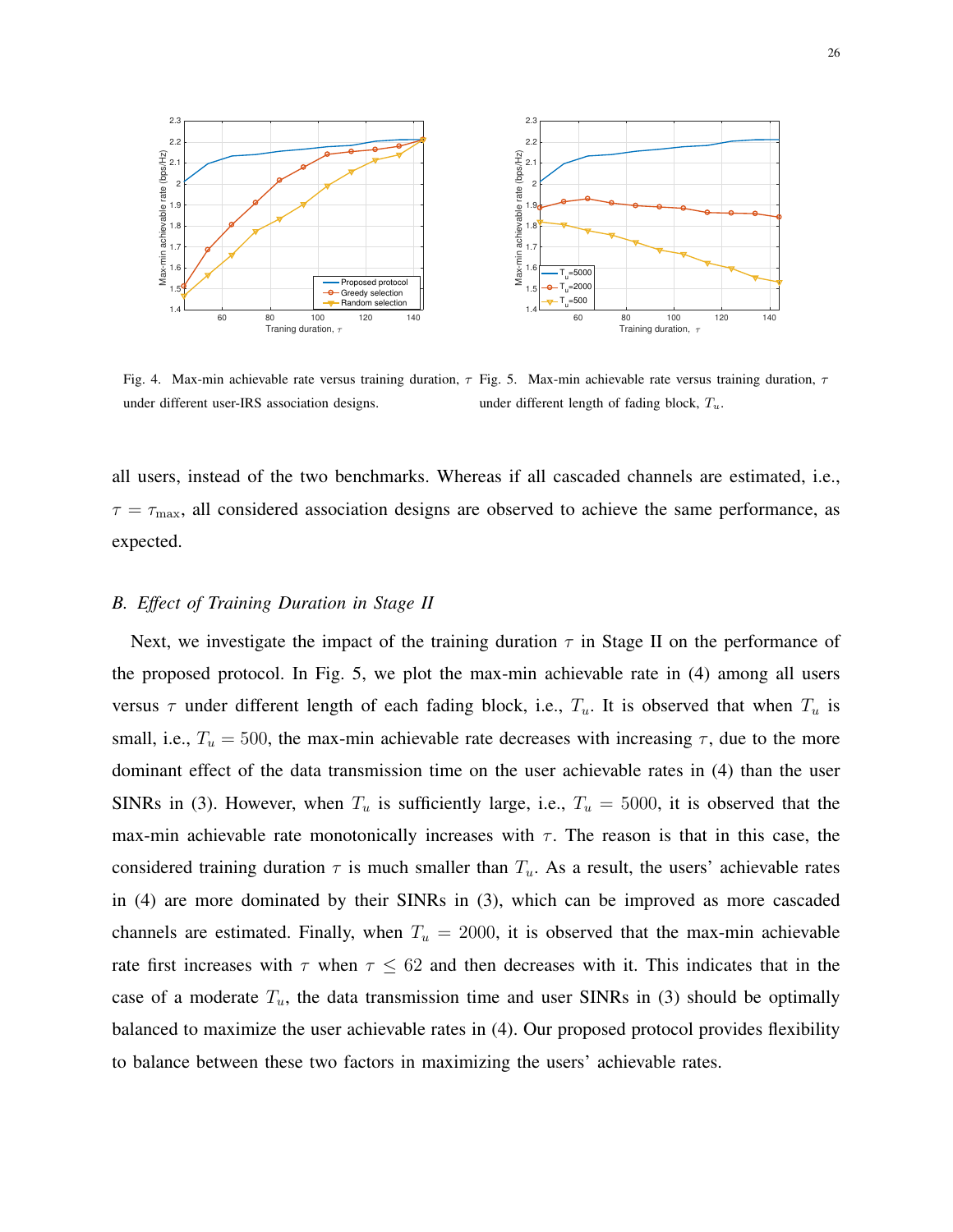#### *C. Performance Comparison*

Next, we show the efficacy of the proposed transmission protocol in Fig. [2](#page-9-0) by comparing it with the following three benchmark protocols.

- Transmission protocol in [\[30\]](#page-33-3): In this transmission protocol, we apply the channel estimation method designed for *user-side IRSs* in [\[30\]](#page-33-3). Specifically, when each IRS  $j, j \in \mathcal{J}$  is turned on, one user (instead of an IRS controller in the proposed protocol) is randomly selected as the reference user  $U_j$  to assist in the cascaded channel estimation for the remaining  $K - 1$  users. Since the user-IRS channels vary over different blocks, the cascaded channels of the reference users need to be updated in each fading block. As a result, there is no Stage I required and its total training duration for each fading block is equal to  $\tau_1 + \tau_3 + N_1J + J(K-1)N_1/M = 324$  [\[30\]](#page-33-3), which is even much longer than the maximum training duration of Stage II in our proposed protocol,  $\tau_{\text{max}} = 144$ .
- Perfect CSI: In this case, we assume that the BS is aware of the perfect CSI on all involved links and is able to optimize the IRS reflection and its combining weights directly without the need of channel training. Thus, this benchmark serves as an upper bound of the performance of any practical transmission protocol.
- No-IRS: In this case, we consider the conventional multi-antenna BS without co-site IRS, and it determines the MMSE combining based on its estimates of the direct channels with the users. Accordingly, there is no Stage I required and the required training duration for each fading block is  $\tau_1$  only.

Fig. [6](#page-27-0) shows the max-min achievable rate in [\(4\)](#page-10-3) among all users versus  $T_u$  by all considered schemes, where we set the training duration as  $\tau = \min(\tau_{\text{max}}, T_u/50)$ . It is observed that the max-min achievable rate by our proposed protocol first increases with  $T_u$  and then keeps almost constant when  $T_u > 7200$ . This is because when  $T_u < 7200$ , we have  $T_u/50 < 144 = \tau_{\text{max}}$ . As such, an increasing number of cascaded channels can be estimated with increasing  $T_u$ , which helps refine the user SINRs in [\(3\)](#page-10-2). Due to the fixed time ratio of data transmission, i.e.,  $(T_u \tau$ )/ $T_u$  = 49/50, the user achievable rates in [\(4\)](#page-10-3) can be increased, until  $T_u$  = 7200 is reached. It is also observed that there exists a gap between our proposed protocol and the benchmark scheme with perfect CSI even when  $T_u$  is very large. This is owing to the channel estimation error in Phase II of Stage II in our proposed protocol and its lower performance gain of IRS passive reflection due to the IRS element grouping. In addition, it is observed that under all  $T_u$  considered,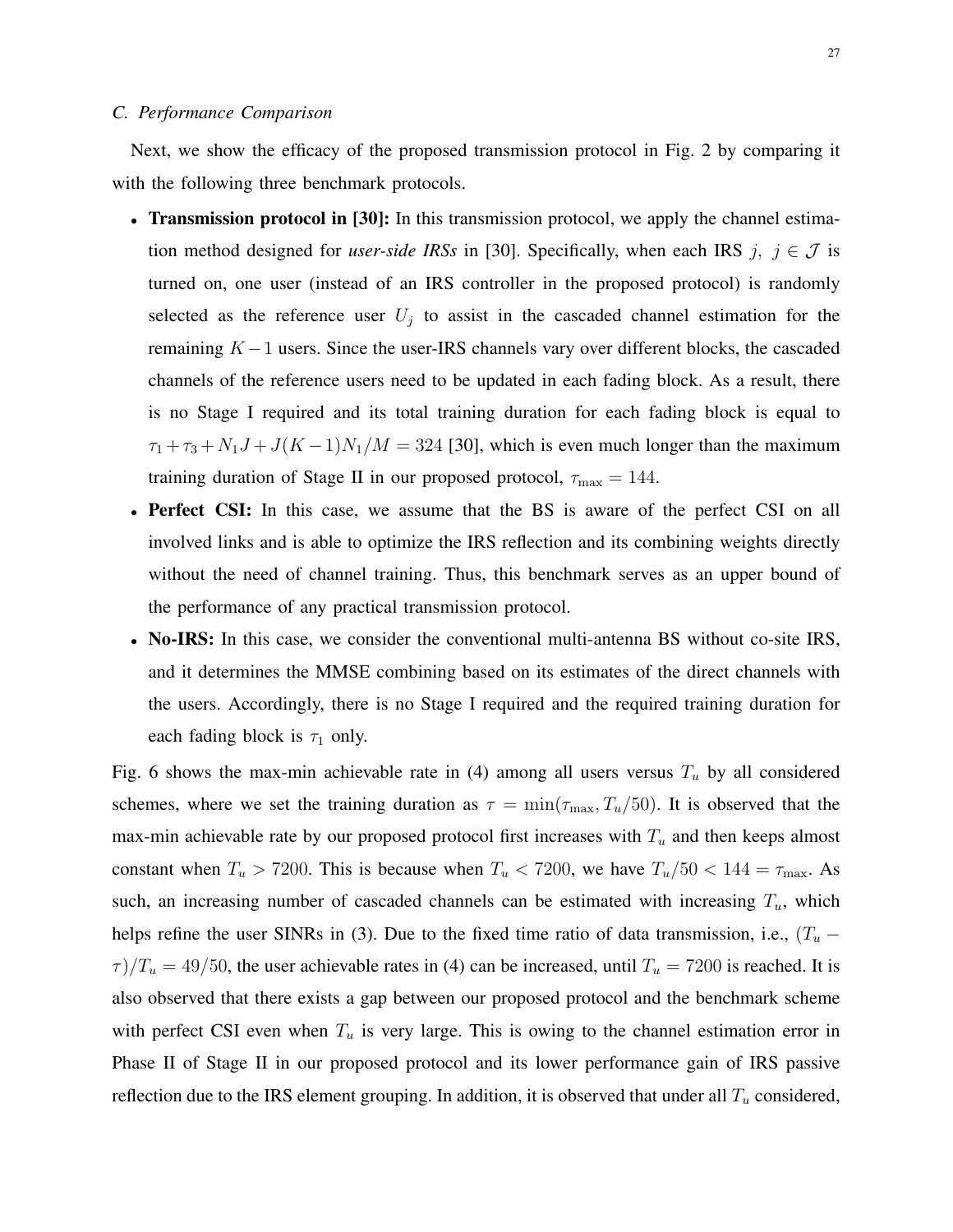

<span id="page-27-1"></span><span id="page-27-0"></span>Fig. 6. Max-min achievable rate versus fading block length, Fig. 7. Max-min achievable rate versus number of reflecting  $T_u$ . elements per IRS, N.

our proposed protocol outperforms the transmission protocol in [\[30\]](#page-33-3), especially when  $T_u$  is small. This is attributed to the following two reasons. First, as previously mentioned, the protocol in [\[30\]](#page-33-3) consumes much longer training time than ours, thus severely reducing the data transmission time. Second, its random selection of reference users may result in accumulated channel estimation error for the other users if the channels of the reference user is not accurately estimated. This may happen, for example, if the reference user is selected as a user outside an IRS's reflection half-space, as the user-IRS channel may be severely attenuated by the environment scattering. While in our proposed protocol, this issue can be avoided by letting IRS controllers serve as equivalent reference users thanks to the closely deployed IRSs near the BS. Finally, it is observed that our proposed protocol significantly outperforms the no-IRS benchmark scheme employing the same number of antennas at the BS ( $M = 10$ ), despite its longer channel training time for real-time cascaded channel estimation. In fact, even if the number of antennas at the BS is doubled  $(M = 20)$  in the latter scheme, the former scheme can still achieve a better performance than it when  $T_u \ge 4000$  (or  $\tau = T_u/50 \ge 80$ ), which implies its effectiveness in reducing the number of active antennas required for the conventional BS without co-site IRS. This manifests the great potential of co-site-IRS empowered BS as a low-cost and high-performance BS design in future wireless networks.

# *D. Effect of Number of IRS Reflecting Elements*

Furthermore, we study the impact of the number of reflecting elements per IRS N on the performance of different schemes. In Fig. [7,](#page-27-1) we plot the max-min achievable rate in [\(4\)](#page-10-3) among all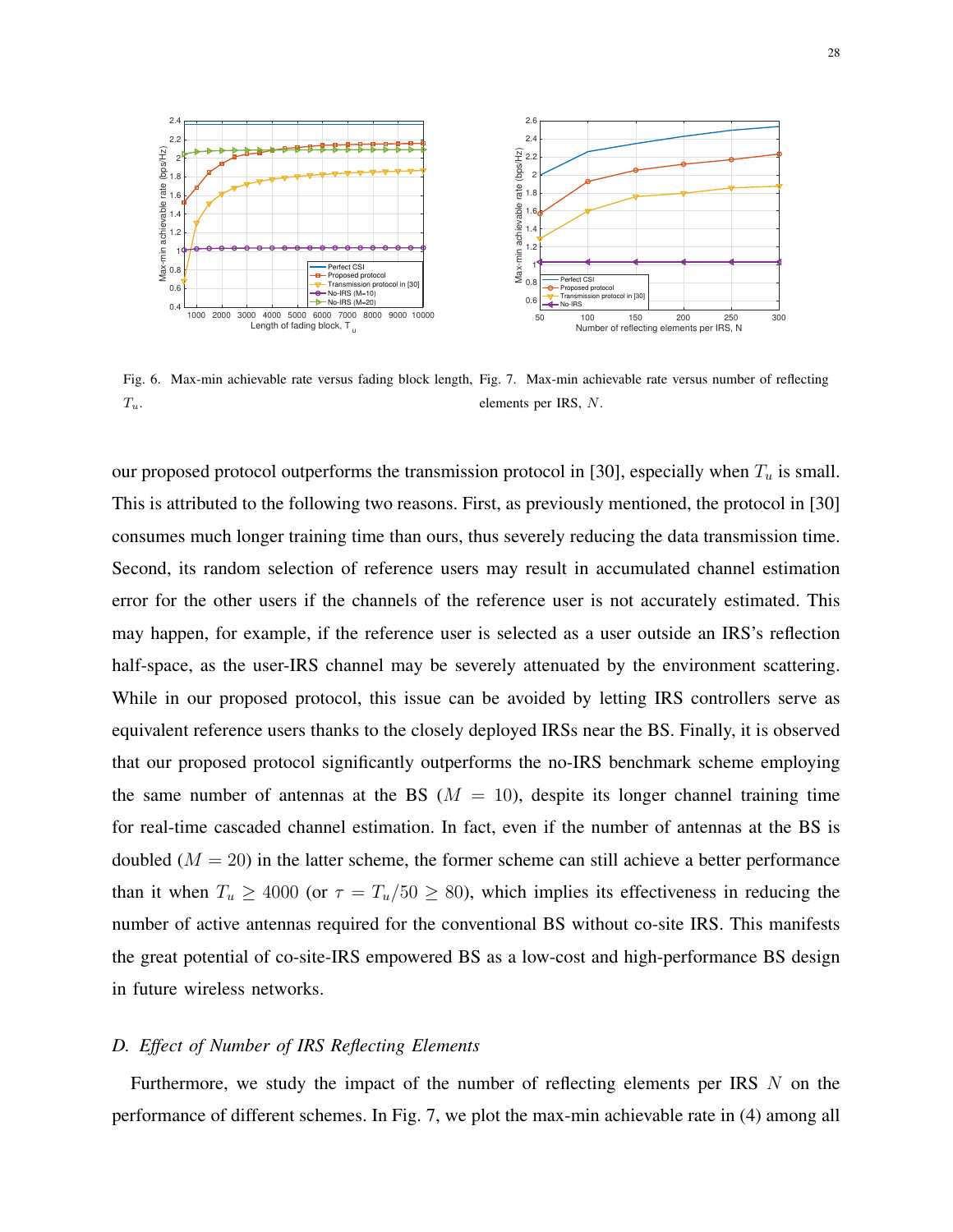<span id="page-28-0"></span>

|                       | Channel  | Path-loss ex- | Rician<br>K   |
|-----------------------|----------|---------------|---------------|
|                       | model    | ponent        | factor $(dB)$ |
| User-BS channel       | Rician   | 3.5           | 3             |
| IRS-BS channel        | Rician   | 3             | 3             |
| User-IRS channel (re- | Rayleigh | 4.8           | $-\infty$     |
| mote)                 |          |               |               |
| User-IRS<br>channel   | Rician   | 2.1           | 30            |
| (nearby)              |          |               |               |

TABLE II CHANNEL MODEL AND PARAMETER FOR USER-SIDE IRSS

users versus N. The training duration  $\tau$  is set to estimate all direct and overall user-BS channels in Phases I and III of Stage II, respectively, but only half of all cascaded channels in Phase II of Stage II, i.e.,  $\tau = \tau_1 + \tau_3 + \tau_{2,\text{max}}/2$ . It is observed from Fig. [7](#page-27-1) that our proposed protocol still significantly outperforms the transmission protocol in [\[30\]](#page-33-3) and the no-IRS benchmark. Moreover, its max-min achievable rate monotonically increases with  $N$ , although increasing  $N$  seems to incur a longer channel training duration and may greatly reduce the data transmission time. This is because by utilizing the IRS element grouping strategy, the data transmission time only depends on the fixed number of groups (subsurfaces)  $N_1 = 50$  and thus remains unchanged as N increases, while the user SINRs in [\(3\)](#page-10-2) can be improved as the group size, i.e.,  $N/N_1$ , increases thanks to the larger aperture gain provided by each subsurface. Hence, the user achievable rates in [\(4\)](#page-10-3) can be improved with  $N$ . This demonstrates that the IRS element grouping strategy can be an effective means to ensure the performance scalability of the co-site-IRS empowered BS with increasing N.

#### *E. Performance Comparison Between BS-Side IRSs and User-Side IRSs*

Finally, we compare the performance between the architectures with BS-side IRSs and userside IRSs with  $K = 4$  users and  $J = 4$  IRSs. For the former architecture, we apply the same IRS locations and channel models as in Fig. [3](#page-23-0) and in Table [I,](#page-24-0) respectively. While for the latter architecture, we consider the simulation setup as shown in Fig. [8.](#page-29-0) Specifically, we consider that there exists one IRS near each user and their distance is set as 5 m (which is the same as the BS-IRS distance in Fig. [3\)](#page-23-0). The models and parameters of all involved channels for user-side IRSs are given in Table [II.](#page-28-0) It follows from Remark [4.1](#page-16-0) that its total training duration is given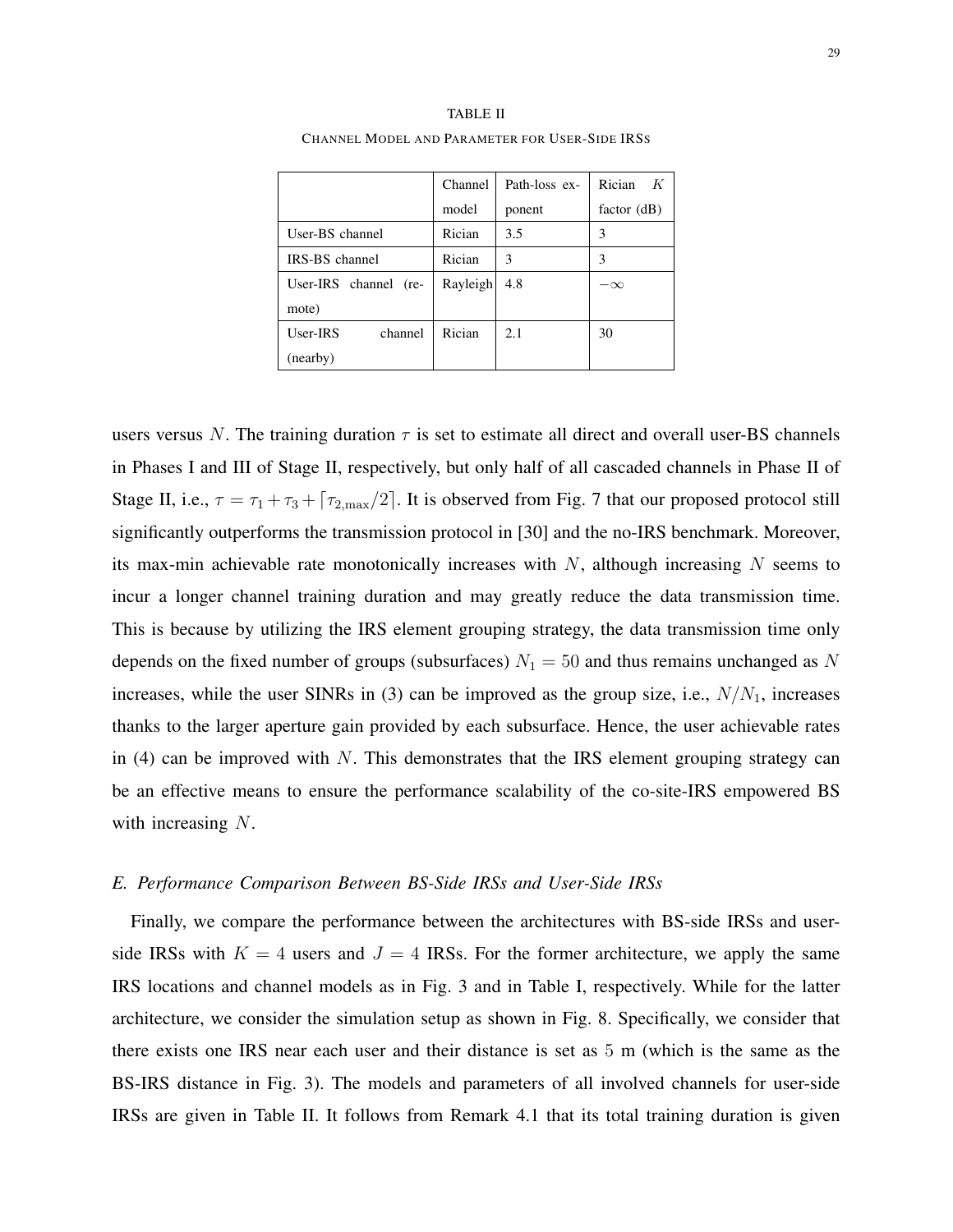

<span id="page-29-0"></span>Fig. 8. Simulation setup for user-side IRSs.

<span id="page-29-1"></span>Fig. 9. Performance comparison between BS-side IRSs and user-side IRSs.

by  $\tau_{u,\text{min}} = \tau_1 + \tau_3 + NJ = 216$ , which is still much longer than the maximum training duration of our proposed architecture with BS-side IRSs, i.e.,  $\tau_{\text{max}} = 104$ .

Fig. [9](#page-29-1) shows the max-min achievable rates among all users versus  $T_u$  by the two architectures, respectively. The training duration of our proposed architecture is set as  $\tau = \min(\tau_{\max}, T_u/50)$ . It is observed that our proposed architecture with BS-side IRSs achieves much better performance than that with user-side IRSs under all considered  $T_u$ . On one hand, this is because each user can only be served by the reflecting elements of one IRS with the user-side IRSs, while it can be served by more reflecting elements with the BS-side IRSs. On the other hand, this is due to the much smaller channel training duration of the proposed architecture, as previously mentioned.

#### VI. CONCLUSIONS

In this paper, we consider a new co-site-IRS empowered BS architecture and propose a practical two-stage transmission protocol for its associated IRS channel estimation and passive reflection optimization. In the first stage, we propose a cooperative channel training scheme for the BS and IRS controllers to estimate useful long-term CSI, based on which a user-IRS association optimization problem is formulated and solved to determine the set of cascaded channels which need to be estimated in real time in the second stage. In the second stage, we present the method for the real-time cascaded channel estimation and jointly optimize the passive reflections of all IRSs to maximize the minimum average SINR among all users.

Numerical results demonstrate that the proposed transmission protocol achieves better performance than the benchmark protocol designed for user-side IRSs. It is also shown that the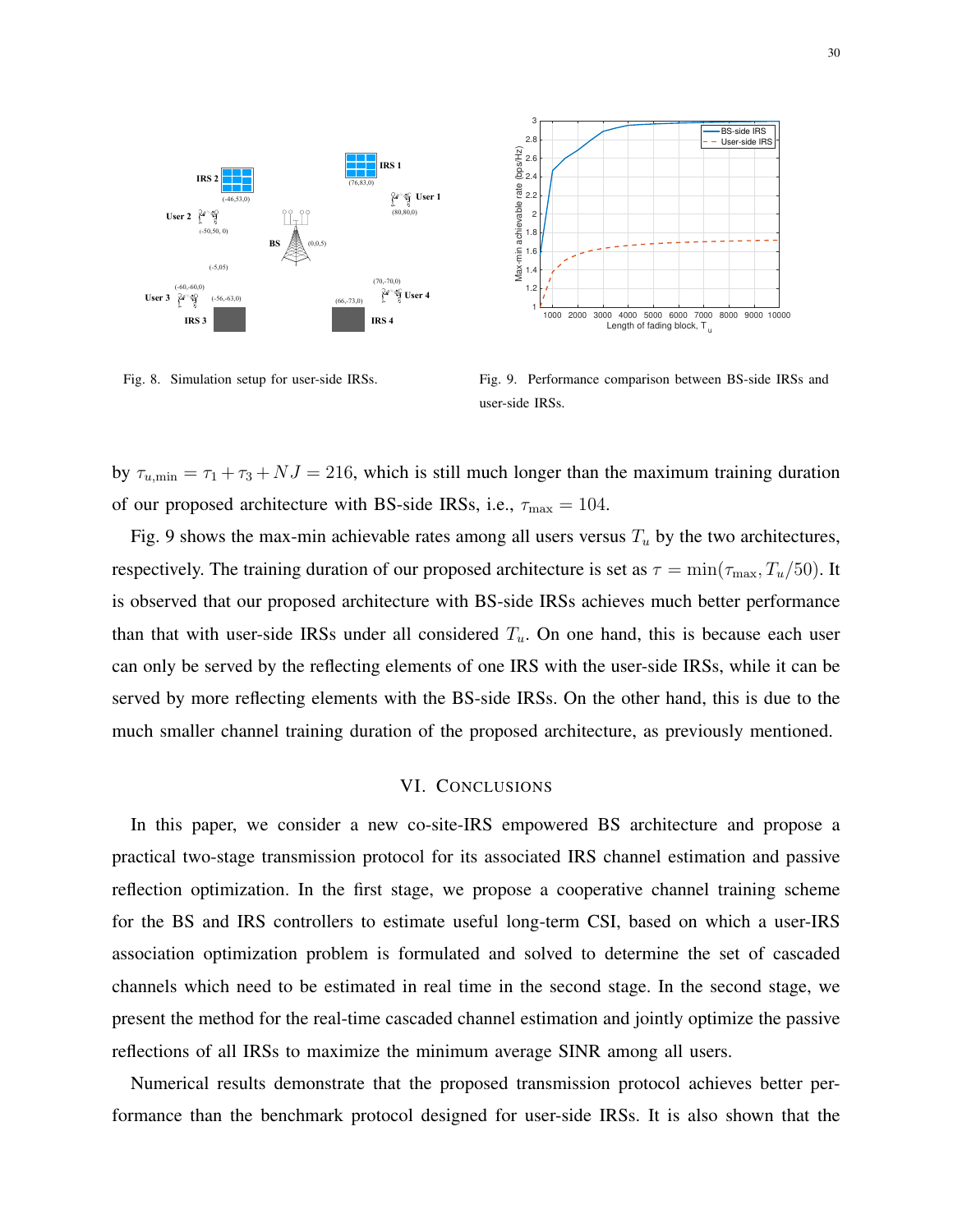considered co-site-IRS empowered BS can effectively reduce the number of active antennas required for the conventional BS without co-site IRS. Finally, the IRS element grouping strategy is shown as a scalable solution for the co-site-IRS empowered BS as the number/size of IRSs increases. There are several promising directions worthy of further investigation for the co-site-IRS empowered BS in future work, such as its channel estimation and performance optimization in the more general wide-band system, practical IRS phase-shift model [\[56\]](#page-34-9), etc. Our proposed IRS-empowered BS architecture can also be integrated into the future cell-free system by deploying multiple IRSs near each cooperating BS to further enhance its performance. In addition, it is interesting to investigate the hybrid IRS deployment with both BS- and user-side IRSs for combining their complementary advantages. Moreover, how to take the inter-IRS signal reflections into consideration is also worthy of an in-depth investigation.

# <span id="page-30-3"></span>**APPENDIX**

# <span id="page-30-0"></span>*A. Proof of Proposition [4.1](#page-17-2)*

First, by expanding  $\mathbb{E}[|\boldsymbol{w}_k \hat{\boldsymbol{h}}_l(\tilde{\boldsymbol{\theta}})|^2], k, l \in \mathcal{K}$ , we have

$$
\mathbb{E}[|\boldsymbol{w}_k\hat{\boldsymbol{h}}_l(\tilde{\boldsymbol{\theta}})|^2] = \boldsymbol{w}_k^H \tilde{\boldsymbol{G}}_l \tilde{\boldsymbol{\theta}} \tilde{\boldsymbol{\theta}}^H \tilde{\boldsymbol{G}}_l^H \boldsymbol{w}_k + \boldsymbol{w}_k^H \mathbb{E}[\tilde{\boldsymbol{G}}_l \tilde{\boldsymbol{\theta}} \tilde{\boldsymbol{\theta}}^H \bar{\boldsymbol{G}}_l^H] \boldsymbol{w}_k + \boldsymbol{w}_k^H \mathbb{E}[\bar{\boldsymbol{G}}_l \tilde{\boldsymbol{\theta}} \tilde{\boldsymbol{\theta}}^H \bar{\boldsymbol{G}}_l^H] \boldsymbol{w}_k. \qquad (30)
$$

Then, under the considered specific channel models in Proposition [4.1,](#page-17-2) we have

$$
\mathbb{E}[\tilde{\mathbf{G}}_l\tilde{\boldsymbol{\theta}}\tilde{\boldsymbol{\theta}}^H\bar{\mathbf{G}}_l^H] = \sum_{j=1}^J \sum_{n=1}^N \delta_{k,j} (1-\delta_{k,j}) \mu_j^2 \mathbf{I}_j \mathbf{I}_j^H \mathbb{E}[t_{k,j,n} t_{k,j,n}^*] = \sum_{j=1}^J \delta_{k,j} (1-\delta_{k,j}) N \mu_j^2 \alpha_{k,j}^2 \mathbf{I}_j \mathbf{I}_j^H,
$$
  

$$
\mathbb{E}[\bar{\mathbf{G}}_l\tilde{\boldsymbol{\theta}}\tilde{\boldsymbol{\theta}}^H\bar{\mathbf{G}}_l^H] = \sum_{j=1}^J \sum_{n=1}^N (1-\delta_{k,j})^2 \mu_j^2 \mathbf{I}_j \mathbf{I}_j^H \mathbb{E}[t_{k,j,n} t_{k,j,n}^*] = \sum_{j=1}^J (1-\delta_{k,j})^2 N \mu_j^2 \alpha_{k,j}^2 \mathbf{I}_j \mathbf{I}_j^H.
$$

By utilizing the facts that  $\delta_{k,j}(1-\delta_{k,j})=0$  and  $(1-\delta_{k,j})^2=1-\delta_{k,j}$  in the above, we have

<span id="page-30-1"></span>
$$
\mathbb{E}[\tilde{\boldsymbol{G}}_l\tilde{\boldsymbol{\theta}}\tilde{\boldsymbol{\theta}}^H\bar{\boldsymbol{G}}_l^H]=0,
$$
\n(31)

<span id="page-30-4"></span><span id="page-30-2"></span>
$$
\mathbb{E}[\bar{\mathbf{G}}_l\tilde{\boldsymbol{\theta}}\tilde{\boldsymbol{\theta}}^H\bar{\mathbf{G}}_l^H] = \sum_{j=1}^J (1 - \delta_{k,j}) N \mu_j^2 \alpha_{k,j}^2 \mathbf{I}_j \mathbf{I}_j^H.
$$
\n(32)

By substituting [\(31\)](#page-30-1) and [\(32\)](#page-30-2) into [\(30\)](#page-30-3), we obtain

$$
\mathbb{E}[|\boldsymbol{w}_k \hat{\boldsymbol{h}}_l(\tilde{\boldsymbol{\theta}})|^2] = \boldsymbol{w}_k^H \tilde{\boldsymbol{G}}_l \tilde{\boldsymbol{\theta}} \tilde{\boldsymbol{\theta}}^H \tilde{\boldsymbol{G}}_l^H \boldsymbol{w}_k + \boldsymbol{w}_k^H \sum_{j=1}^J (1 - \delta_{k,j}) N \mu_j^2 \alpha_{k,j}^2 \boldsymbol{l}_j \boldsymbol{l}_j^H \boldsymbol{w}_k. \tag{33}
$$

Then, substituting [\(33\)](#page-30-4) into [\(13\)](#page-17-1) yields [\(14\)](#page-18-0) in Proposition [4.1.](#page-17-2)The proof is thus completed.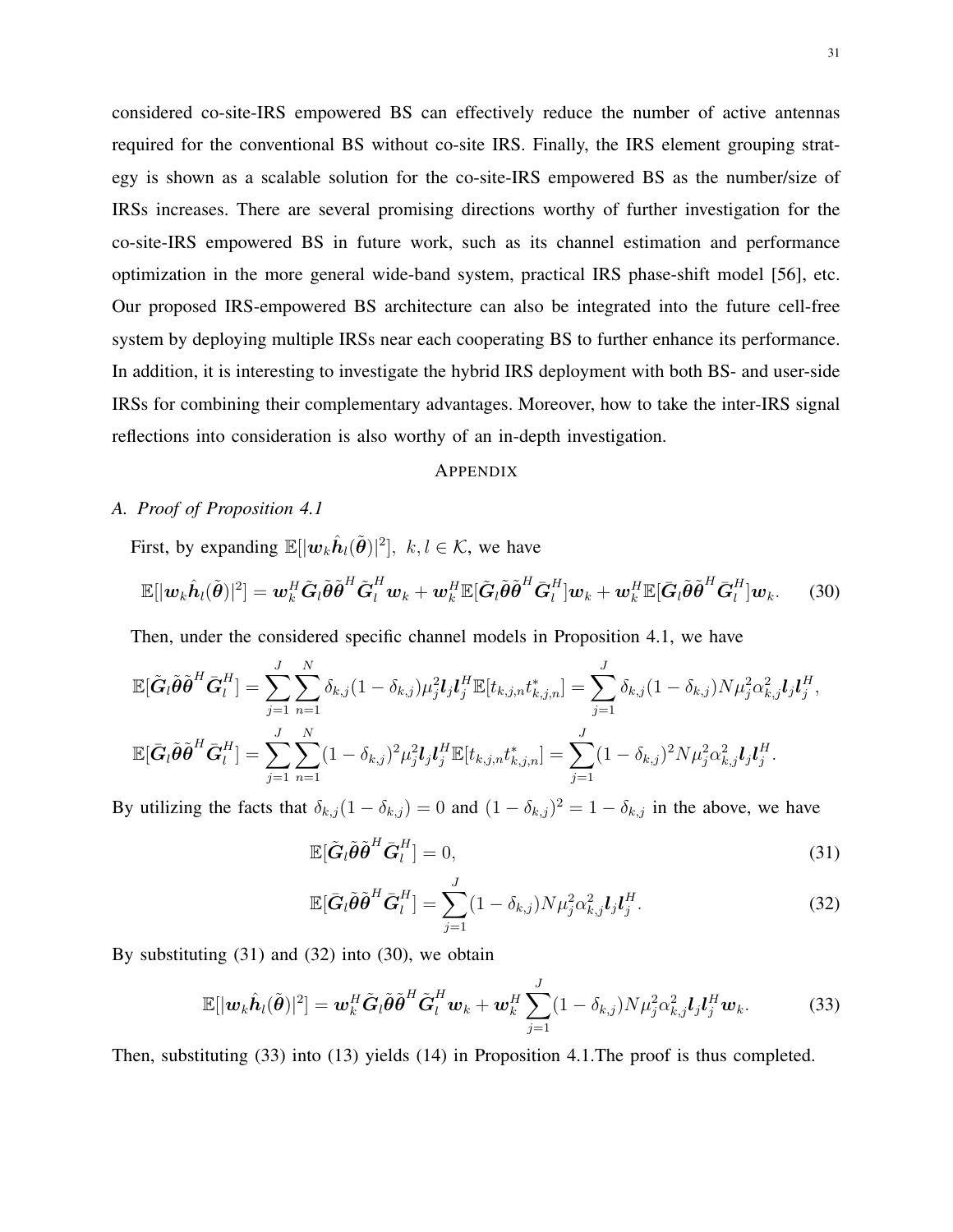# <span id="page-31-6"></span>*B. Proof of Proposition [4.2](#page-21-2)*

First, we show that with any given  $\{w_k^{(l-1)}\}$  ${k \choose k}$ , the objective value of (P2.1) is non-decreasing by updating  $\tilde{\theta}^{(l-1)}$  as  $\tilde{\theta}^{(l)}$ . Specifically, by substituting  $\tilde{t}^{(l-1)} = \min_{k \in \mathcal{K}} \tilde{\gamma}_k(\boldsymbol{w}_k^{(l-1)}$  $_{k}^{(l-1)}, \tilde{\boldsymbol{\theta}}^{(l-1)})$  and  $\tilde{\boldsymbol{\theta}} = \tilde{\boldsymbol{\theta}}^{(l-1)}$  into [\(20\)](#page-19-2), we have

<span id="page-31-7"></span>
$$
\min_{k \in \mathcal{K}} F_k(\boldsymbol{w}_k^{(l-1)}, \tilde{\boldsymbol{\theta}}^{(l-1)}, \tilde{t}^{(l-1)}) = 0.
$$
\n(34)

Since  $\tilde{\theta}^{(l)}$  is an optimal solution to (P2.2), it must hold that

$$
\min_{k \in \mathcal{K}} F_k(\boldsymbol{w}_k^{(l-1)}, \tilde{\boldsymbol{\theta}}^{(l)}, \tilde{t}^{(l-1)}) \ge \min_{k \in \mathcal{K}} F_k(\boldsymbol{w}_k^{(l-1)}, \tilde{\boldsymbol{\theta}}^{(l-1)}, \tilde{t}^{(l-1)}) = 0,
$$
\n(35)

which is equivalent to

$$
\min_{k \in \mathcal{K}} \tilde{\gamma}_k(\boldsymbol{w}_k^{(l-1)}, \tilde{\boldsymbol{\theta}}^{(l)}) \ge \tilde{t}^{(l-1)} = \min_{k \in \mathcal{K}} \tilde{\gamma}_k(\boldsymbol{w}_k^{(l-1)}, \tilde{\boldsymbol{\theta}}^{(l-1)}).
$$
\n(36)

Next, it follows from [\(29\)](#page-21-1) that

<span id="page-31-8"></span>
$$
\min_{k \in \mathcal{K}} \tilde{\gamma}_k(\boldsymbol{w}_k^{(l)}, \tilde{\boldsymbol{\theta}}^{(l)}) \ge \min_{k \in \mathcal{K}} \tilde{\gamma}_k(\boldsymbol{w}_k^{(l-1)}, \tilde{\boldsymbol{\theta}}^{(l)}),
$$
\n(37)

which indicates that the objective value of  $(P2.3)$  is non-decreasing.

Finally, by combining [\(36\)](#page-31-7) and [\(37\)](#page-31-8), we obtain

$$
\min_{k \in \mathcal{K}} \tilde{\gamma}_k(\boldsymbol{w}_k^{(l)}, \tilde{\boldsymbol{\theta}}^{(l)}) \ge \min_{k \in \mathcal{K}} \tilde{\gamma}_k(\boldsymbol{w}_k^{(l-1)}, \tilde{\boldsymbol{\theta}}^{(l)}) \ge \min_{k \in \mathcal{K}} \tilde{\gamma}_k(\boldsymbol{w}_k^{(l-1)}, \tilde{\boldsymbol{\theta}}^{(l-1)}),
$$
\n(38)

which indicates that the objective value of  $(P2)$  is non-decreasing for any two consecutive AO iterations. As the optimal value of  $(P2)$  $(P2)$  $(P2)$  is bounded above, Algorithm 2 is able to converge to a locally optimal solution to (P2). The proof is thus completed.

#### **REFERENCES**

- <span id="page-31-0"></span>[1] Q. Wu, S. Zhang, B. Zheng, C. You, and R. Zhang, "Intelligent reflecting surface aided wireless communications: A tutorial," *IEEE Trans. Commun.,* vol. 69, no. 5, pp. 3313–3351, May 2021.
- <span id="page-31-5"></span>[2] Q. Wu and R. Zhang, "Towards smart and reconfigurable environment: Intelligent reflecting surface aided wireless network," *IEEE Commun. Mag.*, vol. 58, no. 1, pp. 106–112, Jan. 2020.
- <span id="page-31-1"></span>[3] M. Di Renzo et al., "Smart radio environments empowered by reconfigurable AI meta-surfaces: an idea whose time has come," *EURASIP J. Wireless Commun. Netw.,* vol. 2019, no. 1, pp. 1–20, 2019.
- <span id="page-31-2"></span>[4] M. Latva-Aho and K. Leppänen, "Key drivers and research challenges for 6G ubiquitous wireless intelligence (white paper)," *6G Flagship, University of Oulu, Oulu,* 2019.
- <span id="page-31-3"></span>[5] N. Rajatheva et al., "White paper on broadband connectivity in 6G," 2020. [Online]. Available: http://arxiv.org/abs/2004.14247
- <span id="page-31-4"></span>[6] S. Zhang and R. Zhang, "Capacity characterization for intelligent reflecting surface aided MIMO communication," *IEEE J. Sel. Areas Commun.,* vol. 38, no. 8, pp. 1823–1838, Aug. 2020.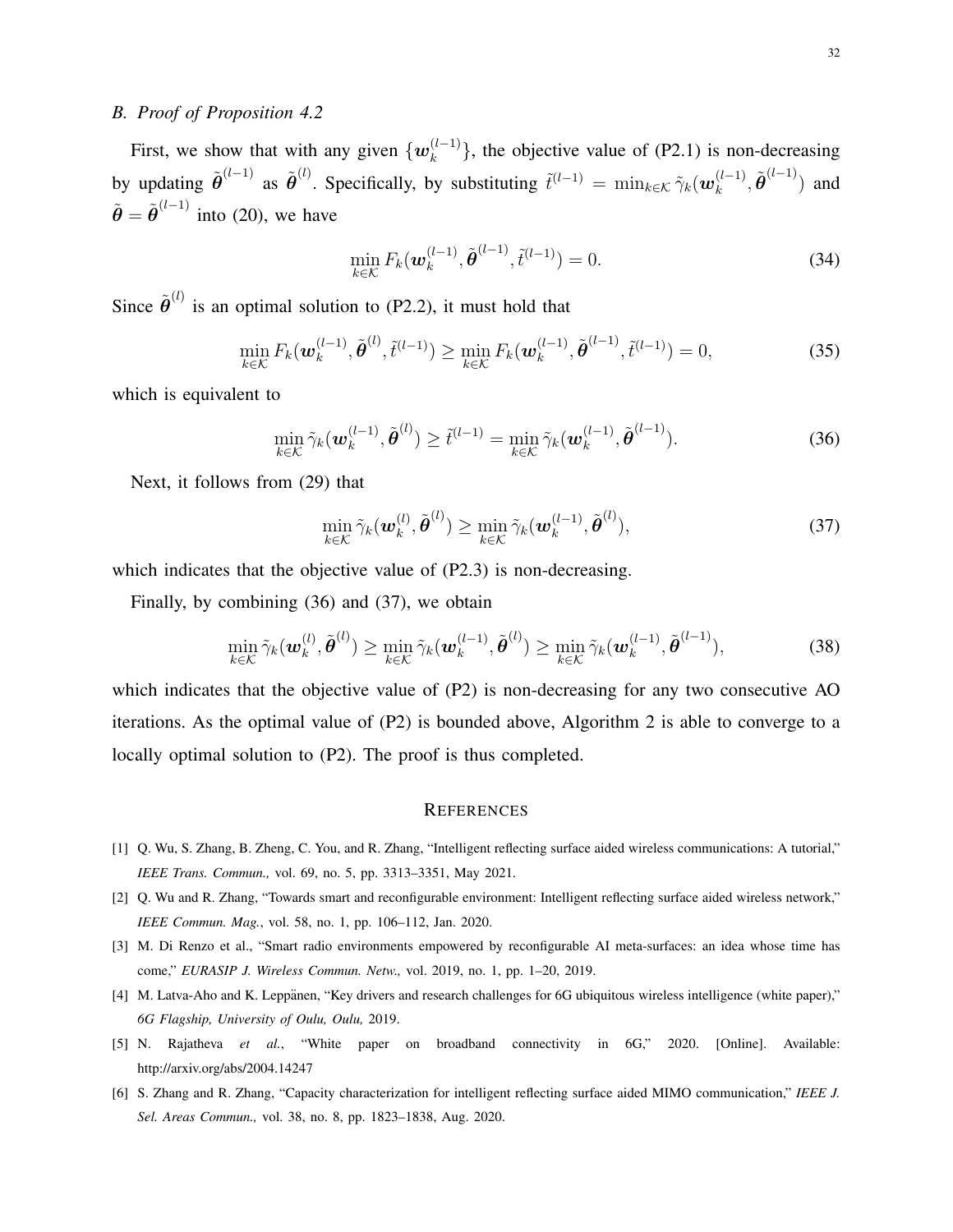- <span id="page-32-1"></span>[7] Y. Zhang, B. Di, H. Zhang, J. Li, C. Xu, D. Zhang, Y. Li, and L. Song, "Beyond cell-free MIMO: Energy efficient reconfigurable intelligent surface aided cell-free MIMO communications," *IEEE Trans. Cognitive Commun. Networking,* vol. 7, no. 2, pp. 412–426, Jun. 2021.
- <span id="page-32-2"></span>[8] Z. Zhang and L. Dai, "A joint precoding framework for wideband reconfigurable intelligent surface aided cell-free network," *IEEE Trans. Signal Process.,* vol 69, pp. 4085–4101, Jun. 2021.
- <span id="page-32-0"></span>[9] B. Ning, Z. Chen, W. Chen, and J. Fang, "Beamforming optimization for intelligent reflecting surface assisted MIMO: A sum-path-gain maximization approach," *IEEE Wireless Commun. Lett.,* vol. 9, no. 7, pp.1105–1109, Mar. 2020.
- <span id="page-32-3"></span>[10] C. Pan, H. Ren, K. Wang, M. Elkashlan, A. Nallanathan, J. Wang, and L. Hanzo, "Intelligent reflecting surface aided MIMO broadcasting for simultaneous wireless information and power transfer," *IEEE J. Sel. Areas Commun.,* vol. 38, no. 8, pp. 1719–1734, Jun. 2020.
- <span id="page-32-4"></span>[11] Q. Wu and R. Zhang, "Joint active and passive beamforming optimization for intelligent reflecting surface assisted SWIPT under QoS constraints," *IEEE J. Sel. Areas Commun.,* vol. 38, no. 8, pp. 1735–1748, Jun. 2020.
- <span id="page-32-5"></span>[12] Y. Yang, B. Zheng, S. Zhang, and R. Zhang, "Intelligent reflecting surface meets OFDM: Protocol design and rate maximization," *IEEE Trans. commun.*, vol. 68, no. 7, pp. 4522–4535, Mar. 2020.
- <span id="page-32-6"></span>[13] H. Li, W. Cai, Y. Liu, M. Li, Q. Liu, and Q. Wu, "Intelligent reflecting surface enhanced wideband MIMO-OFDM communications: From practical model to reflection optimization," *IEEE Trans. Commun.,* vol. 69, no. 7, pp. 4807–4820, Mar. 2021.
- <span id="page-32-7"></span>[14] B. Zheng, Q. Wu, and R. Zhang, "Intelligent reflecting surface-assisted multiple access with user pairing: NOMA or OMA?" *IEEE Commun. Lett.,* vol. 24, no. 4, pp. 753–757, Apr. 2020.
- <span id="page-32-8"></span>[15] T. Hou, Y. Liu, Z. Song, X. Sun, Y. Chen, and L. Hanzo, "Reconfigurable intelligent surface aided NOMA networks," *IEEE J. Sel. Areas Commun.,* vol. 38, no. 11, pp. 2575–2588, Nov. 2020.
- <span id="page-32-9"></span>[16] H. Xie, J. Xu, and Y-F. Liu, "Max-min fairness in IRS-aided multi-cell MISO systems with joint transmit and reflective beamforming," *IEEE Trans. Wireless Commun.,* vol. 20, no. 2, pp. 1379–1393, Feb. 2021.
- <span id="page-32-10"></span>[17] C. Pan, H. Ren, K. Wang, W. Xu, M. Elkashlan, A. Nallanathan, and L. Hanzo, "Multicell MIMO communications relying on intelligent reflecting surfaces," *IEEE Trans. Wireless. Commun.*, vol. 19, no. 8, pp. 5218–5233, Aug. 2020.
- <span id="page-32-11"></span>[18] X. Hu, C. Masouros, and K-K. Wong, "Reconfigurable intelligent surface aided mobile edge computing: From optimizationbased to location-only learning-based solutions," *IEEE Trans. Commun.,* vol. 69, no. 6, pp. 3709–3725, Mar. 2021.
- <span id="page-32-12"></span>[19] T. Bai, C. Pan, Y. Deng, M. Elkashlan, A. Nallanathan, and L. Hanzo, "Latency minimization for intelligent reflecting surface aided mobile edge computing," *IEEE J. Sel. Areas Commun.,* vol. 38, no. 11, pp. 2666–2682, Nov. 2020
- <span id="page-32-13"></span>[20] M. Cui, G. Zhang, and R. Zhang, "Secure wireless communication via intelligent reflecting surface," *IEEE Wireless Commun. Lett.*, vol. 8, no. 5, pp. 1410–1414, Oct. 2019.
- <span id="page-32-14"></span>[21] X. Yu, D. Xu, Y. Sun, D. W. K. Ng, and R. Schober, "Robust and secure wireless communications via intelligent reflecting surfaces," *IEEE J. Sel. Areas Commun.,* vol. 38, no. 11, pp. 2637–2652, Nov. 2020.
- <span id="page-32-15"></span>[22] H. Lu, Y. Zeng, S. Jin, and R. Zhang, "Aerial intelligent reflecting surface: Joint placement and passive beamforming design with 3D beam flattening," *IEEE Trans. Wireless Commun.,* vol. 20, no. 7, pp. 4128–4143, Feb. 2021.
- <span id="page-32-16"></span>[23] S. Li, B. Duo, X. Yuan, Y-C. Liang, and M. Di Renzo, "Reconfigurable intelligent surface assisted UAV communication: Joint trajectory design and passive beamforming," *IEEE Wireless Commun. Lett.,* vol. 9, no. 5, pp. 716–720, May 2020.
- <span id="page-32-17"></span>[24] X. Hu, R. Zhang, and C. Zhong, "Semi-passive elements assisted channel estimation for intelligent reflecting surface-aided communications," *IEEE Trans. Wireless Commun.,* vol. 21, no. 2, pp. 1132–1142, Feb. 2022.
- <span id="page-32-18"></span>[25] Z.-Q. He and X. Yuan, "Cascaded channel estimation for large intelligent metasurface assisted massive MIMO," *IEEE Wireless Commun. Lett.*, vol. 9, no. 2, pp. 210–214, Feb. 2020.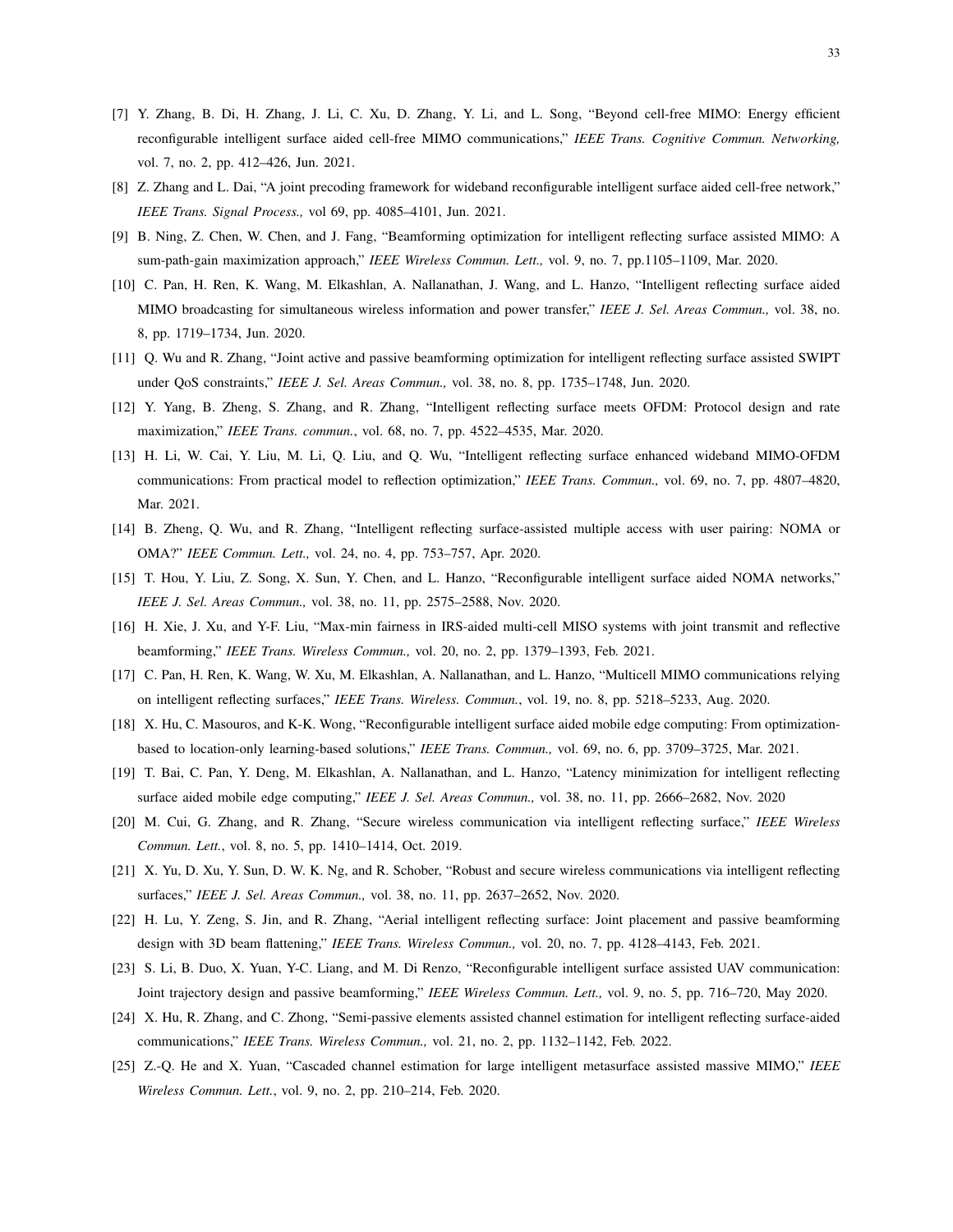- <span id="page-33-13"></span>[26] B. Zheng and R. Zhang, "Intelligent reflecting surface-enhanced OFDM: Channel estimation and reflection optimization," *IEEE Wireless Commun. Lett.*, vol. 9, no. 4, pp. 511–522, Apr. 2020.
- <span id="page-33-0"></span>[27] D. Mishra and H. Johansson, "Channel estimation and low-complexity beamforming design for passive intelligent surface assisted MISO wireless energy transfer," *in Proc. IEEE Int. Conf. Acoustics Speech Signal Process. (ICASSP)*, Brighton, United Kingdom, May 2019.
- <span id="page-33-1"></span>[28] C. You, B. Zheng, and R. Zhang, "Channel estimation and passive beamforming for intelligent reflecting surface: Discrete phase shift and progressive refinement," *IEEE J. Sel. Areas Commun.,* vol. 38, no. 11, pp. 2604–2620, Nov. 2020.
- <span id="page-33-2"></span>[29] B. Zheng, C. You, and R. Zhang, "Intelligent reflecting surface assisted multi-user OFDMA: Channel estimation and training design," *IEEE Trans. Wireless Commun.,* vol. 19, no. 12, pp. 8315–8329, Dec. 2020.
- <span id="page-33-3"></span>[30] Z. Wang, L. Liu, and S. Cui, "Channel estimation for intelligent reflecting surface assisted multiuser communications: Framework, algorithms, and analysis," *IEEE Trans. Wireless Commun.*, vol. 19, no. 10, pp. 6607–6620, Oct. 2020.
- <span id="page-33-4"></span>[31] X. Guan, Q. Wu, and R. Zhang, "Anchor-assisted channel estimation for intelligent surface aided multiuser communication," *IEEE Trans. Wireless Commun.,* 2021, early access.
- <span id="page-33-5"></span>[32] Z. Chen, J. Tang, X.Y. Zhang, D. K. C. So, S. Jin, and K-K. Wong, "Hybrid evolutionary-based sparse channel estimation for IRS-assisted mmWave MIMO systems," *IEEE Trans. Wireless Commun.*, vol. 21, no. 3, pp. 1586–1601, Mar. 2022.
- <span id="page-33-6"></span>[33] P. Wang, J. Fang, H. Duan, and H. Li, "Compressed channel estimation for intelligent reflecting surface-assisted millimeter wave systems," *IEEE Sig. Process. Lett.*, vol. 27, pp. 905–909, May 2020.
- <span id="page-33-7"></span>[34] A. L. Swindlehurst, G. Zhou, R. Liu, C. Pan, and M. Li, "Channel estimation with reconfigurable intelligent surfaces: A general framework," *Proc. IEEE*, 2022, early access.
- <span id="page-33-8"></span>[35] B. Zheng, C. You, W. Mei, and R. Zhang, "A survey on channel estimation and practical passive beamforming design for intelligent reflecting surface aided wireless communications," *IEEE Commun. Surveys Tuts.*, vol. 24, no. 2, pp. 1035–1071, Second quarter, 2022.
- <span id="page-33-9"></span>[36] C. You, B. Zheng, W. Mei, and R. Zhang, "How to deploy intelligent reflecting surfaces in wireless network: BS-side, user-side, or both sides?" *J. Commun. Inf. Netw.,* vol. 7, no. 1, pp. 1–10, 2022.
- <span id="page-33-10"></span>[37] S. Zhang and R. Zhang, "Intelligent reflecting surface aided multi-user communication: capacity region and deployment strategy," *IEEE Trans. Commun.*, vol. 69, no. 9, pp. 5790–5806, Sep. 2021.
- <span id="page-33-11"></span>[38] W. Mei, B. Zheng, C. You, and R. Zhang, "Intelligent reflecting surface aided wireless networks: From single-reflection to multireflection design and optimization," *Proc. IEEE*, 2022, early access.
- [39] W. Mei and R. Zhang, "Cooperative beam routing for multi-IRS communication", *IEEE Wireless Commun. Lett.*, vol. 10, no. 2, pp. 426–430, Feb. 2021.
- [40] W. Mei and R. Zhang, "Multi-beam multi-hop routing for intelligent reflecting surfaces aided massive MIMO," *IEEE Trans. Wireless Commun.,* vol. 21, no. 3, pp. 1897-1912, Mar. 2022.
- [41] W. Mei and R. Zhang, "Distributed beam training for intelligent reflecting surface enhanced multi-hop routing," *IEEE Wireless Commun. Lett.* vol. 10, no. 11, pp. 2489–2493, Nov. 2021.
- <span id="page-33-12"></span>[42] C. Huang, Z. Yang, G. C. Alexandropoulos, K. Xiong, L. Wei, C. Yuan, Z. Zhang, and M. Debbah, "Multi-hop RISempowered terahertz communications: A DRL-based hybrid beamforming design," *IEEE J. Sel. Areas Commun.,* vol. 39, no. 6, pp. 1663–1677, Apr. 2021.
- <span id="page-33-14"></span>[43] C. Liu, X. Liu, Z. Wei, S. Hu, D. W. K. Ngm and J. Yuan, "Deep-learning-empowered predictive beamforming for IRS-assisted multi-user communications," 2021. [Online]. Available: https://arxiv.org/abs/2104.12309
- <span id="page-33-15"></span>[44] Z. Wang, N. Ge, Z. Wang, and L. Hanzo, "Joint transmission precoding and reconfigurable intelligent surface phase adjustment: A decomposition-aided channel estimation approach," *IEEE Trans. Commun.*, vol. 69, no.2, pp. 1228-1243, Feb. 2021.